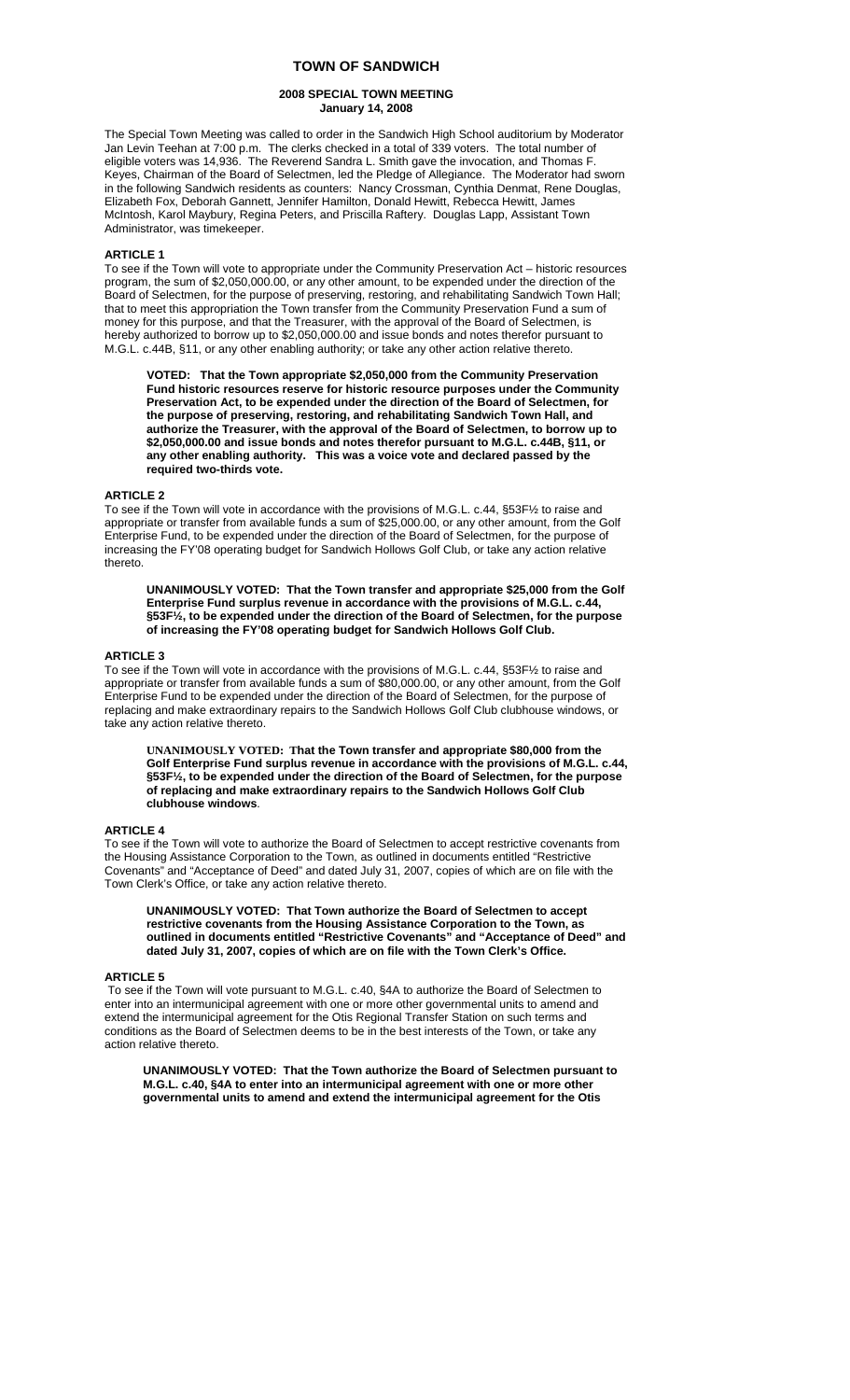**Regional Transfer Station on such terms and conditions as the Board of Selectmen deems to be in the best interests of the Town.** 

### **ARTICLE 6**

To see if the Town will vote to authorize the Board of Selectmen to enter into lease or operating and management contracts with respect to any or all of the so-called Roberti Farm property identified as Assessors Map 87, Lot 80 for such period of time as the Board of Selectmen deems to be in the best interests of the Town, which may be in excess of ten years, or take any action relative thereto.

**UNANIMOUSLY VOTED: That the Town authorize the Board of Selectmen to enter into lease or operating and management contracts with respect to any or all of the socalled Roberti Farm property identified as Assessors Map 87, Lot 80 for such period of time as the Board deems to be in the best interests of the Town.** 

### **ARTICLE 7**

To see if the Town will vote to authorize the Board of Selectmen to petition the General Court to increase the number of annual all alcohol package licenses issued to the Town by one, with said license to be issued to a business located in downtown Sandwich, or take any action relative thereto.

**UNANIMOUSLY VOTED: That the Town authorize the Board of Selectmen to petition the General Court to increase the number of annual all alcohol package licenses issued to the Town by one, with said license to be issued to a business located in downtown Sandwich.** 

#### **ARTICLE 8**

To see if the Town will vote to authorize the Board of Selectmen to petition the General Court for special legislation, substantially in the form as set forth below, relating to the establishment of a Sandwich Economic Initiative Corporation; provided, however, that the General Court may make clerical or editorial changes of form only to the bill, unless the Board of Selectmen approves amendments to the bill before enactment by the General Court, and provided further that the Board of Selectmen is hereby authorized to approve amendments which shall be within the scope of the general public objectives of this petition:

**AN ACT ESTABLISHING THE SANDWICH ECONOMIC INITIATIVE CORPORATION.** 

*Be it enacted by the Senate and House of Representatives in General Court assembled, and by the authority of the same as follows:*

#### **SECTION 1.**

(a) The general court finds that:

 (1) in the town of Sandwich unused, underused, substandard, undeveloped or underdeveloped areas exist;

 (2) these areas constitute a menace, injurious and inimical threat to the health, safety and welfare of the residents of the town;

 (3) these areas constitute an economic liability substantially impairing or arresting the sound growth of the town and retarding the economic well-being of the commonwealth;

 (4) these areas decrease the value of private investments and threaten sources of public revenue;

 (5) redevelopment of these areas in accordance with locally-approved community and economic development, capital improvement or other plans, including the town's master plan, for the elimination of these conditions and prevention of their recurrence is necessary to retain existing enterprises, attract new commercial, industrial or residential development and to promote the sound and orderly growth of the town:

 (6) the existence of these unused, underused, undeveloped or underdeveloped areas makes persons unwilling or unable to do business in the town;

 (7) the menace of these unused, underused or underdeveloped areas is beyond remedy and control solely by the regulatory process in the exercise of the police powers and cannot be dealt with effectively by the ordinary operations of private enterprise without the assistance provided in this act;

 (8) that to prevent a recurrence of these conditions in these areas the improvement of sites for commercial, industrial or residential uses or for necessary public facilities in the areas, the disposition of property for redevelopment incidental to these improvements, the exercise of powers by the corporation, and any assistance which may be given by the town or any other public body in connection with these actions, are public uses and purposes for which public money may be expended; and

Special Town Meeting, January 14, 2008 2008 (9) the acquisition, planning, clearance, development, rehabilitation or rebuilding of these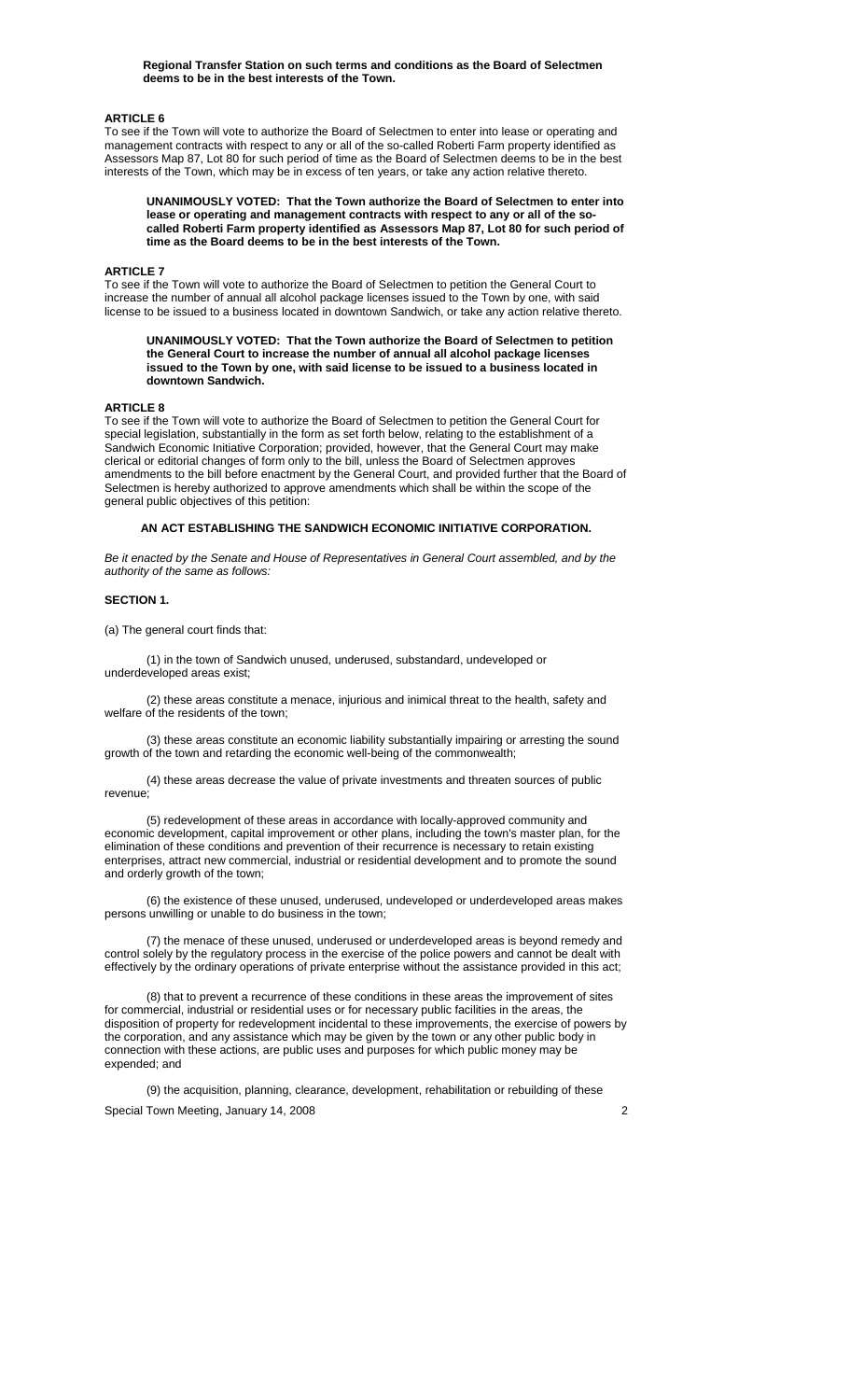unused, underused, substandard and undeveloped areas for commercial, industrial, residential, institutional and public facility purposes are public benefits for which public funds may be expended for the welfare of the town and the commonwealth.

#### (b) The general court further finds that:

 (1) there exists in the town conditions of underemployment which cause hardship to many individuals and families, wastes vital human resources, increases the public assistance burden, impairs the security of family life, impedes the economic and physical development of the town and adversely affects the welfare and prosperity of its people;

 (2) obsolete, inefficient or inadequate public facilities and infrastructure are causing injury to the town's economy; and

 (3) the unaided efforts of private industry have not provided and cannot provide the necessary sites within the development zone due to problems in the assembly of suitable sites, the provision of adequate public facilities and services, the unavailability of private capital for development and the inability of private enterprise alone to plan, finance and coordinate feasible development projects.

#### (c) The general court further finds that:

 (1) the town of Sandwich has a dire need to develop or redevelop public facilities and infrastructure to stimulate and support economic growth;

 (2) without these public facilities and services the town cannot arrest the decline of, revitalize, stabilize or expand its economy or develop a sound, vibrant economic base; and

 (3) the development, management and operation of public facilities in support of economic development are essential to the preservation and enhancement of the town's tax base and economy.

### (d) The general court further finds that:

 (1) the town of Sandwich has a dire need to protect and preserve open space and to develop affordable housing in order to support the objectives of balanced growth;

 (2) without sufficient open space and housing affordable to a broad range of incomes, the town cannot develop and sustain a vibrant economic base; and

 (3) the protection of open space and the provision of affordable housing are essential to the preservation and enhancement of the town's tax base and economy.

(e) The general court further finds that the purpose of the corporation shall be to serve as a catalyst for stimulating projects that improve the quality of life and help achieve Sandwich's vision for its future, while also being a catalyst for positive change and an advocate of solutions and opportunities for the town's business and economic development through programs, including but not limited to, cultural, historical, economic, housing, educational, industrial, professional, tourism and sports growth.

(f) The general court further finds that the purpose of the corporation shall also be to create a suitable living environment and to strengthen partnerships between all levels of government and non-profit and for-profit organizations in an effort to maximize social and economic opportunities available to the citizens of the town.

(g) The general court further finds that the purpose of the corporation shall also be to enhance the position, image and perception of the town as a desirable place to live, work, visit and invest by providing increased revenue and jobs to the town through programs of planned cultural, historical, economic, housing, educational, industrial, professional, and tourism and sports growth.

(h) The general court further finds a public corporation is necessary to address these and related public purposes. It is the purpose of the corporation created by this act to aid the town, other public agencies, private enterprises and non-profit organizations in the speedy and orderly development or redevelopment of unused, obsolete, underused or underdeveloped areas and in the development, operation and management of facilities and infrastructure necessary to support the economic vitality of the town.

**SECTION 2.** As used in this act the following words shall, unless the context clearly requires otherwise, have the following meanings:

"Board of selectmen", the duly elected board of selectmen of the town of Sandwich.

"Board of directors", the managing body of the corporation consisting of members appointed thereto in accordance with section eight.

"Corporation", the Sandwich Economic Initiative Corporation established pursuant to this act.

"Development project",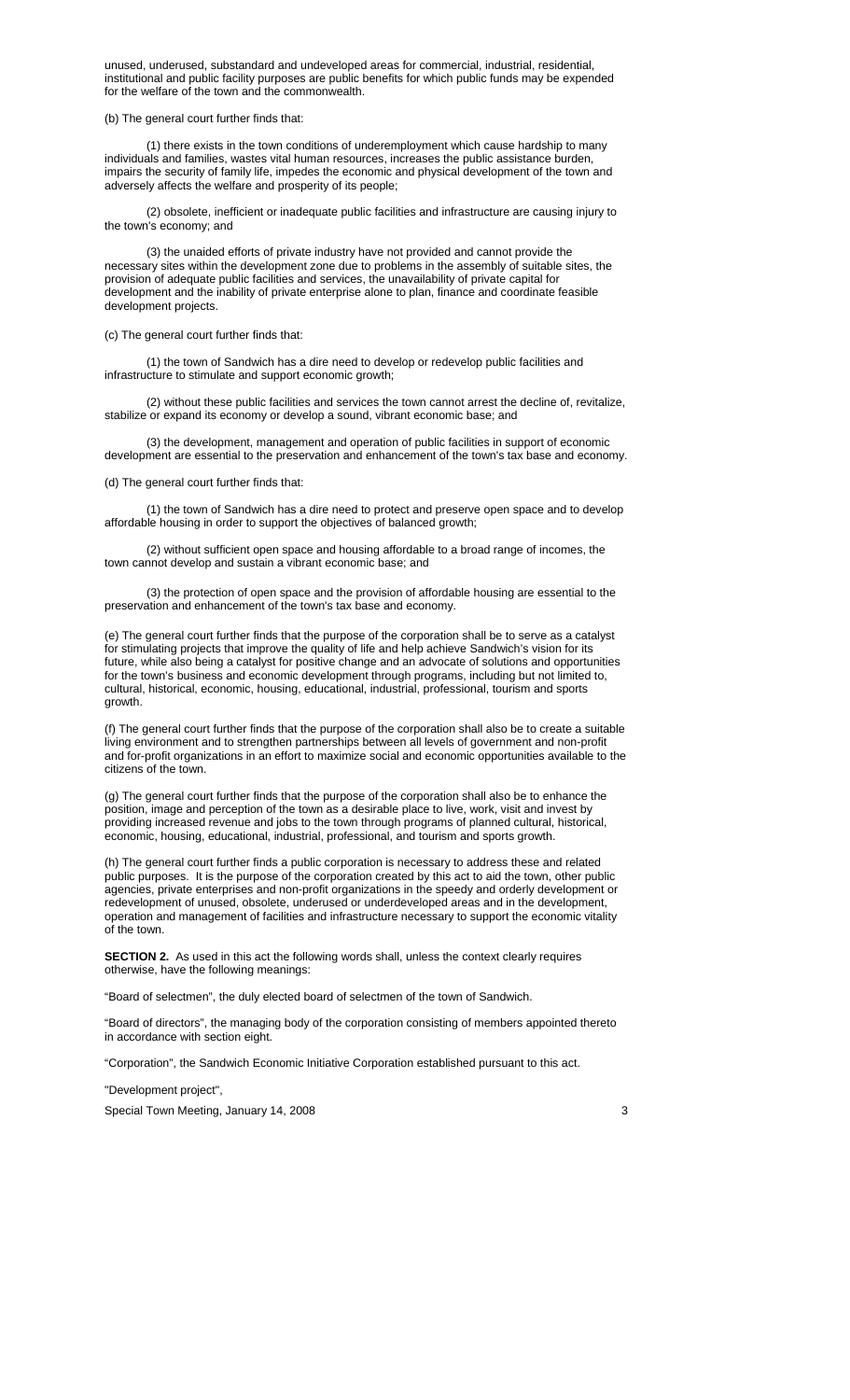(1) a project to be undertaken in furtherance of the purposes of this act for acquisition or leasing by the corporation of land and improvements thereon and the development of the property so acquired;

 (2) a project to be undertaken in furtherance of the purposes of this act for the rehabilitation or conservation of property or for the demolition, removal, rehabilitation or addition of improvements whenever necessary to carry out the purposes of this act;

 (3) a project entailing the construction, improvement, or rehabilitation of infrastructure, public facilities, or both, in furtherance of the purposes of this act; or

 (4) a project involving a combination of the foregoing types of projects. A development project may include improvements necessary for carrying out the objectives of the project together with such site improvements as are necessary for the preparation of any site for uses in accordance with locally-approved development plans as well as for making any land or improvements acquired in the area of the project available for redevelopment or rehabilitation by private enterprise, including the sale, initial leasing or retention by the corporation for industrial, commercial, business, manufacturing or residential uses contemplated by a development plan. A development project may include the construction by the corporation of any of the buildings, structures or other facilities for industrial, commercial, business, manufacturing or residential uses contemplated by a development plan and the repair, removal or rehabilitation by the corporation of any of the buildings, structures or other facilities located in a development area which are to be repaired, moved or rehabilitated. A development project may also include a preservation project as defined by this act where limited development of land to be preserved primarily for conservation, farming, forestry, recreation or open space uses may be carried out by the corporation in order to finance the cost of acquiring the land and improvements thereon.

"Financial institution", a banking corporation or institution, trust company, savings bank, cooperative bank, savings or loan association, insurance company or related corporate partnership, foundation or other institution engaged primarily in lending or investing funds.

"Town", the town of Sandwich.

"Town administrator", the duly appointed Town Administrator of the Town.

"Town meeting", the direct democracy of town voters acting in lawfully convened session.

### **SECTION 3**.

(a) There shall be a body politic and corporate to be known as the Sandwich Economic Initiative Corporation. The corporation shall be a public instrumentality separate from the town, and shall not be considered an authority, board or committee of the town. The corporation is empowered to carry out the provisions of this act, and the exercise by the corporation of the powers conferred by this act shall be considered the performance of essential public and governmental functions.

(b) The purposes of the corporation shall be to promote the objectives set forth in section 1 as well as to promote the common good and general welfare of the town, to improve the living standards of its citizens by fostering the improvement of their employment opportunities and to solicit, encourage and induce business organizations and educational institutions to locate in the town with an emphasis on expanding the tax base of the town. The corporation shall assist and promote the development and expansion of business activities and business organizations in the town. In furtherance of the purposes named in this section, and in addition to the powers conferred on the corporation under the provisions of this act, the corporation shall, subject to the restrictions and limitations hereinafter provided, have the following powers:

(1) to sue and be sued in its own name, to plead and to be impleaded;

 (2) to adopt by-laws and rules for the regulation of its affairs and the conduct of its business and to alter those by-laws and rules;

 (3) to make and enter into all contracts and agreements necessary or incidental to the performance of its duties;

 (4) to receive and accept from any federal agency, the commonwealth or any political subdivision thereof any grants, loans or advances for or in aid of a development project or projects and to receive and accept contributions from any other source of either money, property, labor or other things of value, to be held, used and applied for the purposes for which these grants, loans, advances and contributions may be made;

 (5) to invest any funds not required for immediate use or disbursement in certificates of deposit or in obligations of the government of the United States or in obligations guaranteed by the government of the United States; and, subject to a specific vote of the board of directors, to invest funds in any fashion in which municipal funds may be invested pursuant to the provisions of chapter 44 of the General Laws;

(6) to own and manage real property;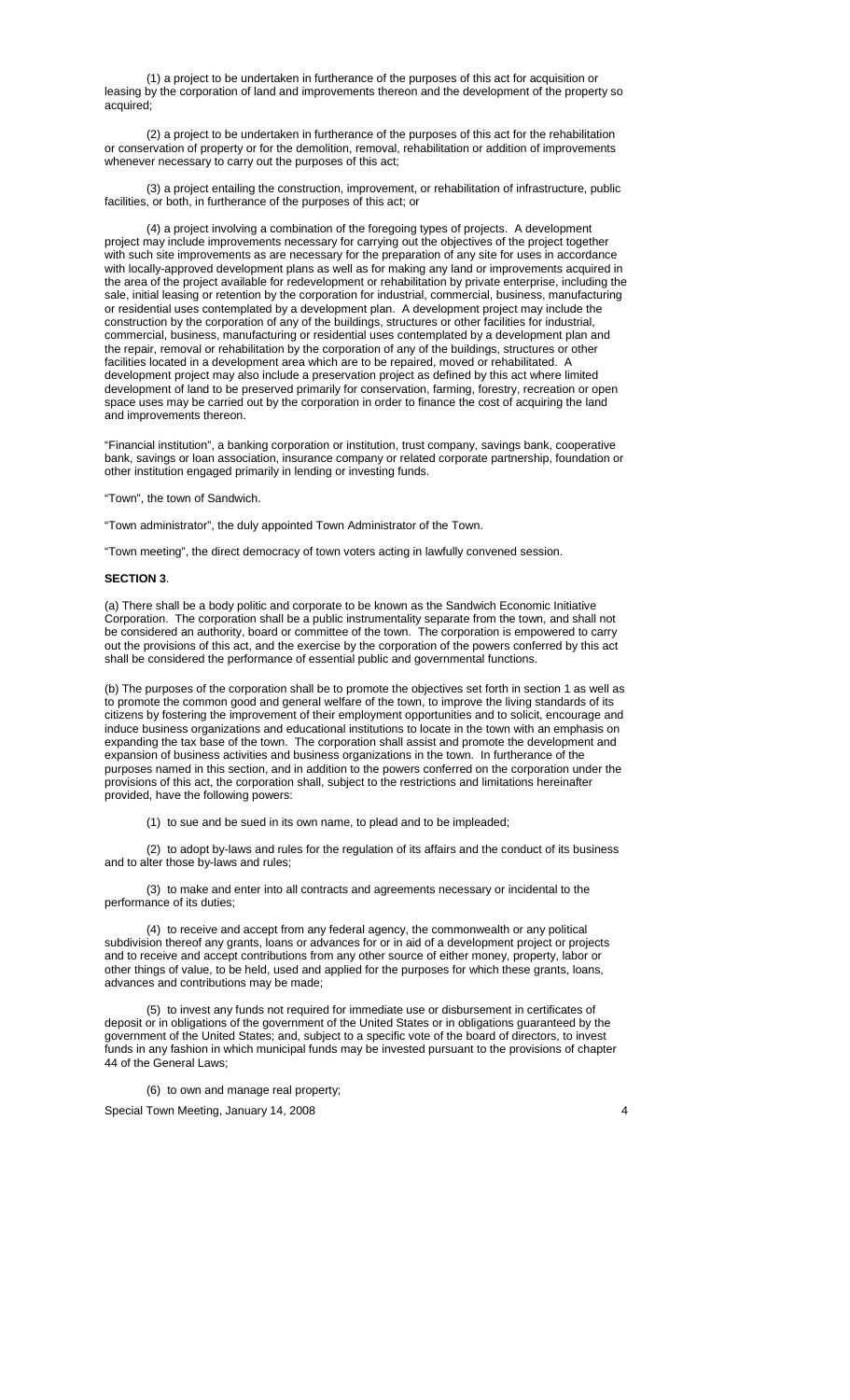(7) to make relocation payments to persons and businesses displaced as a result of carrying out a development project under this act, in accordance with chapter 79A of the General Laws;

 (8) to provide advisory services and technical assistance necessary or desirable to carry out the purposes of this act;

 (9) to prepare or cause to be prepared plans, designs, drawings, specifications and estimates of cost for the construction, reconstruction, development, redevelopment, rehabilitation, remodeling, alteration or repair of development projects and, from time to time, modify these plans, designs, drawings, specifications and estimates;

 (10) to designate property for development and preservation projects, except that when the property is owned by the town, the designation and use shall have the concurrence of the town meeting;

 (11) to procure insurance against any loss in connection with its property, other assets and operations;

 (12) to arrange or contract with the town for the planning, preplanning, opening or closing of streets, roads, alleys or other places or for the furnishing of facilities or for the acquisition by the town of property or property rights or for the furnishing of property or services in connection with a development project or projects;

 (13) to manage or lease any development project, whether owned or leased by the corporation, and to enter into agreements with the commonwealth or the town or any agency or instrumentality thereof, or with any person, firm, partnership or corporation either public or private for the purposes of causing any development project to be managed;

 (14) To establish subsidiary or affiliate legal entities convenient or necessary to advance the purposes of this act;

 (15) to establish and collect fees for the use of any properties owned or leased by the corporation, or for the provision of infrastructure, facilities, services and amenities;

 (16) To act with respect to one or more development projects as a corporation organized under chapter 121A of the General Laws;

 (17) To borrow money for the purposes of aiding in the construction of equipment required by the commonwealth or the United States to abate air or water pollution;

 (18) To borrow money for the purposes of aiding in the construction of public facilities, infrastructure and utilities necessary for economic development;

 (19) to apply to the federal government or to the commonwealth for housing or economic development assistance grants to carry out approved economic development projects, to receive and administer these grants, to contract with the commonwealth for financial assistance, to apply for and receive advances for the estimated costs of surveys and plans and administrative expenses in preparation for economic development projects, and to apply for, receive and administer community development action grants, all to the same extent and subject to the same terms and conditions as an urban renewal agency pursuant to sections 53 to 57A, inclusive, of chapter 121B of the General Laws.

 (20) To do all acts and things necessary or convenient to carry out the powers expressly granted in this act;

 (21) to employ consulting engineers, an executive director, superintendents, managers, and other employees, agents and consultants as may be necessary in its judgment and to fix their compensation;

 (22) to accept, acquire, other than by eminent domain, receive and hold by bequest, devise, grant, gift, purchase, exchange, lease, transfer, judicial order or decree or otherwise, for any of its objects and purposes, any property, both real and personal, from any source, including grants, loans or advances for or in aid of the corporation from any federal agency or the commonwealth or any political subdivision thereof;

 (23) to sell, convey, mortgage, lease, transfer, exchange, or otherwise dispose of any property, both real and personal, that the objectives and purposes of the corporation may require, subject to any limitations as may be prescribed by law;

(24) to borrow money and, from time to time, to make, accept, endorse, execute and issue bonds, debentures, promissory notes, bills of exchange and other obligations of the corporation for monies borrowed or in payment for property acquired or for any of the other purposes of the corporation and to secure the payment of these obligations by mortgage, pledge, deed, indenture, agreement or other instrument of trust, or by lien upon, assignment of or agreement in regard to all or any part of the corporation's property, rights or privileges, whether now owned or later acquired;

Special Town Meeting, January 14, 2008 **5** Special Town Meeting, January 14, 2008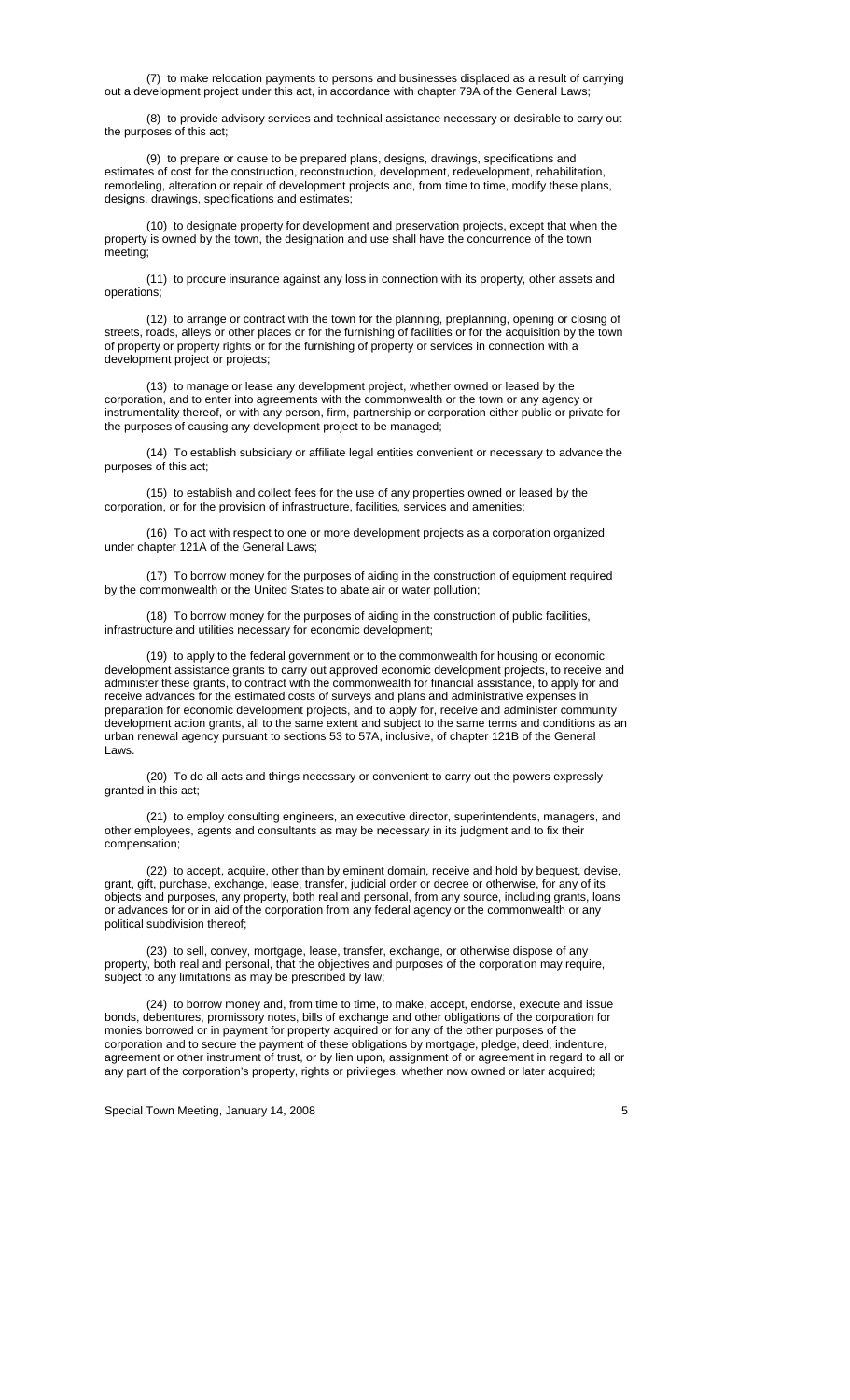(25) to make loans to any person, firm, corporation, joint stock company, association or trust located or doing business in the town, or proposing a development project within the town, for the purpose of promoting and developing business activities;

 (26) to acquire improved and unimproved real estate for the purposes of developing, demolishing, constructing or reconstructing commercial, industrial, residential, institutional, or other establishments thereon, or for developing, redeveloping or constructing public facilities, or for the purpose of disposing of such real estate to others for the development, redevelopment, demolition, construction, operation or management of commercial, industrial, residential, institutional or other establishments, or for public facilities, as the objects and purposes of the corporation may require; but nothing contained in this act shall be construed to grant the corporation the power of eminent domain. Acquisition of land from the town of Sandwich shall not be subject to section sixteen of chapter thirty B, and shall only be authorized by a two-thirds vote of town meeting;

 (27) To acquire, demolish, construct, reconstruct, alter, maintain, sell, convey, transfer, mortgage, pledge or otherwise dispose of commercial, industrial, residential or business establishments or other property as the objects and purposes of the corporation may require. Notwithstanding the provisions of any general or special law to the contrary, the corporation may enter into a contract, in conformance with chapter thirty B, for the construction, reconstruction, installation, demolition, maintenance or repair of any public building or public work without said contract being subject to the competitive bid process as set forth in sections thirty-eight A1/2 to thirtyeight O, inclusive, of chapter seven, section thirty-nine M of chapter thirty, or sections forty-four A to forty-four J, inclusive, of chapter one hundred and forty-nine.

(28) to acquire, subscribe for, own, hold, sell, assign, transfer, mortgage, pledge or otherwise dispose of the bonds, debentures, notes or other securities and evidences of interest in or indebtedness of any person, firm, corporation, joint stock company, association or trust, and, while the owner or holder thereof, to exercise all the rights, powers and privileges of ownership;

 (29) to cooperate with and avail itself of the facilities and programs of various governmental agencies including, but not limited to, those of the Small Business Development Corporation, the Massachusetts office of business and development, the United States Department of Commerce, the New England Regional Commission and any similar governmental agencies; provided, however, that the corporation shall notify the town administrator of all grant applications prior to the submission of such applications by the Corporation;

 (30) To receive stocks, bonds, donations and gifts, and to otherwise raise money for the above purposes;

 (31) To promote the town as a retail, commercial, industrial, professional and financial center.

(c) The corporation shall not participate or intervene in any political campaign on behalf of any candidate for public office or publish or distribute any statements with respect thereto. Notwithstanding any other provision of this act, neither the members, directors, officers, nor the corporation shall participate in any prohibited transactions, as defined in section 503 of the Internal Revenue Code, nor shall the corporation accumulate income or engage in any activities if the accumulation of income or the activities so engaged in are, or would be, within the prohibitions of section 504 of said Internal Revenue Code, nor shall the corporation be operated at any time for the primary or sole purpose of carrying on a trade or business for profit.

**SECTION 4.** The principal office of the corporation shall be located in the town of Sandwich.

**SECTION 5.** The corporation shall not be subject to chapter 63 of the General Laws, nor shall the corporation be liable for any taxes based upon or measured by income. The securities and evidences of indebtedness issued by the corporation shall be free from taxation by the commonwealth.

**SECTION 6.** In order to carry out the purposes of this act and exercise the powers of the corporation, the town may raise and appropriate, or may borrow in aid of the corporation, such sums as may be necessary to make a loan or grant to the corporation. The town of Sandwich shall not incur any financial obligation to the corporation or resulting from any action of the corporation absent a twothirds vote of town meeting. Notwithstanding the provisions of section twenty-three B of chapter thirtynine, the board of selectmen of the town of Sandwich is hereby authorized to meet with the board of directors in executive session for the purpose of considering proposed development plans of the corporation. The board of directors is hereby authorized to meet with persons proposing a development plan in executive session.

**SECTION 7.** Notwithstanding any general or special law to the contrary, or any provision in their respective charters, agreements of associations, articles of organization, or trust indentures, domestic corporations organized for the purpose of carrying on business within the commonwealth, including without implied limitation any electric or gas company as defined in section 1 of chapter 164 of the general laws, railroad corporations as defined in section 1 of chapter 160 of the general laws, financial institutions, trustees and the town may acquire, purchase, hold, sell, assign, transfer, or otherwise dispose of any bonds, securities or other evidence of indebtedness of the corporation and may make contributions to the corporation, all without the approval of any regulatory authority of the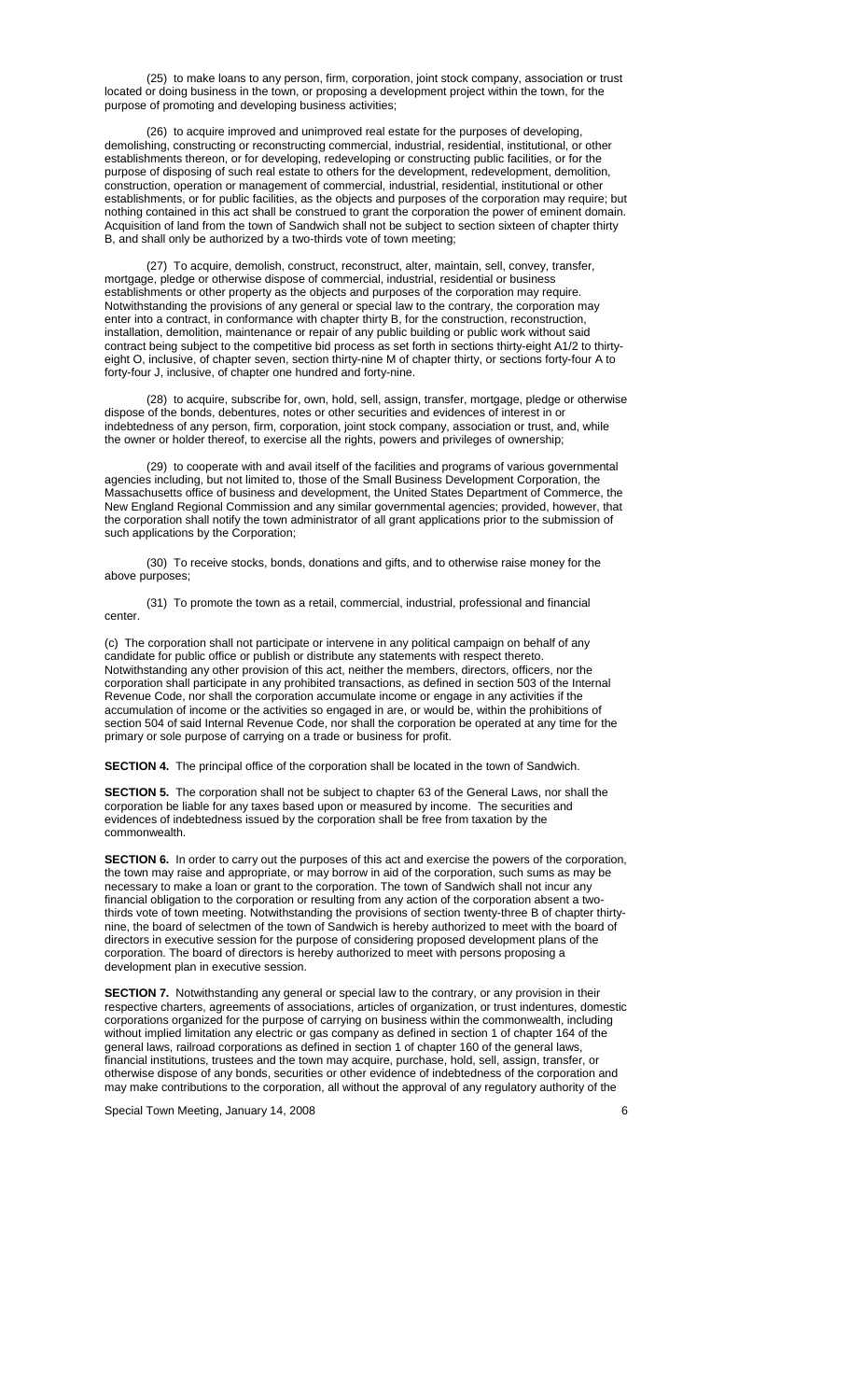#### commonwealth.

A contribution made under this section to the corporation shall be in addition to contributions authorized by section 12C of chapter 155 of the general laws and by other general or special law.

**SECTION 8.** The corporation shall be managed by a board of directors consisting of nine voting members, each serving a term of three years. The board of selectmen shall make the initial appointments to the board of directors. Initial appointments shall be for staggered terms of one, two, and three years so that an even number of seats as nearly as possible shall be subject to reappointment in subsequent years. In making the initial appointments, the board of selectmen shall designate, as to each appointment, the seat being filled as set forth herein. Thereafter, membership on the board of directors shall be determined as follows: the Sandwich board of selectmen shall choose three directors, including one director from the persons among the current membership of the board of selectmen, one director from the general citizenry of the town of Sandwich, and one director from those individuals, entities, or organizations engaged in non-profit enterprises in the town of Sandwich; the Sandwich chamber of commerce shall choose one director; and the board of directors shall choose five directors from the general citizenry of the town of Sandwich with education and experience in the fields of economic development, finance, real estate, retail, and related business activities. The power to appoint such directors shall include the power to fill vacancies for those directors.

Each member shall be sworn to the faithful performance of his official duties as a member of the board of directors. A majority of the nine members shall constitute a quorum for the transaction of any business; provided, however, that any action of the board of directors shall require the affirmative vote of a majority of the entire board.

A member of the board of directors may be removed for cause after a hearing by a majority vote of all of the members of the board of selectmen and the remaining members of the board of directors The members of the board of directors shall be deemed to be special municipal employees for the purposes of chapter 268A of the General Laws.

There shall be elected by and from the board of directors a president, treasurer, secretary/clerk, and any other officers as may be considered necessary by the board.

The members of the board of directors shall not receive compensation for the performance of their duties under this act, but each member may be reimbursed by the corporation for expenses actually incurred in the performance of his duties.

**SECTION 9**. The board of directors shall adopt a corporate seal for the corporation and designate the custodian thereof. The board of directors shall cause at all times accurate accounts to be kept of all receipts and expenditures of the funds of the corporation and shall make a report annually to the board of selectmen, containing an abstract of such accounts and detailed information of all receipts and expenditures, including prices paid for property acquisition, contracts for construction of facilities and for the leasing thereof, and such other detailed information as may be helpful. The corporation shall cause an audit of its books and accounts to be made biannually by certified public accountants and the cost thereof shall be treated as a current expense. Except as otherwise provided in this act, the corporation shall have the full power to exercise care of its property and the management of its business and affairs. The treasurer shall give bond for the faithful performance of his duties, with a surety company authorized to do business in the commonwealth as surety, in such sum as the board of directors may determine, the premium of which shall be paid by the corporation.

**SECTION 10.** The corporation, from time to time, may provide by resolution for the issuance of revenue bonds of the corporation for the purposes of paying all or any part of the cost of a development project or projects. The principal of and interest on the bonds shall be payable solely from the funds herein provided for the payment. The bonds of each issue shall be dated, shall bear interest at the rates and shall mature at the time or times not exceeding 20 years from their date or dates, as determined by the corporation, and may be redeemable before maturity, at the option if the corporation, at the price or prices and under the terms and conditions fixed by the corporation before the issuance of the bonds. The corporation shall determine the form of the bonds, including any interest coupons to be attached thereto, and the manner of execution of the bonds, and shall fix the denomination or denominations of the bonds and the place or places of payment of principal and interest, which may be at any bank or trust company within the commonwealth. In case any officer whose signature, or a facsimile thereof, shall appear on any bonds or coupons shall cease to be an officer before the delivery of the bonds, the signature or facsimile shall nevertheless be valid and sufficient for all purposes as if that officer had remained in office until the delivery. The bonds may be issued in coupon or registered form or both, as the corporation may determine, and provision may be made for the registration of any coupon bonds as to principal alone and also as to both principal and interest. The corporation may sell the bonds in a manner and for a price, either at public or private sale, as it may determine to be for the best interests of the corporation.

The proceeds of the bonds shall be used solely for the payment of the cost of a development project and shall be disbursed in a manner and under such restrictions, if any, as the corporation may provide. Before the preparation of definitive bonds, the corporation may, under like restrictions, issue interim receipts or temporary bonds, with or without coupons, exchangeable for definitive bonds when the bonds have been executed and are available for delivery. The corporation may also provide for the replacement of any bonds which shall become mutilated or shall be destroyed or lost. Revenue bonds may be issued under this act subject only to those proceedings, conditions or things which are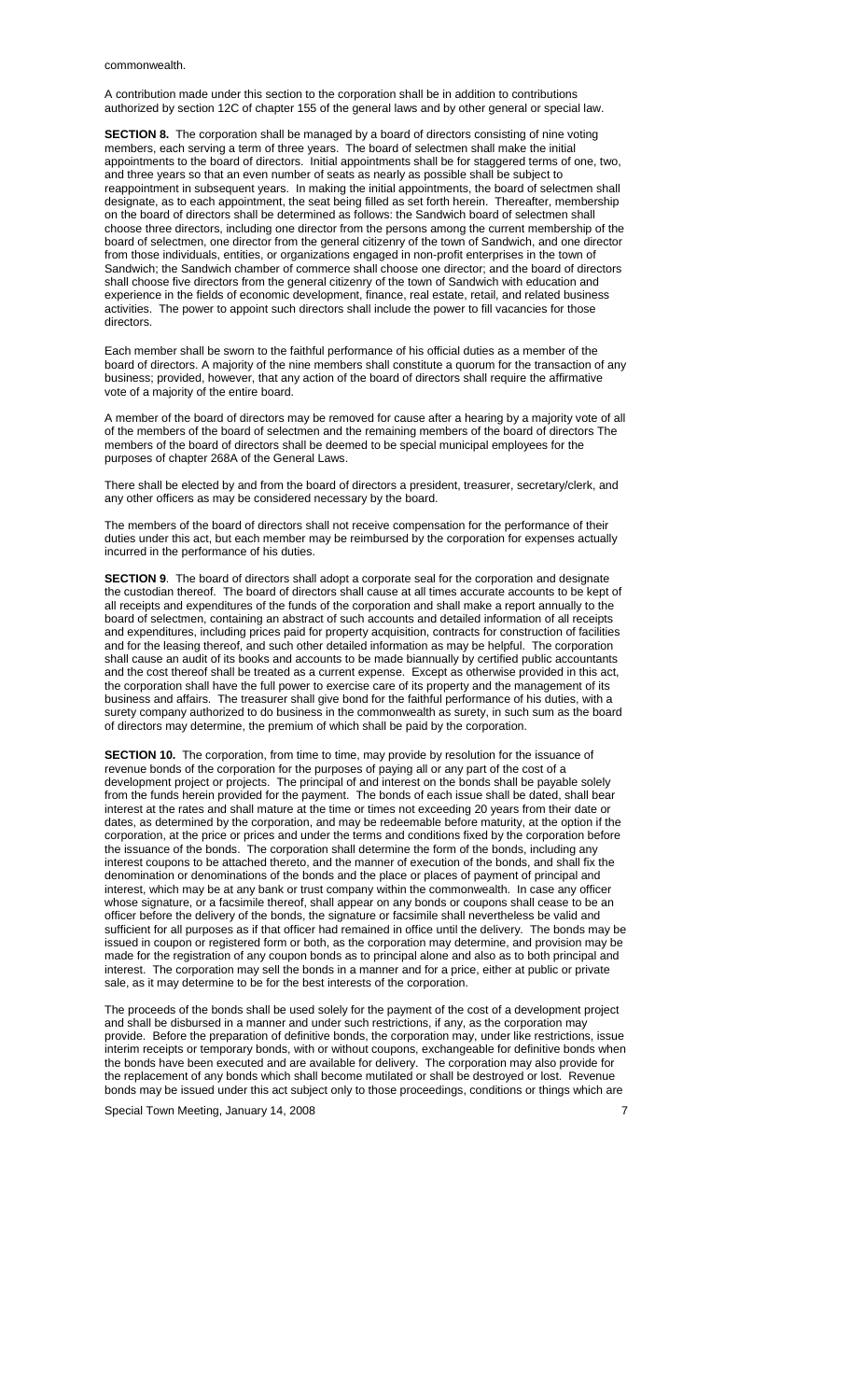specifically required by this act.

The corporation may provide by resolution for the issuance of revenue refunding bonds of the corporation for the purpose of refunding any revenue bonds then outstanding and issued under this act, including the payment of any redemption premium thereon on any interest accrued or to accrue to the date of redemption of the bonds and, if deemed advisable by the corporation, for the additional purpose of construction or reconstructing and extensions or improvements of the development project. The issue of the bonds, the maturities, and other details thereof, the rights of the holders thereof, and the duties of the corporation relative thereto shall be governed by this act insofar as it is applicable.

While any bonds issued by the corporation remain outstanding, the powers, duties or existence of the corporation shall not be diminished or impaired in any way that will adversely affect the interests and rights of the holders of the bonds.

Revenue and revenue refunding bonds issued under this act, unless otherwise authorized by law, shall not constitute a debt of the commonwealth or the town, or a pledge of the full faith and credit of the commonwealth or of the town, but the bonds shall be payable solely from the funds herein provided therefore from revenues generated by the corporation. If the corporation or the town or commonwealth is not obliged to pay the revenue or revenue refunding bonds, all the revenue and revenue refunding bonds shall contain on the face thereof a statement to the effect that neither the corporation nor the commonwealth nor the town shall be obliged to pay the same or the interest thereon except from revenues, and that neither the faith and credit nor taxing power of the commonwealth or of the town is pledged to the payment on the bonds.

All revenue and revenue refunding bonds issued under this act shall have all the qualities and incidents of negotiable instruments as defined in section 3-104 of chapter 106 of the General Laws.

**SECTION 11.** In the discretion of the corporation, the revenue bonds or revenue refunding bonds may be secured by a trust agreement by and between the corporation and a corporate trustee, which may be any trust company or bank having the powers of a trust company within the commonwealth. The trust agreement may pledge or assign the revenues to be received, but shall not convey or mortgage any development project or part thereof.

Either the resolution providing for the issuance of bonds or the trust agreement may contain provisions for protecting and enforcing the rights and remedies of the bondholders, including, without limitation, provisions defining defaults and providing for remedies in the event thereof, which may include the acceleration of maturities, and covenants setting forth the duties of and limitations on the corporation in relation to the acquisition, construction, improvement, enlargement, alteration, equipping, furnishing, maintenance, operation, repair, insurance and disposition of property, the custody, safeguarding, investment and application of moneys, the use of any surplus bond or note proceeds and the establishment of reserves. The resolution or trust agreement may also contain covenants by the corporation in relation to:

 (1) the establishment, revision and collection of rents and charges for services of facilities furnished or supplied by the corporation that provide revenues sufficient with other revenues of the development project, if any, to pay

> (i) the cost of maintaining, repairing and operating the development project and of making renewals and replacements in connection therewith,

(ii) the principal of and the interest on the revenue bonds as they become due and payable,

(iii) payments in lieu of taxes, betterment and special assessments, and

(iv) reserves for such purposes;

(2) the purpose or purposes for which the proceeds of the sale of the bonds will be applied and the use and disposition thereof;

(3) the use and disposition of the gross revenues of the corporation from the development project, any additions thereto and extensions and improvements thereof, including the creation and maintenance of funds for working capital and for renewals and replacements to the development project;

(4) the amount, if any, of additional revenue bonds payable from the revenues of the development project and the limitations, terms and conditions on which the additional revenue bonds may be issued; and

(5) the operation, maintenance, management, accounting and auditing of the development project and of the income and revenues of the corporation.

It shall be lawful for any bank or trust company incorporated under the laws of the commonwealth to act as depository of the proceeds of the bonds or of revenues and to furnish indemnifying bonds or to pledge securities as required by the corporation. The trust agreement may set forth the rights and remedies of the bondholders and of the trustees and may restrict the individual right of action by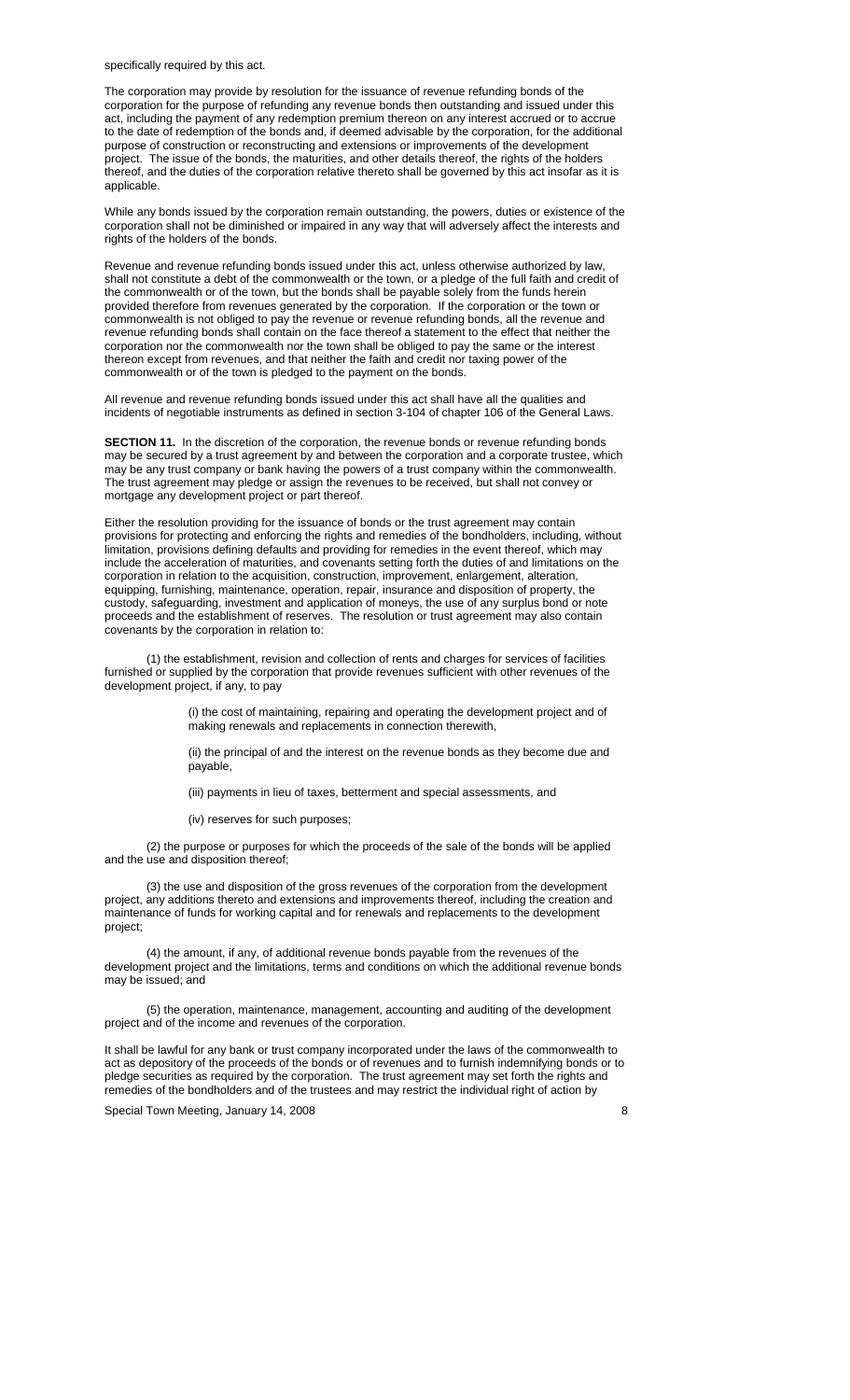bondholders as is customary in trust agreements or trust indentures securing bonds and debentures of corporations. The trust agreement may contain other provisions as the corporation considers reasonable and proper for the security of the bondholders. All expenses incurred in carrying out the trust agreement may be treated as a part of the cost of the operation of the development project. The pledge by any trust agreement or resolution shall be valid and binding from the time when the pledge is made; the revenues or other moneys so pledged and then held or later received by the corporation shall immediately be subject to the lien of the pledge without any physical delivery thereof or further act; and the lien of the pledge shall be valid and binding as against all parties having claims of any kind in tort, contract or otherwise against the corporation, irrespective of whether the parties have notice thereof. Neither the resolution nor any trust agreement by which pledge it is created need be filed or recorded except in the records of the corporation, and no filing need be made under chapter 106 of the General Laws.

**SECTION 12**. Revenue bonds and revenue refunding bonds issued under this act are hereby made securities in which all public officers and public bodies of the commonwealth and its political subdivisions, all insurance companies, trust companies in their commercial departments and within the limits set by section 6 of chapter 167E of the General Laws, banking associations, investment companies, executors, trustees and other fiduciaries, and all other persons who are now or may hereafter be authorized to invest in bonds or other obligations of a similar nature may properly and legally invest funds, including capital in their control and belonging to them; and the bonds are hereby made obligations which may properly and legally be made eligible for the investment of savings deposits and income thereof in the manner provided by section 2 of said chapter 167F. The bonds are hereby made securities which may properly and legally be deposited with and received by any state or municipal officer or any agency or political subdivision of the commonwealth for any purpose for which the deposit of bonds or other obligations of the commonwealth is now or may hereafter be authorized by law.

**SECTION 13.** To provide funds for the general purposes of the corporation, including working capital, the corporation may, from time to time, issue debentures which, unless otherwise authorized by law, shall not constitute a debt of the commonwealth or of the town, or a pledge of the full faith and credit of the commonwealth or of the town, and shall be subordinated to all other obligations of the corporation and shall be payable at the time and in installments, if any, as the corporation shall determine, but solely out of the net assets of the corporation; and the holders thereof shall be entitled to interest thereon, but only out of the net earnings of the corporation, and in no event at a rate higher than the rate specified therein.

The debentures may be secured by a trust agreement by and between the corporation and a corporate trustee, which shall be a trust company or bank located within the commonwealth having the powers of a trust company. The trust agreement shall contain provisions for protecting and enforcing the rights and remedies of the debenture holder. It shall be lawful for any bank or trust company incorporated under the laws of the commonwealth which may act as a depository under the trust agreement to furnish indemnifying bonds or to pledge securities as required by the corporation. The trust agreement shall set forth the rights and remedies of the debenture holders and of the trustee, and may restrict individual right of action by debenture holders. The trust agreement may contain such other provisions as the corporation may consider reasonable and proper for the security of the debenture holders. All expenses incurred in carrying out the trust agreement may be treated as an item of current expense.

Debentures may be issued under this act without obtaining the consent of any department, division, office, commission, board, bureau or agency of the commonwealth or the town, and without any other proceedings or the happenings of any other condition or things other than those proceedings, conditions or things which are specifically required by this act.

**SECTION 14**. Any holder of bonds or debentures issued under this act or of any coupons appertaining thereto, and the trustee, except to the extent the rights herein given may be restricted by the trust agreement, may, either at law or in equity, by suit, action, mandamus or other proceeding, protect and enforce all rights under the laws of the commonwealth or granted hereunder or under the trust agreement, and may enforce and compel the performance of all duties required by this act or by the trust agreement, to be performed by the corporation or by any officer thereof.

**SECTION 15.** The corporation shall not deposit any of its funds in a banking institution not authorized to provide banking services in the Commonwealth of Massachusetts. The designation of a banking institution as a depository shall be subject to a vote of a majority of the directors present at an authorized meeting of the board of directors, exclusive of any director who is an officer or director of the depository so designated. Said corporation shall not receive money on deposit.

**SECTION 16**. The corporation shall be liable in contract and in tort in the same manner as a municipal corporation. The directors, employees, officers and agents of the corporation shall be liable in contracts and tort, in the same manner as municipal employees under the General Laws. The corporation shall indemnify the directors, officers, employees and agents of the corporation under sections 9 and 13 of chapter 258 of the General Laws as public employees. The property or funds of the corporation shall not be subject to attachment or to levy and sale on execution, but if the corporation refuses to pay a judgment entered against it in any court of competent jurisdiction, the superior court may direct the treasurer of the corporation to pay the judgment. The real estate owned by the corporation shall not be subject to liens under chapter 254 of the General Laws, but sections 28 and 29 of chapter 149 of the General Laws shall be applicable to any construction work by the corporation.

Special Town Meeting, January 14, 2008 **9 and System Meeting** 9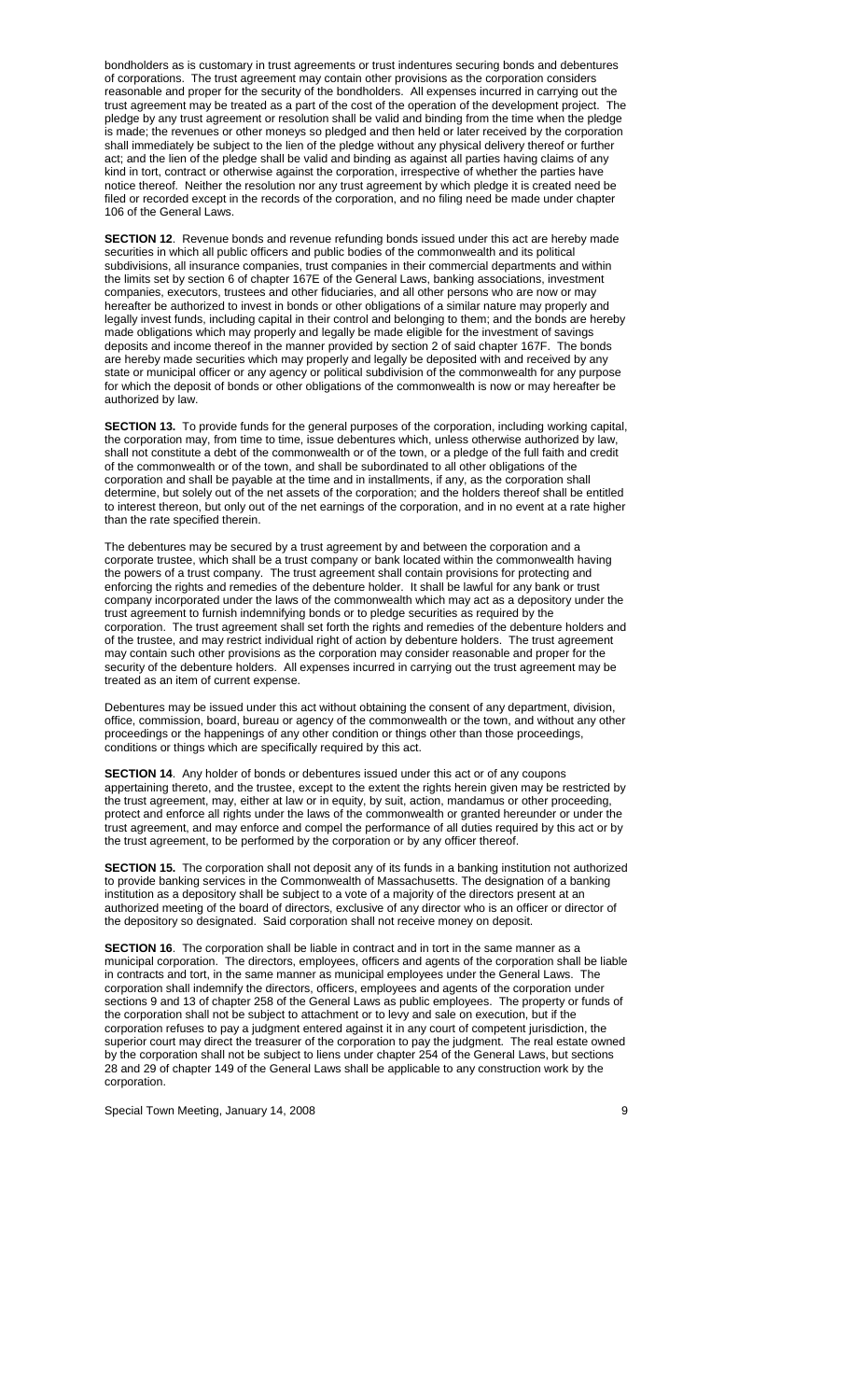**SECTION 17**. The corporation shall file annual reports with the state secretary and the board of selectmen. These annual reports shall also be published in a newspaper of general circulation in the town within 60 days after the close of the corporation's fiscal year. The state secretary shall make copies of such reports available to the commissioner of insurance and to the commissioner of banks, and the corporation shall also furnish such other information as may, from time to time, be required by the state secretary.

**SECTION 18**. The corporation is hereby designated as a community-based development organization for purposes of carrying out community or economic development projects with federal financial assistance.

**SECTION 19.** The corporation is hereby designated as a non profit organization that may act as a land trust for purposes of carrying out preservation projects as defined in section 2 and for receiving assignment of the town's first refusal options under chapter 61, chapter 61A or chapter 61B of the General Laws.

**SECTION 20**. The corporation may, upon the affirmative vote of two-thirds of its members and upon an authorization vote of town meeting, petition for its dissolution by order of the supreme judicial or superior court, in the manner provided in section 11A of chapter 180 of the General Laws.

**SECTION 21**. If the corporation shall fail to commence operations within 6 years after the effective date of this act, then the provisions of this act shall cease to be effective.

**SECTION 22.** This act shall take effect upon its passage.

or take any action relative thereto.

**A motion was made and seconded to indefinitely postpone this article. This was a counted vote, 172 yes and 94 no, and declared carried by the Moderator.** 

**It was moved, seconded and voted to take Article 17 out of order. The Moderator stepped down, and Kevin M. Kirrane, having been sworn in as Assistant Moderator, took over the duties.** 

**ARTICLE 17** 

To see if the Town will vote to authorize The Board of Selectmen to petition the General Court for a special act, as set forth below, amending The Town Charter to change the procedures used to appoint The Finance Committee for The Town of Sandwich provided that the General Court may make clerical changes of form only to the bill, unless the Board of Selectmen approve amendments to the bill before enactment by the General Court, which amendments shall be within the scope of the specific public objectives of the petition.

An act relative to the Charter of The Town of Sandwich

Section 1. The Charter of The Town of Sandwich, which is on file in the office of the archivist of the Commonwealth as provided in Section 12 of Chapter 43B of the General Laws, is hereby amended by striking out Section 4.4.1. paragraph (b) and inserting the following:

The Moderator will chair an interview and appointing committee consisting of two members of the current Finance Committee, the Chair of the School Committee or an appointed member of that committee and the chair of the Board of Selectmen or an appointed member of that board.

The Moderator will be responsible for receiving applications from candidates for the Finance Committee, scheduling the interview meetings and presenting the candidates to the Interview and Appointment Committee.

In the case of a candidate who receives equal votes for and against his or her appointment to the Finance Committee, the Moderator will have the tie-breaking vote.

The new appointees to the Finance Committee will be scheduled by the Moderator and/or the Chair of the Finance Committee to meet with the Board of Selectmen and School Committee in open session to introduce themselves to these elected bodies and the general public.

If these changes were enacted, they would not in force until after the next election for Town Moderator in May of 2009.

Should the Interview and Appointment Committee fail to fill a vacancy on the Finance Committee within forty-five (45) days of having been notified in writing by the Town clerk of said vacancy a majority of the remaining members of the Finance Committee may nominate a person for each such vacancy. Should the Interview and Appointment Committee fail to take action on said nomination within 21 days, the nominee shall become a member of the Finance Committee.

Section 2. Article VII, Section 7.2 (a) is hereby amended by striking out "appointed by the Moderator" and inserting "appointed by the Interview and Appointment Committee".

Section 3. The act shall take effect upon passage with the exception noted in Section 1, or take any action relative thereto.

*(Submitted by Petition)*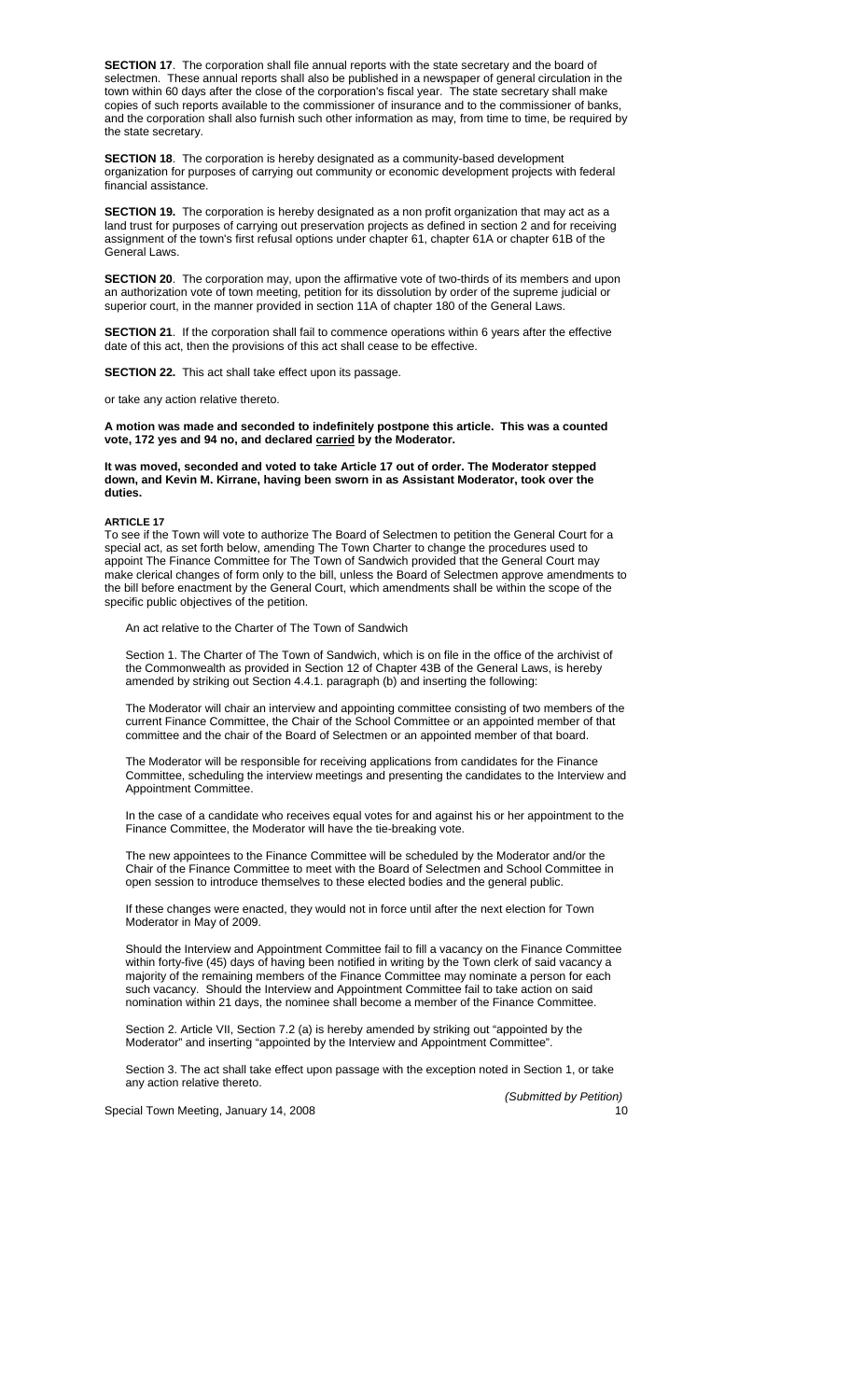It was moved and seconded to indefinitely postpone this article. This was a voice vote and declared **not carried** by the Moderator. Voted to move the main motion.

## **VOTED: This was a voice vote and declared NOT CARRIED by the Moderator.**

## **ARTICLE 9**

To see if the Town will vote to amend the Sandwich Town Charter, as printed below, by deleting those portions of the Town Charter highlighted with strikethrough formatting and inserting those portions of the Town Charter with underline formatting; and further, to authorize the Board of Selectmen to petition the General Court to the end that legislation be adopted precisely as follows in accordance with the special act charter process; provided, however, that the General Court may make clerical or editorial changes of form only to the bill, unless the Board of Selectmen approves amendments to the bill before enactment by the General Court, and provided further that the Board of Selectmen is hereby authorized to approve amendments which shall be within the scope of the general public objectives of this petition; or take any action relative thereto:

### **CHARTER TOWN OF SANDWICH**

#### **PREAMBLE**

Good government can only be defined as that which is wholly and justly participated in by the people who are under its jurisdiction. For that purpose the citizens of Sandwich, in exercising their rights of self-government, do ordain the provisions set forth in the ensuing Charter of this town.

#### **ARTICLE I INCORPORATION, FORM OF GOVERNMENT**

Section 1.1 **INCORPORATION** 

The inhabitants of the Town of Sandwich, residing within its corporate boundaries as heretofore established, are hereby constituted and shall continue to be a body politic and corporate in perpetuity under the name of "The Town of Sandwich."

## Section 1.2 FORM OF GOVERNMENT

The municipal form of government provided by this Charter shall consist of a Town Meeting open to all voters; a Board of Selectmen, elected by the people and accountable to the people; and a Town Manager, appointed by and accountable to the Board of Selectmen for proper administration of the affairs of the town.

### **ARTICLE II POWERS OF THE TOWN**

- a) The town shall have all the powers granted to towns by the Constitution and General Laws together with all of the implied powers necessary to execute such granted powers.
- b) The powers of the town under the Charter shall be construed and interpreted liberally in favor of the town, and the specific mention of any particular power is not intended to limit in any way the general powers.
- c) The town may enter into agreements with any other agency of municipal government, agency of the Commonwealth, other states, or the United States government to perform jointly, by contract, or otherwise, any of its powers or functions and may participate in the financing thereof.

#### ARTICLE III **LEGISLATIVE BRANCH**

Section 3.1 OPEN TOWN MEETING

The legislative powers of the town shall be exercised by a Town Meeting open to all voters.

Section 3.2 PRESIDING OFFICER

All sessions of the Town Meeting shall be presided over by a Moderator, elected as provided in Section 4.4 of the Charter. The Moderator shall regulate the proceedings, decide questions of order, and make public declarations of all votes. The Moderator shall have all of the powers and duties given to Moderators under the Constitution and the General Laws, and such additional powers and duties as may be authorized by the Charter, by By-law or by other Town Meeting vote.

Section 3.3 ANNUAL TOWN MEFETING

The Annual Town Meeting shall be held on such date or dates as may be fixed by the Board of Selectmen as provided in paragraph (e) of Section 4.2.5 of the Charter.

Special Town Meeting, January 14, 2008 11

**Deleted:** Administrator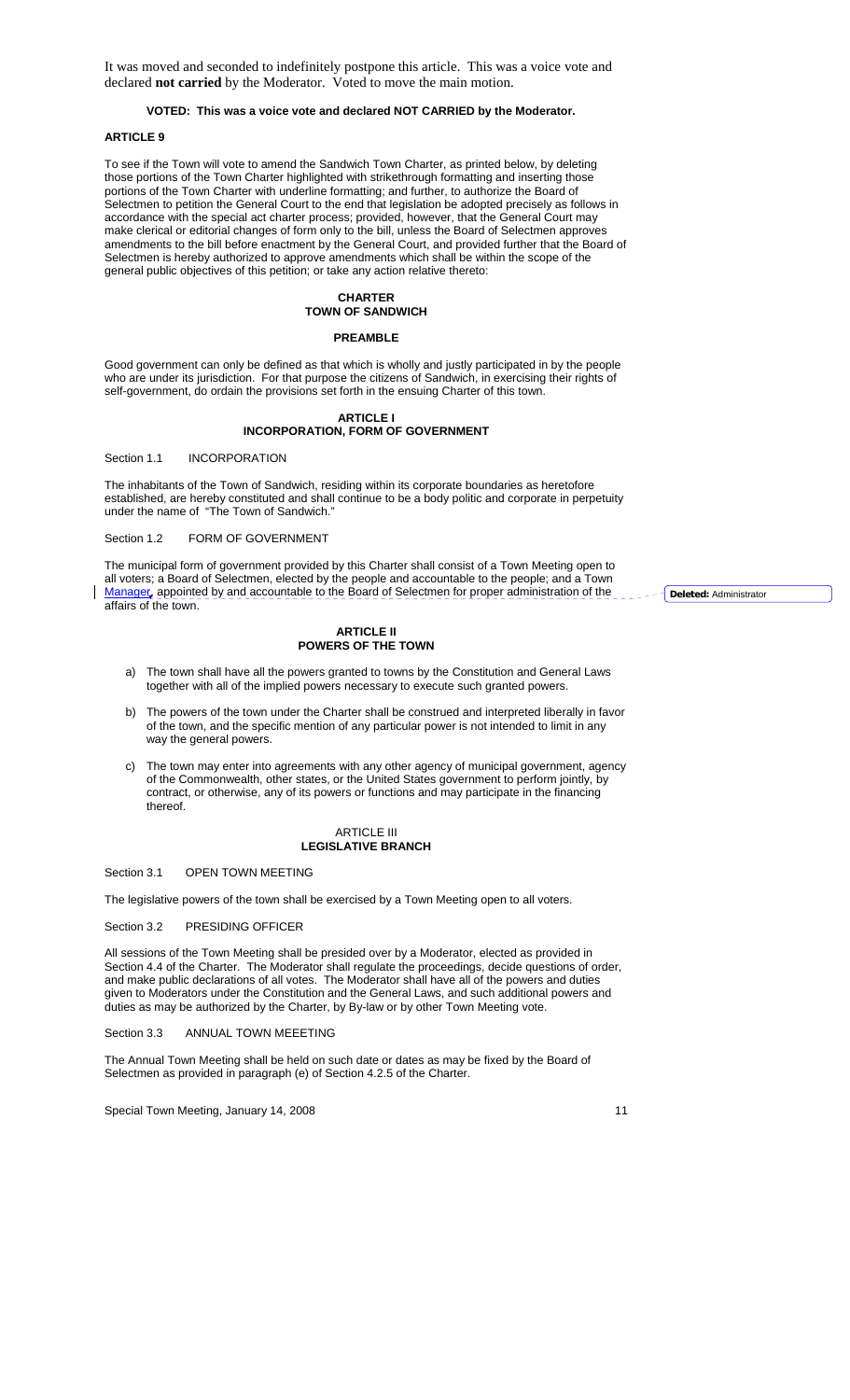#### Section 3.4 SPECIAL TOWN MEETINGS

Special Town Meetings shall be held at the call of the Board of Selectmen at such times as it may deem appropriate and whenever a special meeting is requested by the voters in accordance with procedures made available by the General Laws.

Section 3.5 QUORUM

The quorum for both the Annual Town Meeting and any Special Town Meeting shall be set by By-law.

Section 3.6 CLERK OF THE MEETING

The Town Clerk shall serve as the clerk to the Town Meeting. In the event that the Town Clerk is absent, the Assistant Town Clerk will serve.

### Section 3.7 WARRANT ARTICLES

- a) Except for procedural matters all subjects to be acted on by Town Meeting shall be placed on warrants issued by the Board of Selectmen.
- b) The Board of Selectmen shall receive all petitions addressed to it which require the submission of particular subject matter to the Town Meeting in accordance with the General Laws. Ten (10) signatures shall be required on a petition to have an article inserted in the warrant for an Annual Town Meeting, and one hundred (100) signatures shall be required on a petition to have an article inserted in a warrant for a Special Town Meeting.
- c) Any warrant article that seeks to raise, transfer, appropriate or expend any funds shall show comparative figures including actual figures for the preceding year, appropriations for the current year, requests for the next fiscal year and amounts recommended by the Finance Committee.

### Section 3.8 PUBLICATION AND DISTRIBUTION OF THE WARRANT

In addition to any notice required by the General Laws, the Board of Selectmen shall cause the Annual Town Meeting warrant to be posted on the town bulletin board and otherwise distributed as provided by paragraph (e) of Section 4.2.5 of the Charter. Additional copies shall be kept available for distribution by the Town Clerk. In addition, the Board of Selectmen shall cause the Town Meeting warrant to be posted on the Town's website for the convenience of the residents of the Town; provided, however, that failure to post the warrant on the website or to post it one or more weeks prior to the date of the Town Meeting shall not invalidate or otherwise affect the legality or validity of the actions taken at the Town Meeting.

## ARTICLE IV **ELECTED TOWN OFFICES**

#### Section 4.1 ELECTED TOWN OFFICES, IN GENERAL

The offices to be filled by the voters shall be: a Board of Selectmen, five (5) members; a School Committee, seven (7) members; a Moderator; a Town Clerk;; a Board of Assessors, three (3) members; a Board of Health, three (3) members; a Planning Board, seven (7) members; Trustees of the Sandwich Library, nine (9) members; Trustees of the Weston Memorial Fund, three (3) members; Sandwich Historic District, five (5) members; Housing Authority, 5 members, 4 elected 1 appointed by the Governor; and such other regional authorities, districts, or committees as may be required by the General Laws or inter-local agreement. All elected or appointed multiple member boards shall be arranged so that as nearly an equal number of terms as possible shall expire each year. Notwithstanding any other provision of the Charter, all elected officials and officers shall have the powers and duties as prescribed by the General Laws.

#### Section 4.2 BOARD OF SELECTMEN

The Board of Selectmen shall be composed of five (5) members. Each member shall be elected from the town at-large to a three (3) year term.

#### Section 4.2.1 QUALIFICATIONS

In addition to any other qualifications prescribed by law, each Selectman shall be a qualified voter of the town, and shall reside within the town while in office.

### Section 4.2.2 COMPENSATION

Selectmen shall receive such compensation as may be specified in the annual budget, provided, however, that they shall be entitled to all necessary expenses incurred in the performance of their official duties upon approval by the Board of Selectmen.

### Section 4.2.3 CHAIRMAN AND VICE CHAIRMAN

Special Town Meeting, January 14, 2008 12 and 12 and 12 and 12 and 12 and 12 and 12 and 12 and 12 and 12 and 12 a) A chairman shall be elected by the Board of Selectmen at the first meeting following each

**Deleted:** a Tax Collector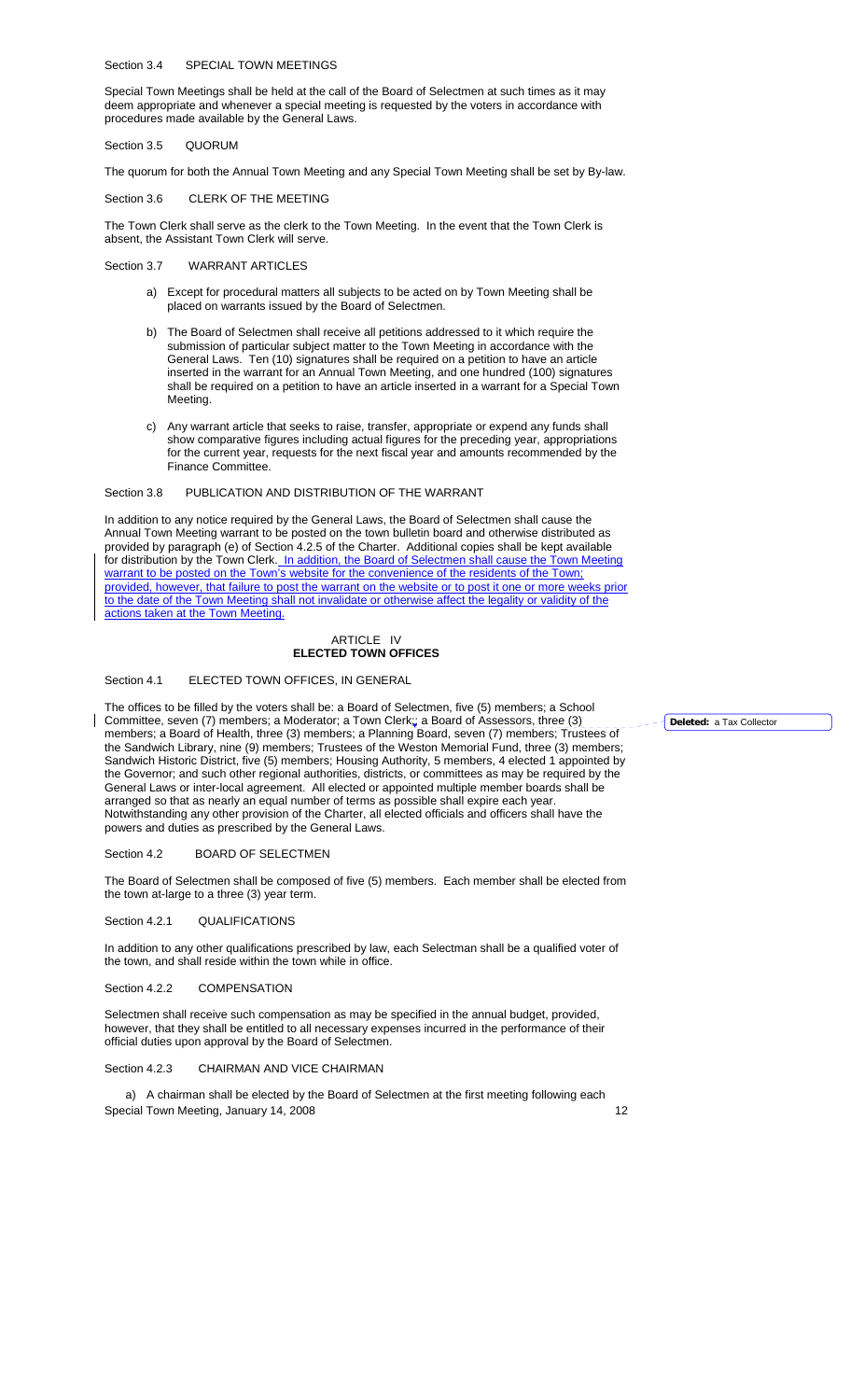regular town election. The chairman shall preside at all meetings of the Board. The chairman shall perform such other duties consistent with this Charter**,** or as may be imposed on him by the Board.

b) A vice chairman shall be elected by the Board of Selectmen at the first meeting following each regular town election. The vice chairman shall act as chairman during the disability or absence of the chairman, and in this capacity shall have the rights and duties conferred upon the chairman.

### Section 4.2.4 VACANCIES

 $\overline{\phantom{a}}$ 

Vacancies in the office of Selectman shall be filled by special election if the vacancy occurs eight (8) months or more prior to the next annual election. In this case, the Board of Selectmen shall, within ten (10) days after the occurrence of a vacancy, call a special election that shall be held not less than sixty-five (65) days nor more than ninety (90) days after issuing the call. Any vacancy which occurs less than eight (8) months prior to the next annual election shall be filled at the next annual election.

### Section 4.2.5 GENERAL POWERS AND DUTIES

- a) Except as otherwise provided by the General Laws or this Charter, all executive powers of the Town shall be vested in the Board of Selectmen. The Board of Selectmen shall provide for the exercise thereof and for the performance of all duties and obligations imposed on the Town by law.
- b) At least a majority of the Board of Selectmen shall sign all official documents, and approve the financial warrants.
- The Board of Selectmen shall serve as the Board of Directors and policy making body of the Town. They shall appoint a Town Manager to carry out the day-to-day operations of the Town within the policies set by the Board of Selectmen. The Board of Selectmen shall appoint members of committees.
- No member of the Board of Selectmen may serve in any other elected and/or appointed Town office or committee during his or her term as Selectman, excluding ex-officio positions, except that Selectmen may serve on committees when authorized by State law or Town bylaw. Service as a representative from the Town to another body other than the Town shall not be prohibited by this provision.
- e) The Board of Selectmen shall set guidelines for the preparation of the annual budget and present the budget to the Town Meeting. The Board of Selectmen shall set the date and Warrant Articles for the Town Meeting and any Special Town Meeting. The Board of Selectmen shall make available sufficient copies of the warrant for the Town Meeting for all registered voters. The Board of Selectmen shall either provide direct mailings to households, or publish notice of the availability of said warrants at town facilities and other common locations throughout the town at least two (2) weeks prior to the Town Meeting; provided however, that failure to post the warrant on the website or to post it one or more weeks prior to the date of the Town Meeting shall not invalidate or otherwise affect the legality or validity of the actions taken at the Town Meeting
- f) The Board of Selectmen shall be a licensing board for the Town and shall have the power to issue licenses as authorized by law, to make all necessary rules and regulations regarding the issuance of such licenses, and to impose restrictions on any such license as it deems to be in the public interest, and to enforce all laws, rules, regulations, and restrictions relating to all such businesses for which it issues licenses.
- g) The Board shall require bonds for all municipal officers and employees who receive or pay out any moneys of the town. The amount of such bonds shall be determined by the Board and the cost thereof shall be borne by the town.
- h) The Board of Selectmen shall be authorized to institute, prosecute, compromise or defend any claim, action, suit or other proceeding in the name of the Town and to settle any claim, action, suit or other proceeding brought by or on behalf or against the Town. In the event that a settlement requires the issuance of a permit or license or the transfer of property, and such matter is not within the Board of Selectmen's jurisdiction, the Town board or officer with legal jurisdiction over the matter shall retain sole authority to act on behalf of the Town.
- i) The Board of Selectmen shall annually review a Long Range Plan to project the future needs of the Town and report on this at Town Meeting.
- j) The Board of Selectmen shall serve as custodians of all Town property except as otherwise provided by the General Laws or by vote of the Town.
- $k$ ) The Board of Selectmen shall exercise any other responsibilities as set forth in the General Laws. **Deleted:** i

Section 4.2.6 MEETINGS OF THE BOARD

Special Town Meeting, January 14, 2008 13 and 2008 13

**Deleted:** if there is more than six (6) months remaining for the term of that position **Deleted:** T

**Deleted:** Administrator

**Deleted:** .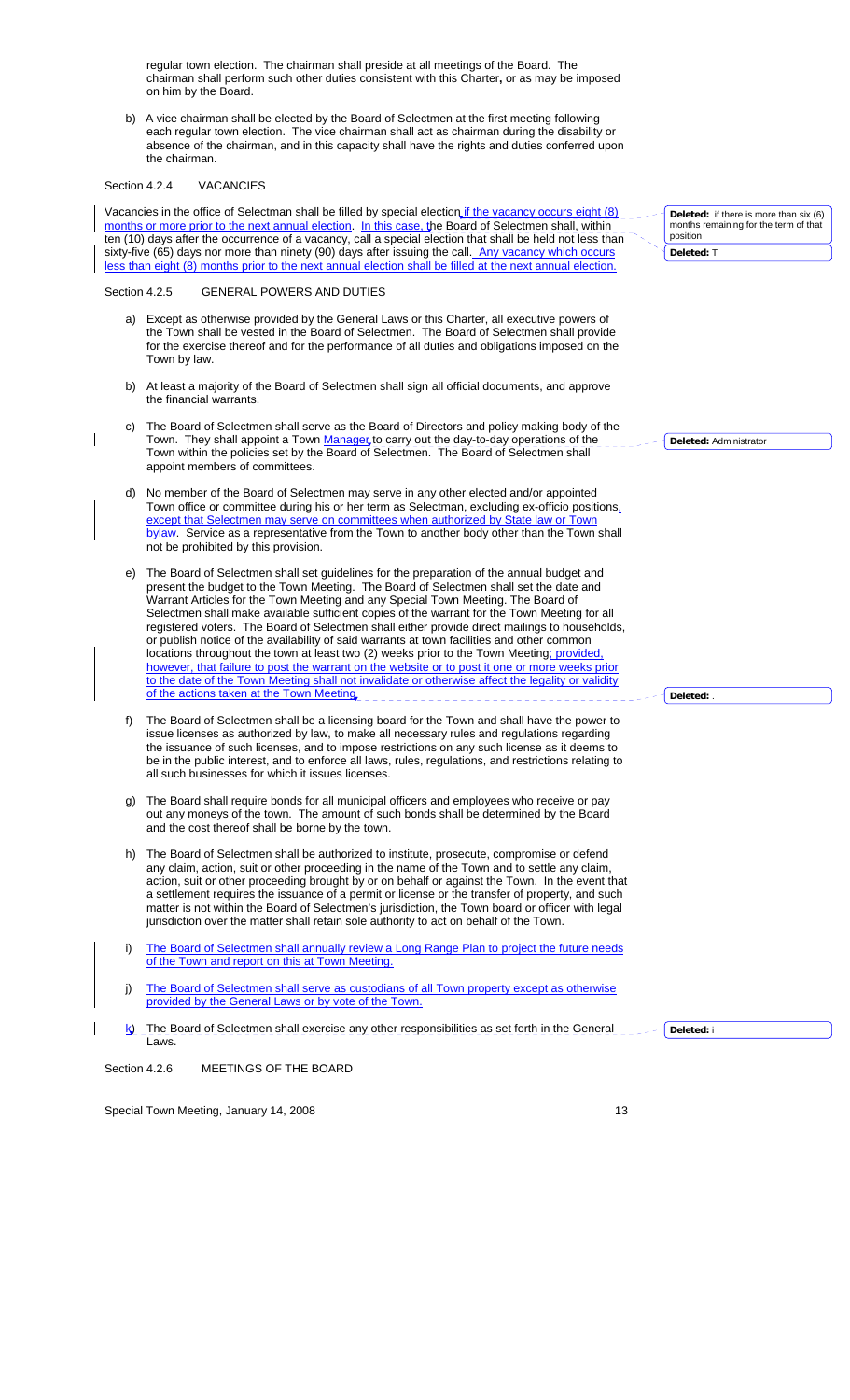- a) The Board of Selectmen shall hold at least two regular meetings each month. The board shall fix, by resolution, the days, times and location of its regular meetings.
- b) The Board of Selectmen may hold such special meetings as it deems necessary and appropriate, which may be called for by three members of the Board. In no event shall a regular or special meeting be held in any facility or at any locations which are not readily accessible to the public or handicap accessible.

Section 4.2.7 RULES OF PROCEDURE

 $\overline{\phantom{a}}$ 

 $\overline{\phantom{a}}$ 

 $\overline{\phantom{a}}$ 

- a) The Board of Selectmen shall by resolution, determine its own rules and order of business; however, the rules shall provide that citizens of the town shall have a reasonable opportunity to be heard at any meeting in regard to any matter under consideration.
- b) Voting except on procedural motions, shall be by roll call if requested by a Selectman, and the ayes and nays shall be recorded in the minutes.
- c) Three Selectmen shall constitute a quorum for the purposes of transaction of business.
- d) No action of the Board of Selectmen shall be valid or binding unless adopted by the affirmative vote of three or more members of the Board.

### Section 4.2.8 PROHIBITIONS

- a) Except where authorized by law, no Selectman shall hold any other town office or town employment during his term as Selectman, nor any former Selectman shall hold any compensated appointed town office or town employment until one year after the expiration of his term as Selectman.
- b) The Selectmen shall not in any manner dictate the appointment or removal of any town administrative officers or employees whom the Town Manager or any of his subordinates are empowered to appoint. The Board of Selectmen may express its views and fully and freely discuss with the Town Manager anything pertaining to appointments and removal of such officers and employees.
- c) Except for the purpose of inquiries and investigations, the Board of Selectmen and its members shall deal with town officers and employees who are subject to the direction and supervision of the Town Manager, solely through the Town Manager, and neither the Board of Selectmen nor any of its members shall give orders to any such officer or employee, either publicly or privately.

## Section 4.3 SCHOOL COMMITTEE

The School Committee shall be composed of seven (7) members. Each member shall be elected from the town at-large to a three (3) year term. The three (3) year terms of office for school committee shall be staggered.

### Section 4.3.1 GENERAL POWERS AND DUTIES

The School Committee shall have all the powers and duties given to school committees by the General Laws. The School Committee shall have the power to select, oversee, and to terminate the Superintendent of Schools, establish educational goals and policies for the schools consistent with requirements of the General Laws and standards established by the Commonwealth.

### Section 4.3.2 BUDGET HEARING

The School Committee shall hold a public hearing on its proposed annual budget pursuant to General Laws, Chapter 71, Section 38N, on or before the first day of March.

## Section 4.3.3 VACANCIES

Vacancies in the School Committee shall be filled by special election if the vacancy occurs eight (8) months or more prior to the next annual election. In this case, the Board of Selectmen shall, within ten (10) days after the occurrence of a vacancy, call a special election that shall be held not less than sixty-five (65) days nor more than ninety (90) days after issuing the call. Any vacancy which occurs less than eight (8) months prior to the next annual election shall be filled at the next annual election.

### Section 4.4 MODERATOR

 A Moderator shall be elected by the voters for a term of three years. In the event of absence of the Moderator, the Town Meeting may elect a temporary Moderator, for the purpose of presiding over the Town Meeting.

## Section 4.4.1 POWERS AND DUTIES

a) The Moderator shall have the powers and duties provided by the General Laws, by this Charter, by By-law or by any other Town Meeting vote.

| <b>Deleted:</b> Administrator |
|-------------------------------|
| Deleted: Administrator        |
|                               |

|  | Deleted: Administrator |
|--|------------------------|
|  | Deleted: Administrator |

| Deleted: 2                                                                                  |
|---------------------------------------------------------------------------------------------|
| Deleted: if there is more than six (6)<br>months remaining for the term of that<br>position |
| Deleted: T                                                                                  |

| I<br>×. |  |
|---------|--|
|         |  |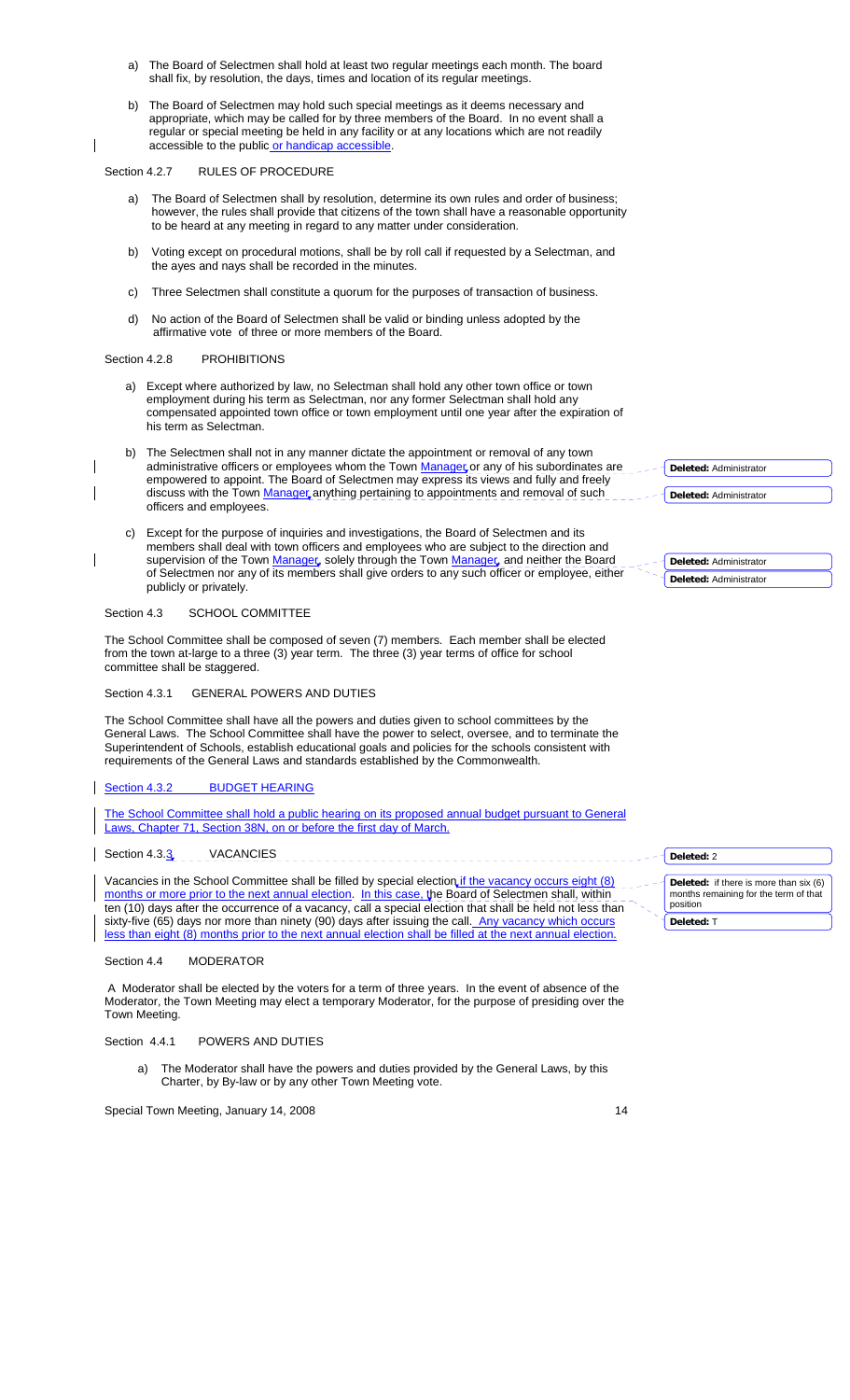- b) The Moderator shall appoint members of the Finance Committee which shall consist of nine (9) members. Should the Moderator fail to fill a vacancy on the Finance Committee within forty-five (45) days of having been notified in writing by the Town Clerk of said vacancy, a majority of the remaining members of the Finance Committee may nominate a person for each such vacancy. Should the Moderator fail to take action on said nomination within 21 days, the nominee shall become a member of the Finance Committee.
- c) The Moderator shall appoint members to other committees as directed by Town Meeting.

# Section 4.5 TOWN CLERK

A Town Clerk shall be elected by the voters at the annual town election, for a term of three years.

|               |                                                                                                                                                                                                                                                                                                                                                                                                                                                                                                                                                                                                                                                | Deleted: Section 4.6 TAX                                                       |
|---------------|------------------------------------------------------------------------------------------------------------------------------------------------------------------------------------------------------------------------------------------------------------------------------------------------------------------------------------------------------------------------------------------------------------------------------------------------------------------------------------------------------------------------------------------------------------------------------------------------------------------------------------------------|--------------------------------------------------------------------------------|
| Section 4.7   | BOARDS, COMMITTEES AND OFFICERS                                                                                                                                                                                                                                                                                                                                                                                                                                                                                                                                                                                                                | <b>COLLECTOR¶</b><br>A Tax Collector shall be elected by                       |
| a)            | Each Board or Committee will be organized and charged with the powers and duties<br>specified in the General Laws and Special Acts of the Commonwealth, Town By-law or<br>elsewhere in this Charter. The Board of Selectmen may also, from time to time,<br>establish boards or committees to address specific needs or issues. Each board or<br>committee shall, at its annual organization meeting, elect a presiding officer and shall<br>cause the Board of Selectmen and the Town Clerk to be notified of its selection. Such<br>boards and committees shall make a written annual report of its activities to the Board of<br>Selectmen. | the voters at the annual town election,<br>for a term of three years.          |
| b)            | Members of permanent committees shall be elected for a staggered term of three years<br>unless otherwise provided for by the General Laws or this Charter. Appointees to<br>temporary and special committees shall be appointed by the Board of Selectmen for the<br>duration of the charge of the board or committee. Boards, committees or officers<br>specifically provided for by the General Laws or this Charter may be continued or<br>terminated only by the Board of Selectmen.                                                                                                                                                       |                                                                                |
|               | <b>ARTICLE V</b><br><b>ADMINISTRATIVE SERVICES</b>                                                                                                                                                                                                                                                                                                                                                                                                                                                                                                                                                                                             |                                                                                |
| Section 5.1   | <b>TOWN MANAGER</b>                                                                                                                                                                                                                                                                                                                                                                                                                                                                                                                                                                                                                            | <b>Deleted: ADMINISTRATOR</b>                                                  |
| Section 5.1.1 | APPOINTMENT AND QUALIFICATIONS                                                                                                                                                                                                                                                                                                                                                                                                                                                                                                                                                                                                                 |                                                                                |
|               | The Board of Selectmen by majority vote of the entire Board shall appoint a Town Manager. The<br>method of selection shall be left to the discretion of the Board of Selectmen so long as the method of                                                                                                                                                                                                                                                                                                                                                                                                                                        | Deleted: Administrator                                                         |
|               | selection insures orderly, nonpartisan action toward securing a competent and qualified person to fill                                                                                                                                                                                                                                                                                                                                                                                                                                                                                                                                         |                                                                                |
|               | the position. The Town Manager shall be chosen solely upon the basis of his/her executive and<br>administrative training, education, experience and ability and need not, when appointed, be a resident                                                                                                                                                                                                                                                                                                                                                                                                                                        | Deleted: Administrator                                                         |
|               | of the Town of Sandwich; however, the Town Manager shall establish such residence within six (6)<br>months following the effective date of appointment, provided that the Board of Selectmen may, by a                                                                                                                                                                                                                                                                                                                                                                                                                                         | Deleted: during the tenure of his/her<br>office he/she shall reside within the |
|               | unanimous vote of all members of the Board of Selectmen then in office, extend to a time certain the                                                                                                                                                                                                                                                                                                                                                                                                                                                                                                                                           | town                                                                           |
|               | time for establishing residence or waive this requirement in its entirety. The Town Manager shall be<br>bonded at town expense.                                                                                                                                                                                                                                                                                                                                                                                                                                                                                                                | Deleted: Administrator                                                         |
| Section 5.1.2 | <b>COMPENSATION</b>                                                                                                                                                                                                                                                                                                                                                                                                                                                                                                                                                                                                                            |                                                                                |
|               | The Town Manager, shall receive compensation as may be fixed by the Board of Selectmen according                                                                                                                                                                                                                                                                                                                                                                                                                                                                                                                                               | <b>Deleted: Administrator</b>                                                  |
|               | to his/her expertise, education and training. Any contract between the Board of Selectmen and the<br>Town Manager shall be made pursuant to Section 108N of Chapter 41 of the General Laws.                                                                                                                                                                                                                                                                                                                                                                                                                                                    | Deleted: Administrator                                                         |
| Section 5.1.3 | <b>TERM AND REMOVAL</b>                                                                                                                                                                                                                                                                                                                                                                                                                                                                                                                                                                                                                        |                                                                                |
|               | The Town Manager may be appointed for a definite term but may be removed at the discretion of the<br>Board of Selectmen, by vote of the majority of the entire Board. The action of the Board of Selectmen                                                                                                                                                                                                                                                                                                                                                                                                                                     | Deleted: Administrator                                                         |
|               | in suspending or removing the Town Manager shall be final. It is the intention of this Charter to invest<br>all authority and fix all responsibilities of such suspension or removal in the Board of Selectmen.                                                                                                                                                                                                                                                                                                                                                                                                                                | Deleted: Administrator                                                         |
| Section 5.1.4 | POWERS AND DUTIES                                                                                                                                                                                                                                                                                                                                                                                                                                                                                                                                                                                                                              |                                                                                |
|               | The Town Manager shall be responsible to the Board of Selectmen for the proper administration of all<br>the affairs of the town consistent with the General Laws and this Charter, and shall:                                                                                                                                                                                                                                                                                                                                                                                                                                                  | Deleted: Administrator                                                         |
|               | a) appoint, discipline, suspend, or remove Town employees, including Civil Service positions,<br>except that the approval of the Board of Selectmen shall be required for appointment of<br>Department Heads and the Assistant Town Manager:                                                                                                                                                                                                                                                                                                                                                                                                   | Deleted: Administrator                                                         |
| b)            | supervise and direct all appointed Department Heads;                                                                                                                                                                                                                                                                                                                                                                                                                                                                                                                                                                                           |                                                                                |
|               |                                                                                                                                                                                                                                                                                                                                                                                                                                                                                                                                                                                                                                                |                                                                                |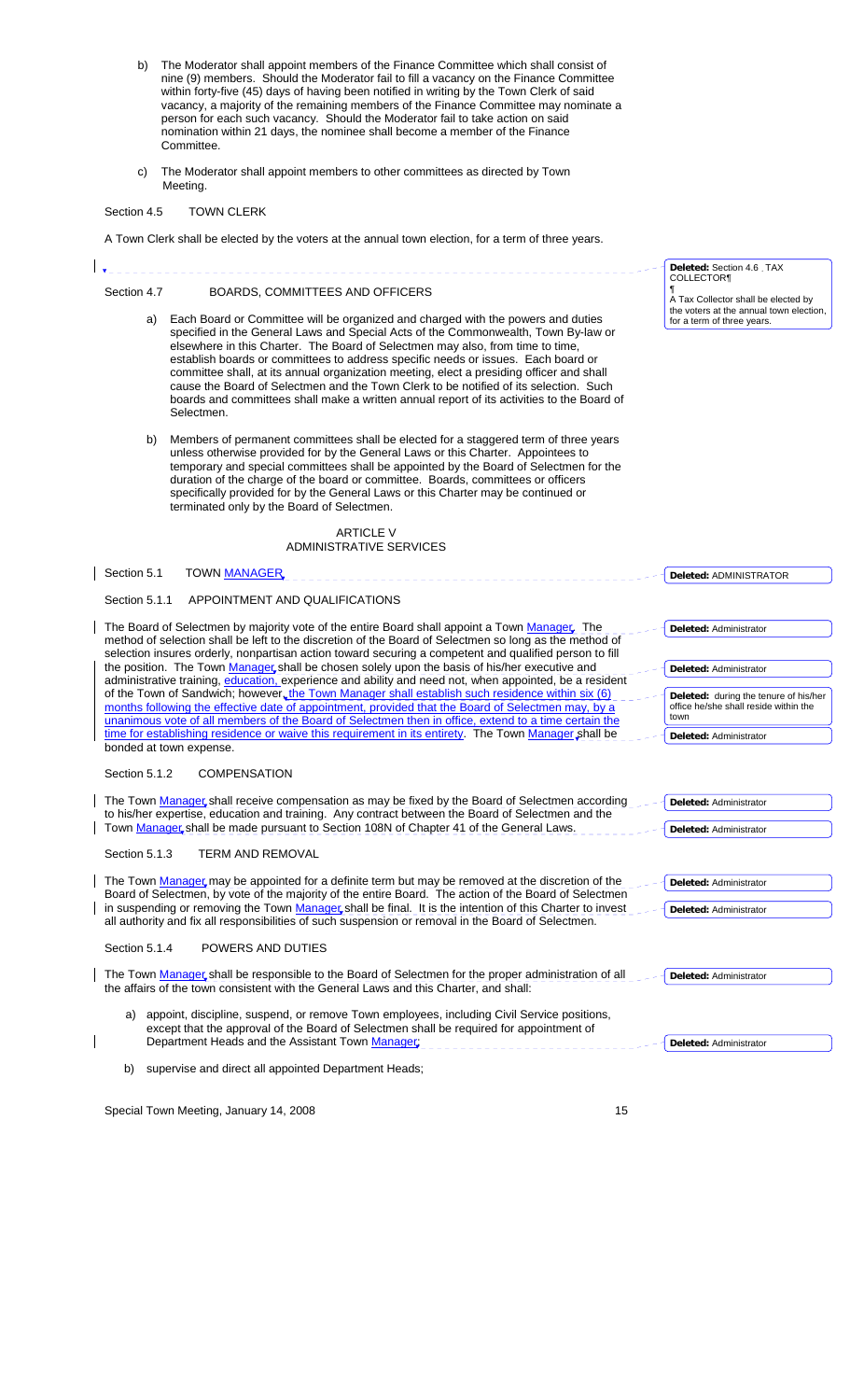|    | C)            | administer and enforce all provisions of General Laws or Special Acts of the Commonwealth,<br>or Town By-laws, and all regulations established by the Board of Selectmen;                                                                                                                                                                                                                                                                                                                                                                                                                                                                                                                                                                                                                                                                                                                                                                                   |                                                  |
|----|---------------|-------------------------------------------------------------------------------------------------------------------------------------------------------------------------------------------------------------------------------------------------------------------------------------------------------------------------------------------------------------------------------------------------------------------------------------------------------------------------------------------------------------------------------------------------------------------------------------------------------------------------------------------------------------------------------------------------------------------------------------------------------------------------------------------------------------------------------------------------------------------------------------------------------------------------------------------------------------|--------------------------------------------------|
|    | d)            | coordinate activities of all town departments;                                                                                                                                                                                                                                                                                                                                                                                                                                                                                                                                                                                                                                                                                                                                                                                                                                                                                                              |                                                  |
| e) |               | attend all sessions of the Town Meeting and answer all questions addressed to the Town<br>Manager which are related to the warrant articles and to matters under the general                                                                                                                                                                                                                                                                                                                                                                                                                                                                                                                                                                                                                                                                                                                                                                                | Deleted: Administrator                           |
|    |               | supervision of the Town Manager;                                                                                                                                                                                                                                                                                                                                                                                                                                                                                                                                                                                                                                                                                                                                                                                                                                                                                                                            | Deleted: Administrator                           |
|    | t)            | keep the Board of Selectmen fully informed as to the needs of the town, and recommend to<br>the Selectmen for adoption such measures requiring action by them or by the town as the<br>Town Manager deems necessary or expedient;                                                                                                                                                                                                                                                                                                                                                                                                                                                                                                                                                                                                                                                                                                                           | Deleted: Administrator                           |
|    |               |                                                                                                                                                                                                                                                                                                                                                                                                                                                                                                                                                                                                                                                                                                                                                                                                                                                                                                                                                             |                                                  |
|    | g)            | ensure that complete and full records of the financial and administrative activity of the town<br>are maintained and render reports to the Board Selectmen as may be required;                                                                                                                                                                                                                                                                                                                                                                                                                                                                                                                                                                                                                                                                                                                                                                              |                                                  |
|    | h)            | be responsible for the rental, use, maintenance, repair and the development of a<br>comprehensive maintenance program for all town facilities;                                                                                                                                                                                                                                                                                                                                                                                                                                                                                                                                                                                                                                                                                                                                                                                                              |                                                  |
|    | i)            | serve as the chief procurement officer and be responsible for the purchase of all supplies,<br>materials, and equipment, and approve the award of all contracts. Any contract over<br>\$500,000 will require approval by the Board of Selectmen;                                                                                                                                                                                                                                                                                                                                                                                                                                                                                                                                                                                                                                                                                                            |                                                  |
|    | j)            | develop and maintain a formal and complete inventory of all town owned real and personal<br>property and equipment;                                                                                                                                                                                                                                                                                                                                                                                                                                                                                                                                                                                                                                                                                                                                                                                                                                         |                                                  |
|    | k)            | administer personnel policies, practices, rules and regulations, any compensation plan and<br>any related matters for all municipal employees and to administer all collective bargaining<br>agreements entered into by the town;                                                                                                                                                                                                                                                                                                                                                                                                                                                                                                                                                                                                                                                                                                                           |                                                  |
|    | I)            | fix the compensation of all town employees and officers appointed by the Town Manager<br>within the limits established by appropriation and any applicable compensation plan and<br>collective bargaining agreements;                                                                                                                                                                                                                                                                                                                                                                                                                                                                                                                                                                                                                                                                                                                                       | Deleted: Administrator                           |
|    |               | m) be responsible for the negotiation of all contracts with town employees regarding wages, and                                                                                                                                                                                                                                                                                                                                                                                                                                                                                                                                                                                                                                                                                                                                                                                                                                                             |                                                  |
|    |               | other terms and conditions of employment, except employees of the School Department.<br>The Town Manager may, subject to the approval of the Board of Selectmen, employ special<br>counsel to assist in the performance of these duties. Collective bargaining agreements shall<br>be subject to the approval of the Board of Selectmen, and to Chapter 150E of the General                                                                                                                                                                                                                                                                                                                                                                                                                                                                                                                                                                                 | Deleted: Administrator                           |
|    |               |                                                                                                                                                                                                                                                                                                                                                                                                                                                                                                                                                                                                                                                                                                                                                                                                                                                                                                                                                             |                                                  |
|    | n)            | Laws;<br>prepare and submit an annual operating budget and capital improvement program as<br>provided in paragraph (b) of Section 7.1 of this Charter and be responsible for its<br>administration after its adoption. The Town Manager may transfer funds between individual<br>line items within a department account at any time during the fiscal year, and further, may<br>transfer during the last two (2) months of any fiscal year or during the fifteen (15) days of the<br>new fiscal year to apply to the previous fiscal year, any amount appropriated for the use of<br>any department other than a municipal light department or the school department to the<br>appropriation for any other department, but the amount transferred from one department to<br>another may not exceed three per cent (3%) of the annual budget of the department from<br>which the transfer is made, with the approval of the Selectmen and Finance Committee; | Deleted: Administrator                           |
|    | O)            | keep the Board of Selectmen and the Finance Committee fully informed as to the financial<br>condition of the town and make recommendations to the Board of Selectmen;                                                                                                                                                                                                                                                                                                                                                                                                                                                                                                                                                                                                                                                                                                                                                                                       |                                                  |
|    | p)            | prepare and submit to the Board of Selectmen at the end of the fiscal year a comprehensive<br>report on the finances and the activities and operations of all departments, boards and<br>committees of the town:                                                                                                                                                                                                                                                                                                                                                                                                                                                                                                                                                                                                                                                                                                                                            |                                                  |
|    | q)            | investigate or inquire into the affairs of any town department or office;                                                                                                                                                                                                                                                                                                                                                                                                                                                                                                                                                                                                                                                                                                                                                                                                                                                                                   |                                                  |
|    | r)            | delegate, authorize or direct any subordinate or employee in the town to exercise any power,<br>duty, or responsibility which the office of Town Manager is authorized to exercise, provided,                                                                                                                                                                                                                                                                                                                                                                                                                                                                                                                                                                                                                                                                                                                                                               | Deleted: Administrator                           |
|    |               | that all acts performed under such delegation shall be deemed the acts of the Town                                                                                                                                                                                                                                                                                                                                                                                                                                                                                                                                                                                                                                                                                                                                                                                                                                                                          |                                                  |
|    |               | Manager; and                                                                                                                                                                                                                                                                                                                                                                                                                                                                                                                                                                                                                                                                                                                                                                                                                                                                                                                                                | Deleted: Administrator                           |
|    | S)            | perform such other duties as necessary or as may be assigned by this Charter, Town By-law,<br>Town Meeting vote, or vote of the Board of Selectmen.                                                                                                                                                                                                                                                                                                                                                                                                                                                                                                                                                                                                                                                                                                                                                                                                         | Deleted: ADMINISTRATOR                           |
|    | Section 5.1.5 | ACTING TOWN MANAGER                                                                                                                                                                                                                                                                                                                                                                                                                                                                                                                                                                                                                                                                                                                                                                                                                                                                                                                                         | Deleted: Administrator                           |
|    |               |                                                                                                                                                                                                                                                                                                                                                                                                                                                                                                                                                                                                                                                                                                                                                                                                                                                                                                                                                             | Deleted: Administrator                           |
|    |               | The Assistant Town Manager shall perform the duties of the Town Manager in his/her absence. In                                                                                                                                                                                                                                                                                                                                                                                                                                                                                                                                                                                                                                                                                                                                                                                                                                                              | Deleted: Administrator                           |
|    |               | the event of long-term disability, resignation, termination, or vacancy of both the Town Manager and<br>the Assistant Town Manager, at the same time, the Board of Selectmen shall appoint an Acting Town                                                                                                                                                                                                                                                                                                                                                                                                                                                                                                                                                                                                                                                                                                                                                   | Deleted: Administrator                           |
|    |               | Manager for the duration of any such disability, or until appointment of a permanent Town Manager or                                                                                                                                                                                                                                                                                                                                                                                                                                                                                                                                                                                                                                                                                                                                                                                                                                                        | Deleted: Administrator                           |
|    |               | Assistant Town Manager. No member of the Board of Selectmen shall serve as Acting Town                                                                                                                                                                                                                                                                                                                                                                                                                                                                                                                                                                                                                                                                                                                                                                                                                                                                      | Deleted: Administrator                           |
|    | Manager       |                                                                                                                                                                                                                                                                                                                                                                                                                                                                                                                                                                                                                                                                                                                                                                                                                                                                                                                                                             | Deleted: Administrator<br>Deleted: Administrator |

Special Town Meeting, January 14, 2008 16 and 16 and 16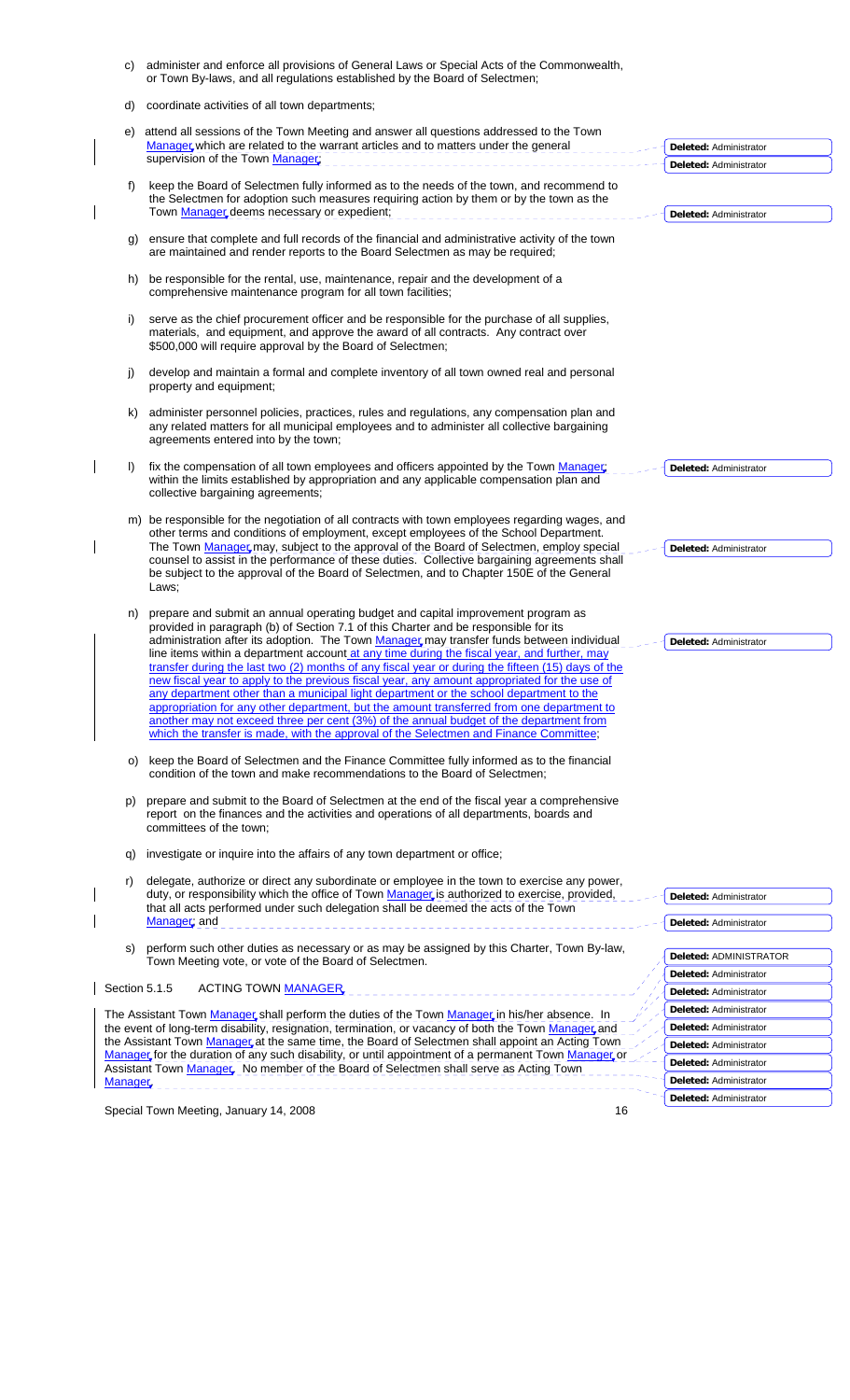#### Section 5.2 TOWN COUNSEL

 $\mathbf{I}$ 

The Board of Selectmen shall appoint a competent and duly qualified and licensed attorney practicing in the Commonwealth, who shall be the counsel for the town. He/she shall receive for his/her services such compensation as may be fixed by the Board of Selectmen and shall hold his/her office at the pleasure of the Board. The Town Counsel shall be the legal adviser of all of the offices and departments of the town, and he/she shall represent the town in all litigation and legal proceedings; provided, that the Board of Selectmen may retain special counsel at any time they deem appropriate and necessary. He/she shall review and concur or dissent upon all documents, contracts, and legal instruments in which the town may have an interest. The Town Counsel shall perform other duties prescribed by this Charter, Town By-law, or as directed by the Board of Selectmen. No employee, committee or board, elected or appointed, other than the Board of Selectmen, shall contact or otherwise interact with the Town or Labor Counsel in a manner inconsistent with the policy relative to access to counsel established by the Town Manager.

# ARTICLE VI

### COMPLIANCE WITH LAW - PUBLIC RECORDS, OPEN MEETINGS, AND CONFLICT OF **INTERE**

All boards, committees, and commissions shall comply with Sections 23A, 23B, and 23C of Chapter 39 of the General Laws, popularly known as the "Open Meeting Law", in the conduct of any town business.

All officers or employees of any agency, office, department, board, commission, bureau, division or authority of the Town shall comply with the provisions of Chapter 66, Section 10 and Chapter 4, Section 7, clause twenty six (26) of the General Laws, popularly known as the "Public Records Law."

All employees of the Town, as that term is defined in Chapter 269A, Section 1, shall comply with the requirements of Chapter 268A, Section 1, et. seq., commonly known as the "Conflict of Interest Law

### **ARTICLE VII** FINANCIAL PROVISIONS AND ADMINISTRATION

### Section 7.1 SUBMISSION OF BUDGET AND BUDGET MESSAGE

- a) Annually, prior to the first day of November, the Town Manager shall establish and issue a budget schedule which shall set forth the calendar dates for developing the annual budget for the next fiscal year.
- b) On or before the first day of February, the Town Manager and School Committee shall each submit to the Board of Selectmen and Finance Committee a proposed line item budget and accompanying message.
- c) The Budget shall provide a complete financial plan of all town funds and activities, including details on debt and debt service, anticipated income, and proposed expenditures. The Budget shall include proposals for capital improvements for the next five (5) years. The budget message shall begin with a clear general summary of its content, and explain in both fiscal terms and work program objectives, proposed expenditures for each department, capital expenditures, and the projected tax rate.
- d) The Board of Selectmen shall review the proposed Town Budget and refer it, including the School Department Budget and recommendations, to the Finance Committee, on or before the first day of March.
- d) The Board of Selectmen shall review the proposed Town Budget and refer it, including the School Department Budget and recommendations, to the Finance Committee, on or before the first day of March.

### Section 7.2 FINANCE COMMITTEE

- a) There shall be a permanent committee known as the Finance Committee, composed of nine (9) registered voters of the town appointed by the Moderator. They shall serve for three (3) year terms. Terms shall be staggered. Members shall serve without compensation and no member shall be an employee of the Town nor hold an elected or appointed town position during their term of office, excluding ex-officio positions.
- b) The Finance Committee shall conduct a detailed line item review of the Town and School budgets and submit a written budget report to the Annual Town Meeting and a written report to the Annual Town Meeting and any Special Town Meeting with its advisory recommendations on all financial warrant articles, and the projected tax impact consistent with its recommendations.

Special Town Meeting, January 14, 2008 17

#### **Deleted: Section 5.3 PUBLIC FACILITIES ¶**

¶ The Town Administrator shall, under the provisions of clause (a) of Section 5.1.4 of this Charter, appoint an individual as Director of Public Facilities. The Director shall, under the general supervision and direction of the Town Administrator, have general care of all town buildings and property, including but not limited to schools, fire, police, highway, cemetery, recreation and other municipal buildings and property. The Director shall in consultation with department heads, boards and the Capital Planning Committee develop and implement scheduled maintenance and repair of all public properties, excepting that daily maintenance and janitorial duties shall remain the responsibility of each department. The Director shall have overall supervision of all funds specifically appropriated for the purpose of extraordinary maintenance of town property. **Deleted:** AND

**Deleted:** Administrator

**Deleted:** Administrator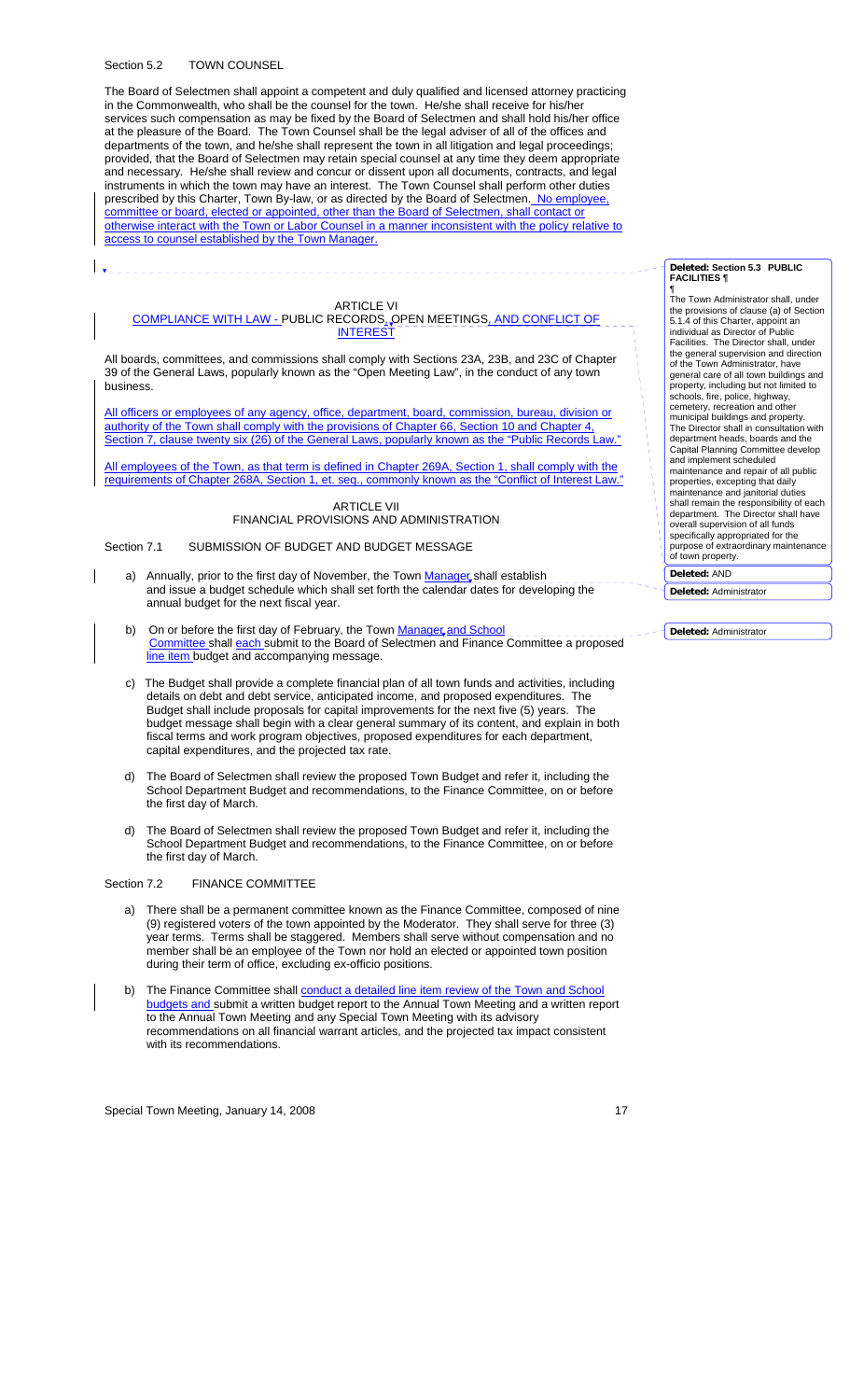- c) The Finance Committee can require that the Town Manager, School Committee, any town department, office, board, commission or committee furnish appropriate additional financial information, as needed.
- d) The Finance Committee shall elect a Chairman and such other officers from among its members and form subcommittees as the Finance Committee deems necessary to accomplish its duties.

### Section 7.3 PUBLIC NOTICE AND PUBLIC HEARING

 $\overline{\phantom{a}}$ 

 $\overline{\phantom{a}}$ 

- a) The Finance Committee shall within sixty (60) days following the submission of the draft budget by the Town *Manager*, review the proposed budget, and shall return it to the Board of Selectmen with their recommendations.
- b) The Board of Selectmen shall conduct at least one public hearing on the proposed budget, including the school budget, prior to the Town Meeting, and include the recommendations of the Finance Committee.
- c) The Board of Selectmen shall post in the Town Hall and publish in a daily newspaper of general circulation and on the Town website, a summary of the proposed budget and notice stating:
	- 1) the times and places where copies of the message and budget are available for inspection by the public, and
	- 2) the date, time and place where the Board of Selectmen shall conduct the public hearing on the budget.

## Section 7.4 BUDGET ADOPTION

Town Meeting shall adopt the annual operating budget, with or without amendments prior to the beginning of the fiscal year.

### Section 7.5 ANNUAL AUDIT

At the close of each fiscal year, and at such times as it may be deemed necessary, the Board of Selectmen shall cause an independent audit to be made of all accounts of the Town by a certified public accountant. The certified public accountant so selected shall have no personal interest, directly or indirectly in the financial affairs of the Town or any of its offices. Upon completion of the audit, the results in a summary form shall be placed on file in the Town Clerk's office and on the Town website as a public record and in the Sandwich Public Library for public information.

### Section 7.6 EMERGENCY APPROPRIATIONS, REDUCTIONS, and TRANSFERS

Any and all emergency appropriations, reductions, and transfers will be made in accordance with the General Laws and the Town By-laws.

## **ARTICLE VIII** RECALL

#### Section 8.1 RECALL

Any holder of an elected office in the Town of Sandwich may be recalled there from by the qualified voters of the Town as provided in Chapter 408 of the Acts of 1987 for reasons which include but are not limited to the following: embezzlement; influence peddling; refusal to abide by or not comply with the Conflict of Interest Law, Open Meeting Law, Public Records Law, rules and regulations thereto, and the By-laws of the Town of Sandwich which pertains to same; destruction or alteration of public records; nepotism; conviction for a felony; failure to perform the duties of the elected office; or other willful acts of omission or commission which betray the public trust.

### Section 8.2 RECALL PETITION

A recall petition shall be initiated by request of ten (10) qualified voters. The recall petition shall be signed by twenty-five percent (25%) of the qualified voters and returned within twenty (20) days in accordance with Chapter 408 of the Acts of 1987.

### **ARTICLE IX** CHARTER

Section 9.1 SEVERABILITY

If any section, or part of a section of this Charter, shall be held invalid by a court of competent jurisdiction, such holding shall not affect the remainder of this Charter.

Section 9.2 CHARTER REVIEW COMMITTEE

Special Town Meeting, January 14, 2008 18 and 2008 18

**Deleted:** Administrator

**Deleted:** may

**Deleted:** Administrator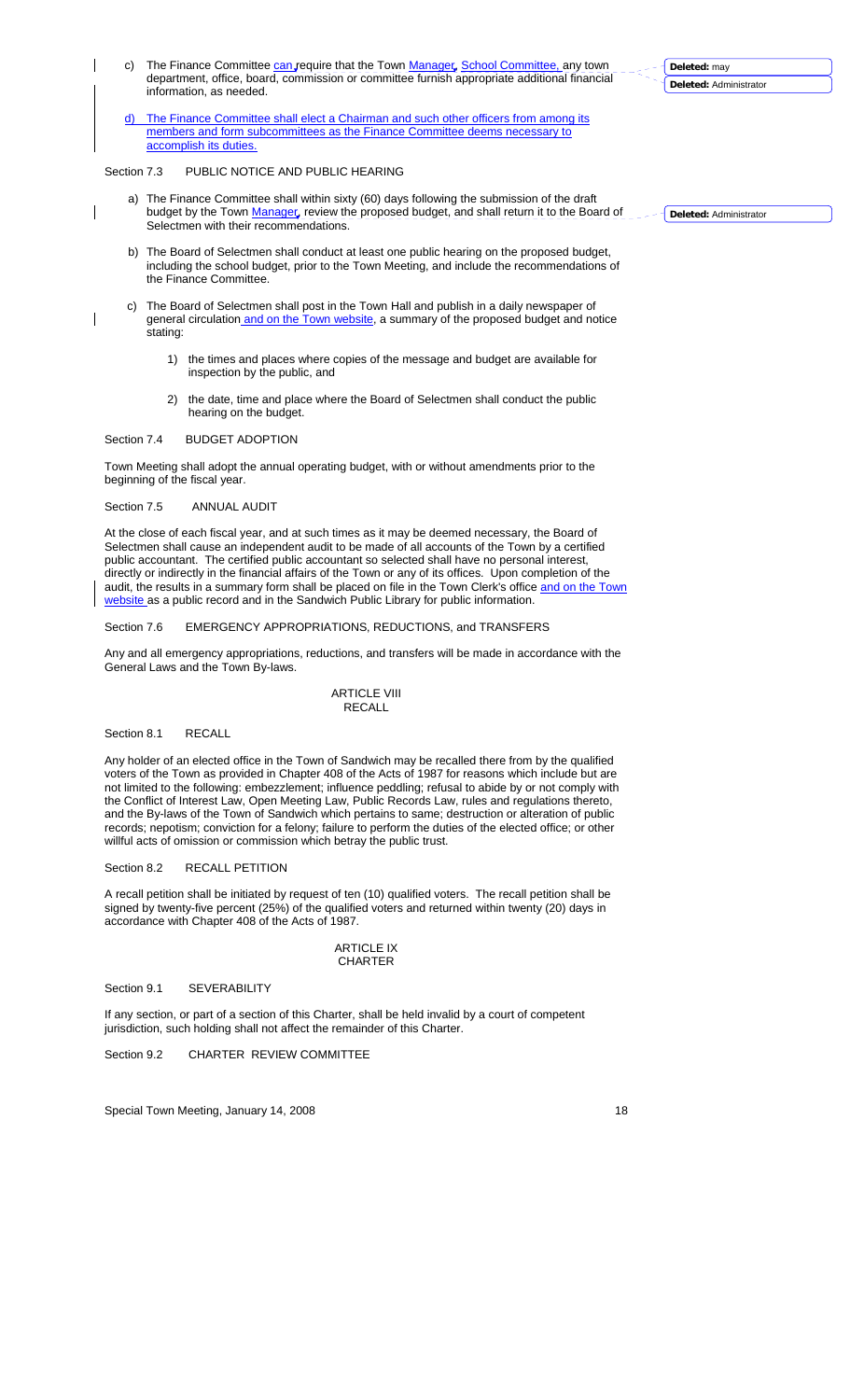At least every five (5) years the Selectmen shall appoint a Charter Review Committee to be composed of seven (7) members for a period not longer than six (6) months, who shall submit their recommendations to the Board of Selectmen and shall file proceedings of their deliberations.

### Section 9.3 AMENDMENT TO CHARTER

This Charter may be amended or revised by special act of the General Court, upon the recommendation of Town Meeting, and/or pursuant to Chapter 43B of the General Laws.

**VOTED: That the Town amend the Sandwich Town Charter, as printed in the Warrant under Article 9, by deleting those portions of the Town Charter highlighted with strikethrough formatting and inserting those portions of the Town Charter with underline formatting; and authorize the Board of Selectmen to petition the General Court to the end that legislation be adopted precisely as follows in accordance with the special act charter process; provided that the General Court may make clerical or editorial changes of form only to the bill, unless the Board of Selectmen approves amendments to the bill before enactment by the General Court, and provided further that the Board of Selectmen is hereby authorized to approve amendments which shall be within the scope of the general public objectives of this petition. This was a voice vote and declared carried by the Moderator.** 

### **ARTICLE 10**

To see if the Town will vote to petition the General Court for special legislation to amend the Sandwich Town Charter, as set forth below, by deleting reference to an elected Town Clerk, thereby creating an appointed Town Clerk, such amendment to be effective at the conclusion of the current Town Clerk's elected term on May 6, 2010; provided, however, that the General Court may make clerical or editorial changes of form only to the bill, unless the Board of Selectmen approves amendments to the bill before enactment by the General Court, and provided further that the Board of Selectmen is hereby authorized to approve amendments which shall be within the scope of the general public objectives of this petition:

An Act Amending the Charter of the Town of Sandwich to Create An Appointed Town Clerk

Section 1. Notwithstanding any general or special law to the contrary, the charter of the Town of Sandwich, as on file with the archivist of the Commonwealth in accordance with section 12 of chapter 43B of the general laws of the Commonwealth of Massachusetts, is hereby amended to create an appointed town clerk by deleting Section 4.5, Town Clerk, in its entirety and by deleting in Section 4.1, Elected Town Offices, the words:- a Town Clerk.

Section 2. The amendments set forth in Section 1 of this Act shall take effect on May 6, 2010.

Section 3. This act shall take effect upon passage.

or take any action relative thereto.

### **A motion was made and seconded to indefinitely postpone this article. This was a voice vote and declared carried by the Moderator.**

#### **ARTICLE 11**

To see if the Town will vote to petition the General Court for special legislation to amend the Sandwich Town Charter, as set forth below, to impose a residency requirement on future Superintendent of Schools provided, however, that the General Court may make clerical or editorial changes of form only to the bill, unless the Board of Selectmen approves amendments to the bill before enactment by the General Court, and provided further that the Board of Selectmen is hereby authorized to approve amendments which shall be within the scope of the general public objectives of this petition:

An Act Amending the Charter of the Town of Sandwich to Impose a Residency Requirement on the Superintendent of Schools

Section 1. Notwithstanding any general or special law to the contrary, the charter of the Town of Sandwich as on file with the archivist of the Commonwealth in accordance with section 12 of chapter 43B of the general laws of the Commonwealth of Massachusetts, is hereby amended by inserting at the conclusion of Section 4.3.1 of said charter, the following new sentence:- The Superintendent of Schools need not, when appointed, be a resident of the Town of Sandwich; provided, however, the Superintendent of Schools shall establish such residence within six (6) months following the effective date of appointment, and provided further that the School Committee may, by a unanimous vote of all members of the School Committee then in office, extend to a time certain the time for establishing residence or waive this requirement in its entirety. The residency requirement established by the preceding sentence shall not apply to the Superintendent of Schools holding office as of the effective date of this act, and such requirement shall not be triggered by the reappointment of said Superintendent or execution of any contract between said Superintendent and the Town.

Section 2. This act shall take effect upon passage.

or take any action relative thereto.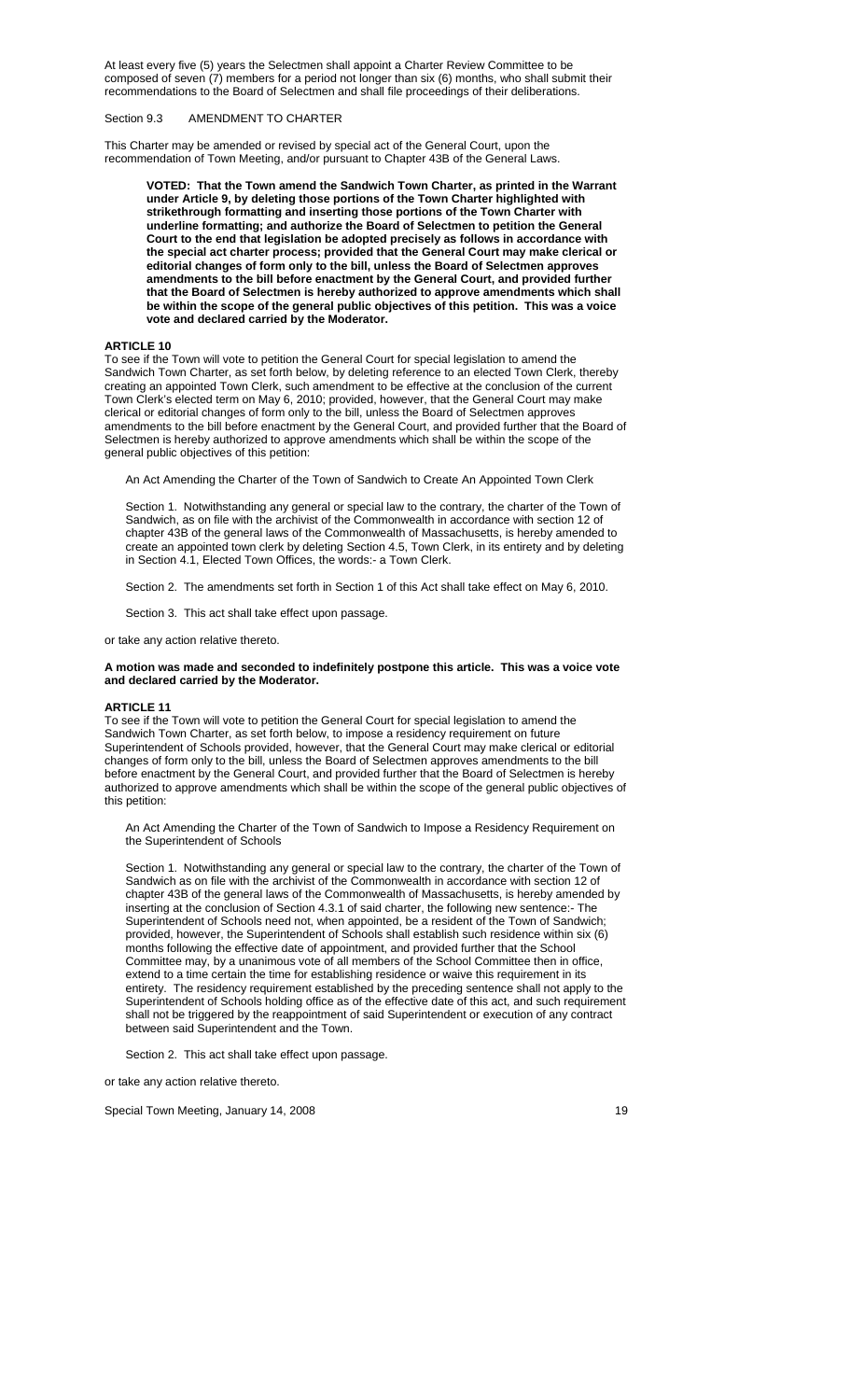It was voted to allow Dr. Nancy Young, Superintendent of Schools and a non-resident, to speak to this article.

### **VOTED: This was a voice vote on Article 11 and declared NOT CARRIED by the Moderator.**

**ARTICLE 12** 

To see if the Town will vote to amend the Sandwich Protective Zoning By-laws by inserting a new Section 4160, Residential Wind Turbines in order to further regulate this use to ensure safe siting, control size, limit visual and noise impacts, and stipulate operations and maintenance, to read as follows:

#### **4160. Residential Wind Turbines.**

**4161. Purpose.** The purpose of this section is to provide for the development and use of residential wind power as an alternative energy source, while protecting public health, safety and welfare, and preserving environmental, historic and scenic resources.

**4162. Applicability.** A Residential Wind Energy System may be constructed and used as accessory to a residential use permitted in the zoning district in which it is located, in accordance with the requirements of this Section 4160.

**4163. Definitions.** The following definitions shall apply to this Section 4160.

**Residential Wind Turbine (RWT)** - A single device that converts wind to electricity or other forms of energy, typically consisting of a rotor and blade assembly, electrical generator, and tower, or appropriate mounting device, and associated control or conversion electronics which has a rated capacity of not more than 10 kw, located on a single lot, intended as an accessory use in areas zoned to allow residential use in an area zoned residential.

**Height** – The height of the RWT measured from the base to the blade tip at its highest point in rotation.

**Fall Zone** – A circle with its center at the base of the RWT and its radius equal to the RWT height.

**4164. Special Permit Granting Authority:** The Zoning Board of Appeals is hereby established as the Special Permit Granting Authority (SPGA) in connection with construction and use of a RWT. The SPGA shall grant a Special Permit only if it finds that the proposal complies with the purpose of this bylaw and the standards contained in Section 4166(unless waived), and is otherwise consistent with the Section 1342 criteria for granting special permits.

**4165. Special Permit Application Filing Requirements.** In addition to special permit application requirements contained in Section 1340 the following must be submitted for an application to be considered complete.

- a. A certified abutters list.
- b. A site plan at a scale of 1"=40' which shall show the following:
	- 1. Location of RWT, including any guy wires, and tower height.
	- 2. Accessory buildings, structures, or proposed structures.
	- 3. Existing access and parking.
	- 4. Public and private roads adjacent to the subject property.
	- 5. Direct abutters.
	- 6. Lot boundaries.
	- 7. Distance to all lot boundary lines from RWT.
	- Above ground utility lines and other significant structures on or adjacent to the lot. 9. Existing vegetation, including the average height of trees on the lot, and identification of any vegetation to be removed.
- c. Applications shall be accompanied by standard drawings of the wind turbine structure, including the tower, base, and footings. Documentation showing compliance with the Massachusetts State Building Code shall also be submitted. (Manufacturer specifications may be suitable at the discretion of the SPGA).
- d. Proposed RWT shall conform to all applicable local, state and federal requirements, including but not limited to all applicable electrical, construction, noise, safety, environmental and communications requirements.
- e. Applicants shall provide a complete description of proposed RWT including technical, economic, environmental, and other reasons for the proposed location, height and design.
- f. Provisions for inspection and maintenance must be submitted to the satisfaction of the SPGA.
- g. RWT must comply with applicable FAA regulations, including any necessary approvals for installations close to airports.

# **4166. Standards.**

- a. There may be no more than one (1) RWT per lot or one RWT on contiguous lots held in common ownership.
- b. Overall height or the RWT shall be measured from the land in its natural state prior to grading or filling to the highest point reached by any part of the wind turbine. The height of the RWT may not exceed 150 feet, including blade length, provided however that: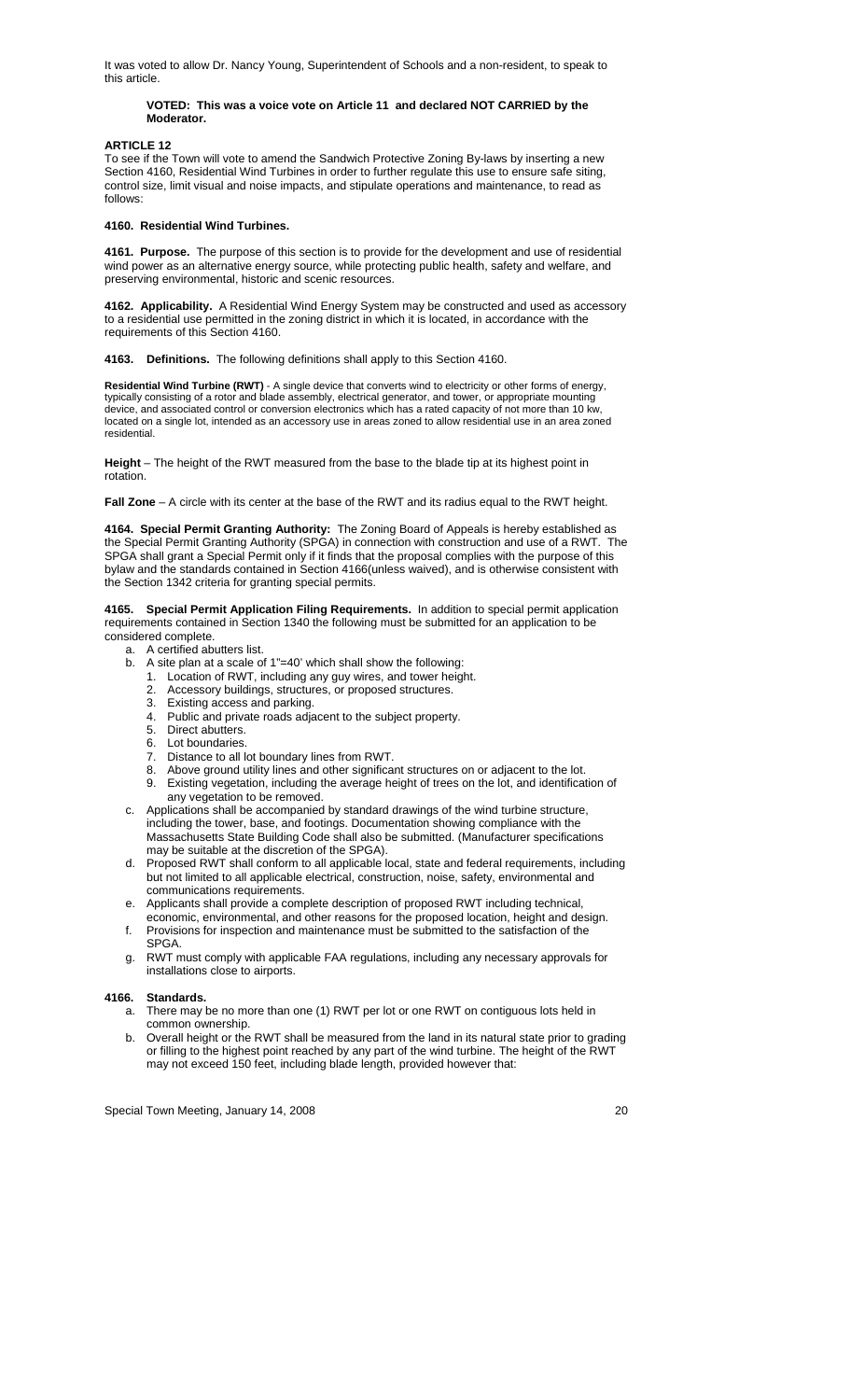- 1. the SPGA may waive the 150 foot height restriction and allow a greater height, not to exceed 180 feet if the applicant demonstrates that the additional height is needed and that the additional benefits of the higher RWT do not increase any adverse impacts;
- 2. the maximum height, including blade length, shall be at least equal to, but no greater than the overall fall zone from the closest lot boundary; and
- 3. the Height of the RWT may be subject to FAA review and approval. Applications that are within the Route 130 United States Coast Guard Emergency Visual Routes Safety Zone (see map) require mandatory FAA review and approval, should the height of the tower exceed (100) feet. All applications for RWTs within this Safety Zone will be referred at the time of submittal to the SPGA to the USCG Air Station Cape Cod for comment. If the USCG fails to submit its comments to the SPGA within thirty five (35) days of receipt of the referral request by said SPGA there shall be deemed to be no USCG opposition or desire to comment.
- c. The minimum setback *(See Figures A and B)* for the RWT shall be maintained equal to the
	- overall fall zone from all boundaries of the lot(s) on which the RWT is located, provided that: 1. No part of the RWT support structure, including guy wire anchors, may extend closer to the property boundaries than the applicable front rear and side yards (setbacks) for accessory structures in the district where the lot is located;
	- 2. RWT shall be set back a distance of at least two times the rotor diameter from public ways, easements, and above ground utility lines;
	- 3. The SPGA may reduce setback distances for the RWT provided that the abutting property owner(s)have notified the SPGA, in writing, that they have no objection.
- d. The RWT and associated equipment shall conform to the Massachusetts noise regulation (310 CMR 7.10) or the applicable provisions of the Massachusetts State Building Code as may be in effect at the time of application.
	- The applicant shall provide documentation demonstrating compliance with these noise standards and be consistent with Massachusetts Department of Environmental Protection guidance for noise measurement. Manufacturer's specifications may be accepted when in the opinion of the SPGA the information provided satisfies the above requirements.
- e. The applicant shall take reasonable measures to protect the RWT from unlawful access. The applicant may be required to employ landscaping and/or alternative siting locations, to minimize the visual impact of all RWT components.
- The SPGA shall consider the height of existing vegetation including the average height of trees on or adjacent to the subject lot and any proposed vegetation removal on the subject
- lot. The SPGA shall also consider the height of existing and proposed vegetation at maturity h. All components of the RWT and its support structure shall be painted plain non-reflective muted colors without graphics or other decoration.
- i. No RWT installation shall cause electromagnetic interference. Manufacturers specifications may be accepted when in the opinion of the SPGA the information provided satisfies the above requirements.
- A RWT shall not be artificially lighted unless the FAA or other applicable authority requires such lighting. A temporary light may be used to inspect the turbine, tower, and associated equipment, providing said light is only used for inspection purposes and not left on for an extended period of time.

## **4167. Other Conditions:**

- The SPGA may require the applicant to retain a technical expert/consultant, acceptable to the SPGA, to address issues relevant to the application. The cost for such a technical expert/consultant will be at the expense of the applicant.
- b. The applicant shall be required to maintain the RWT in good condition. Such maintenance shall include, but not be limited to, the structural integrity of the RWT structure and other apparatus, proper blade maintenance, and inspections, in accordance with the manufacturer's guidelines.

**4168. Modification.** All modifications to a RWT proposed to be made after issuance of the Special Permit shall require additional approval by the SPGA.

**4169. Abandonment Or Discontinuation Of Use.** An RWT special permit shall lapse if the RWT is not operated for a period of two years, or if the Building Inspector has designated the RWT as a safety hazard and ordered it removed. Once a RWT special permit has lapsed, the owner shall be required to physically remove the RWT within 90 days of written notice. "Physically remove" shall include, but not be limited to:

a. Removal of RWT, any equipment shelters and security barriers from the subject property. b. Proper disposal of the waste materials from the site in accordance with local and state solid waste disposal regulations.

**4170. Monitoring.** Upon written notification of a complaint of excessive noise, the Building Inspector or a designee shall record the filing of such complaint. The Building Inspector or a designee shall promptly investigate. If noise levels are determined to be excessive, per (310 CMR 7.10) or the Massachusetts State Building Code applicable sections in effect at the time of application, the Building Inspector or a designee shall require the property owner to perform ambient and operating decibel measurements at the nearest point from the wind turbine to the property line of the complainant and to the nearest complainant inhabited residence. If the noise levels are found to have exceeded allowable limits the Building Inspector or a designee shall notify in writing the owner of the property to correct the violation. If the noise violation is not remedied within 30 days the RWT shall remain inactive until the noise violation is remedied.

## **And further,**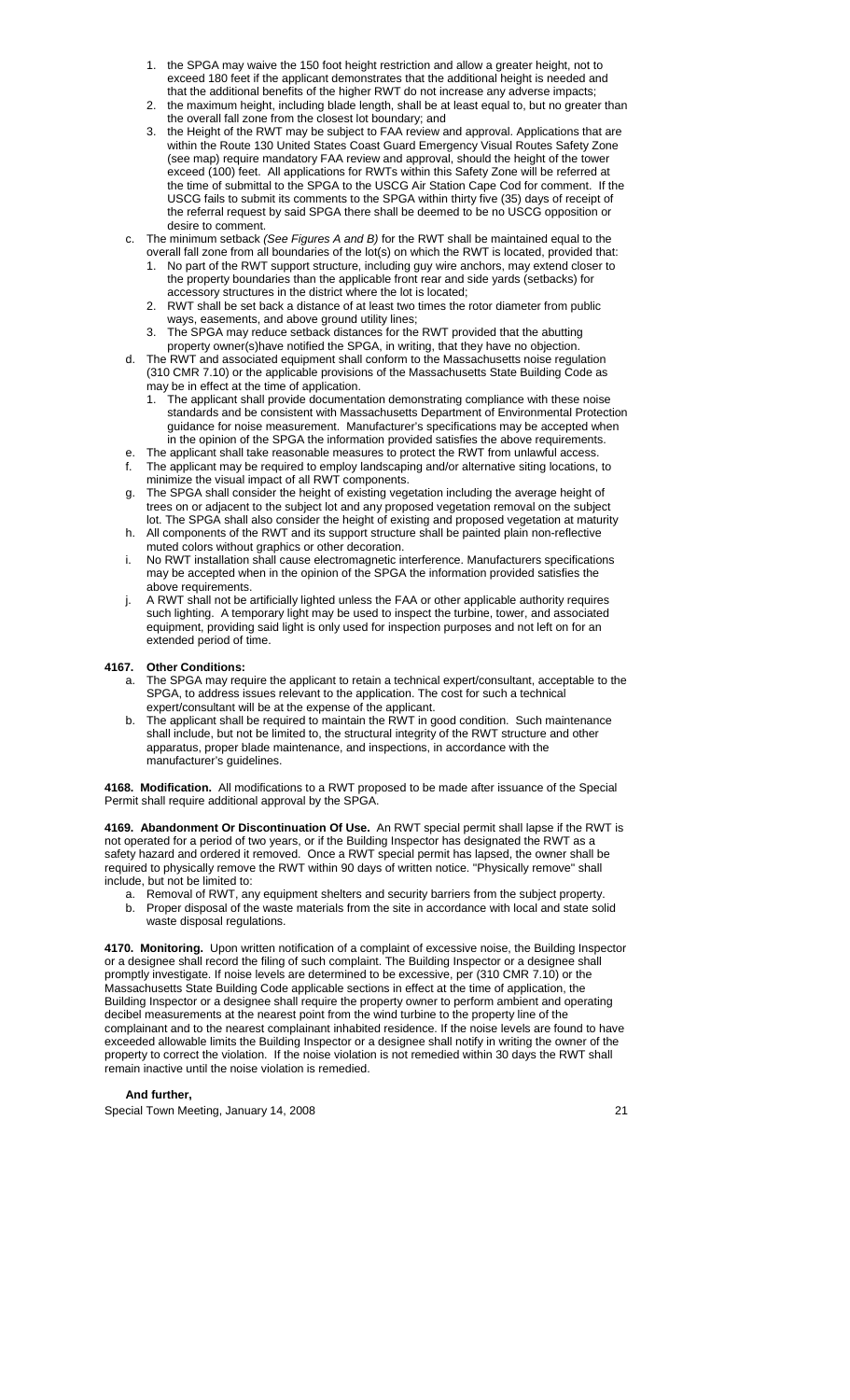To amend the Sandwich Protective Zoning By-laws, Section 2320, Use Regulation Schedule, in order to make it consistent with the proposed new Section 4160, Residential Wind Turbines by eliminating the use, "Wind generation or turbines" and replacing it with "Residential Wind Turbines (See Section 4160)" and allowing the use with a Special Permit in residential areas and prohibiting the use in nonresidential areas so that Section 2320 will read as follows:

|                                           | <b>Zoning District</b>     |                            |            |            |                       |  |    |
|-------------------------------------------|----------------------------|----------------------------|------------|------------|-----------------------|--|----|
|                                           | <b>R-1</b><br>$R-2$<br>(6) | <b>BL-1</b><br><b>BL-2</b> | <b>IND</b> | <b>MAR</b> | <b>RD-1</b><br>$RD-2$ |  | GD |
| 2320. ACCESSORY USES                      |                            |                            |            |            |                       |  |    |
| Residential Wind Turbines (See Sec. 4160) |                            | N                          | N          | N          |                       |  | N  |

### **And further,**

To amend the Sandwich Protective Zoning By-laws, Section 2600, Intensity of Use Schedule, Notes: g.) in order to make it consistent with the proposed new Section 4160, Residential Wind Turbines by deleting it in its entirety and replacing it with reference to the new Section 4160, Residential Wind Turbines so that it reads as follows:

g.) A special permit may be granted by the Board of Appeals in accordance with Section 4160 for a height greater then the maximum building height for the District.

### or take any action relative thereto.

The following amendment was moved and seconded: "In no case shall a Special Permit be issued for the Sandwich Historic District." This amendment was voted on by a voice vote and declared **failed** by the Moderator.

**VOTED: That the Town amend the Sandwich Protective Zoning By-laws by adding a new Section 4160, Residential Wind Turbine, as printed in the Warrant under Article 12. This was a voice vote and the Moderator declared it carried by the necessary twothirds.** 

## **ARTICLE 13**

To see if the Town will vote to amend the Sandwich Protective Zoning By-laws, Section 2550(c), Non-Conforming Lots, in order to clarify its intent by adding the phrase "and at all times thereafter" so that Section 2550(c) will read as follows:

And the lot was held in ownership separate from all abutting property on December 31, 1998 and at all times thereafter.

or take any action relative thereto.

**UNANIMOUSLY VOTED: That the Town amend the Sandwich Protective Zoning Bylaws, Section 2550(c), Non-Conforming Lots, as printed in the Warrant under Article 13.** 

#### **ARTICLE 14**

To see if the Town will vote to amend the Sandwich Protective Zoning By-laws, Definitions, Contractor's Yard, by deleting the current definition and replacing it with a new definition to read as follows:

CONTRACTOR'S YARD – A lot with or without structures in the Industrial District used by an individual building contractor or subcontractor for storage of equipment, supplies, and subassemblies, or parking of wheeled equipment.

or take any action relative thereto.

**UNANIMOUSLY VOTED: That the Town amend the Sandwich Protective Zoning Bylaws, Definitions, Contractor's Yard, by deleting the current definition and replacing it with a new definition, as printed in the Warrant under Article 14.** 

### **ARTICLE 15**

To see if the Town will vote to amend the Sandwich Protective Zoning By-laws, Sections 4800, Swimming Pools, by deleting Sections 4810, 4820, and 4830 in their entirety and inserting in place thereof, a new Section 4810, Swimming Pools, to read as follows:

**Section 4810. Swimming pools, whether public or private as defined in the Massachusetts State Building Code, shall comply with the applicable provisions of said State Building Code as may be in effect at the time of their construction.** 

or take any action relative thereto.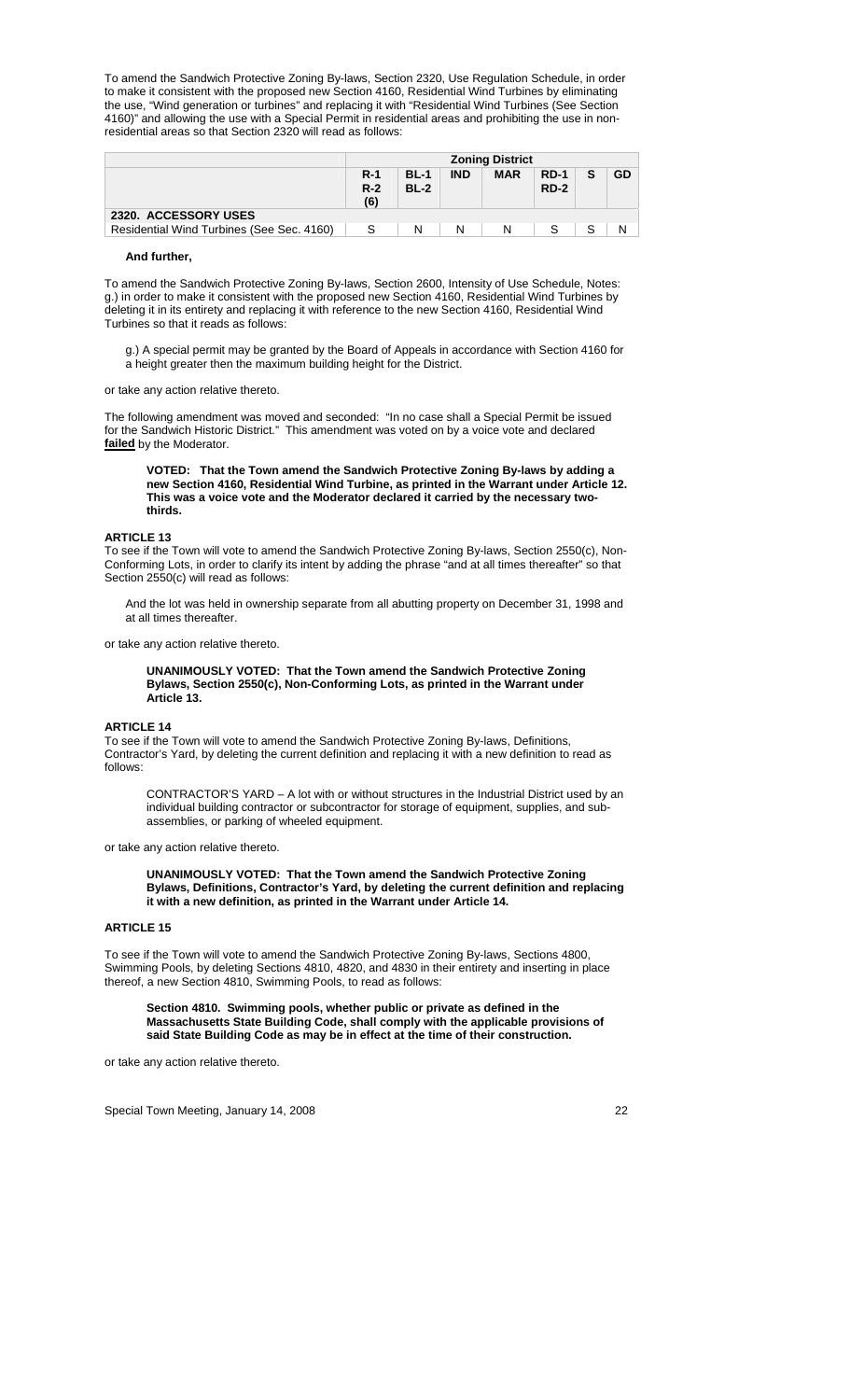**UNANIMOUSLY VOTED: That the Town amend the Sandwich Protective Zoning Bylaws, Sections 4800, Swimming Pools, by deleting Sections 4810, 4820, and 4830 in their entirety and inserting in place thereof, a new Section 4810, Swimming Pools, as printed in the Warrant under Article 15.** 

## ARTICLE 16

To see if the Town will vote to amend the Sandwich Protective Zoning By-laws, Section 2420, Change, Extension or Alteration, to allow by-right activities in accordance with M.G.L. c.40A, §6 by inserting a new, second paragraph in Section 2420 to read as follows:

Provided, however, that alteration, reconstruction, extension or structural change to a lawfully existing single or two-family residential structure shall not be subject to the special permit requirements of this Section 2420 if the alteration, reconstruction, extension or structural change does not increase the nonconforming nature of the structure.

or take any action relative thereto.

**UNANIMOUSLY VOTED: That the Town amend the Sandwich Protective Zoning Bylaws, Section 2420, Change, Extension or Alteration, to allow by-right activities in accordance with M.G.L. c.40A, §6 by inserting a new, second paragraph in Section 2420, as printed in the Warrant under Article 16.** 

The meeting was adjourned at 10:45 p.m.

Respectfully submitted,

Barbara J. Walling Town Clerk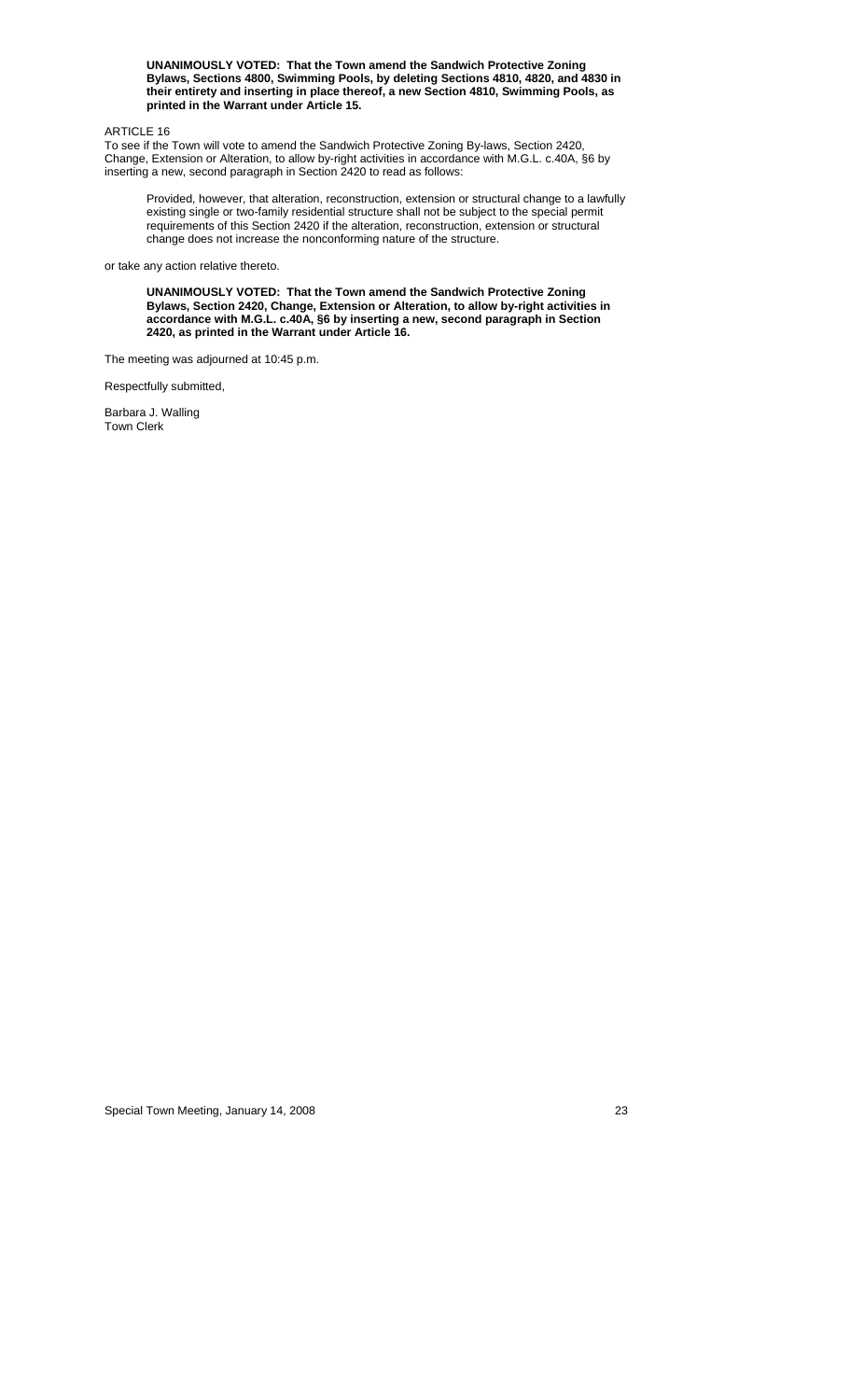## **TOWN OF SANDWICH 2008 ANNUAL TOWN MEETING May 5, 2008**

The Annual Town Meeting was called to order in the Sandwich High School auditorium by Moderator Jan Levin Teehan at 7:02 p.m. The clerks checked in a total of 450 voters. The total number of eligible voters was 15,018. The Reverend Warren "Buddy" Washburn, USCG Auxiliary, representing the USCG Sector SENE Chaplain's Office, gave the invocation, and Thomas F. Keyes, Chairman of the Board of Selectmen, led the Pledge of Allegiance.

The Moderator had sworn in the following Sandwich residents as counters: Nancy Crossman, Elaine Davis, Rene Douglas, Katherine Heras, John Peters, Reggie Peters, Priscilla Raftery, Carl Watters, and Mary Watters. Jacqueline Sayer served as Timekeeper. The Moderator called for a moment of silence in memory of David J. Boles, William G. Bryden, Herbert A. "Red" Hamlen, Robert S. Jones, and Robert W. Singleton, all of whom served the Town in various capacities for many years.

## **ARTICLE 1**

To see if the Town will vote to hear the reports of all Town Officers and Committees and to act thereon, or take any action relative thereto.

## **UNANIMOUSLY VOTED: That the Town accept the Report of all Town Officers and Committees as printed in the 2007 Annual Town Reports.**

# **ARTICLE 2**

To see if the Town will vote to raise and appropriate or transfer from available funds a sum of money, said funds to be expended under the direction of the Board of Selectmen, for the purpose of reducing a projected FY'08 deficit in the Snow and Ice Account, or take any action relative thereto.

# **UNANIMOUSLY VOTED: That the Town transfer and appropriate \$50,000 from Free Cash for funding the Fiscal Year 2008 Snow and Ice deficit.**

# **ARTICLE 3**

To see if the Town will vote to hear the report of the Finance Committee and to see if the Town will vote to raise and appropriate or transfer from available funds the sum of \$62,317,098.00, or any other amount, to defray Town expenses for the Fiscal Year

July 1, 2008 to June 30, 2009 as itemized below in the third column entitled FY'09 Recommendation, or take any action relative thereto.

## **Finance Committee Budget Message:**

Hank Sennott, Chair of the Finance Committee, gave the following report: By an 8-1 vote, the Finance Committee is taking the historic step tonight of recommending to Annual Town Meeting a budget different than the one supported by the Board of Selectmen.

You are being asked in Article 3 to approve a Town operating budget that represents a 3.5% increase in spending. The following article with additional spending of \$153,473 – for a 4.0% total increase represents the added difference in the Finance Committee recommendation.

The Finance Committee did not make this decision lightly or without considerable debate. In the end, however, it was the opinion of the majority that additional funding was necessary to give General Government the resources needed to function properly without increasing the risk of transfers from the Reserve Fund, as well as provide the School Department with the support it needs to continue its improvement plan.

Specifically, a 4.0% budget will provide the General Government departments with more realistic funding for the Legal and Data Processing accounts. It will cover expected increases in SEMASS tipping fees,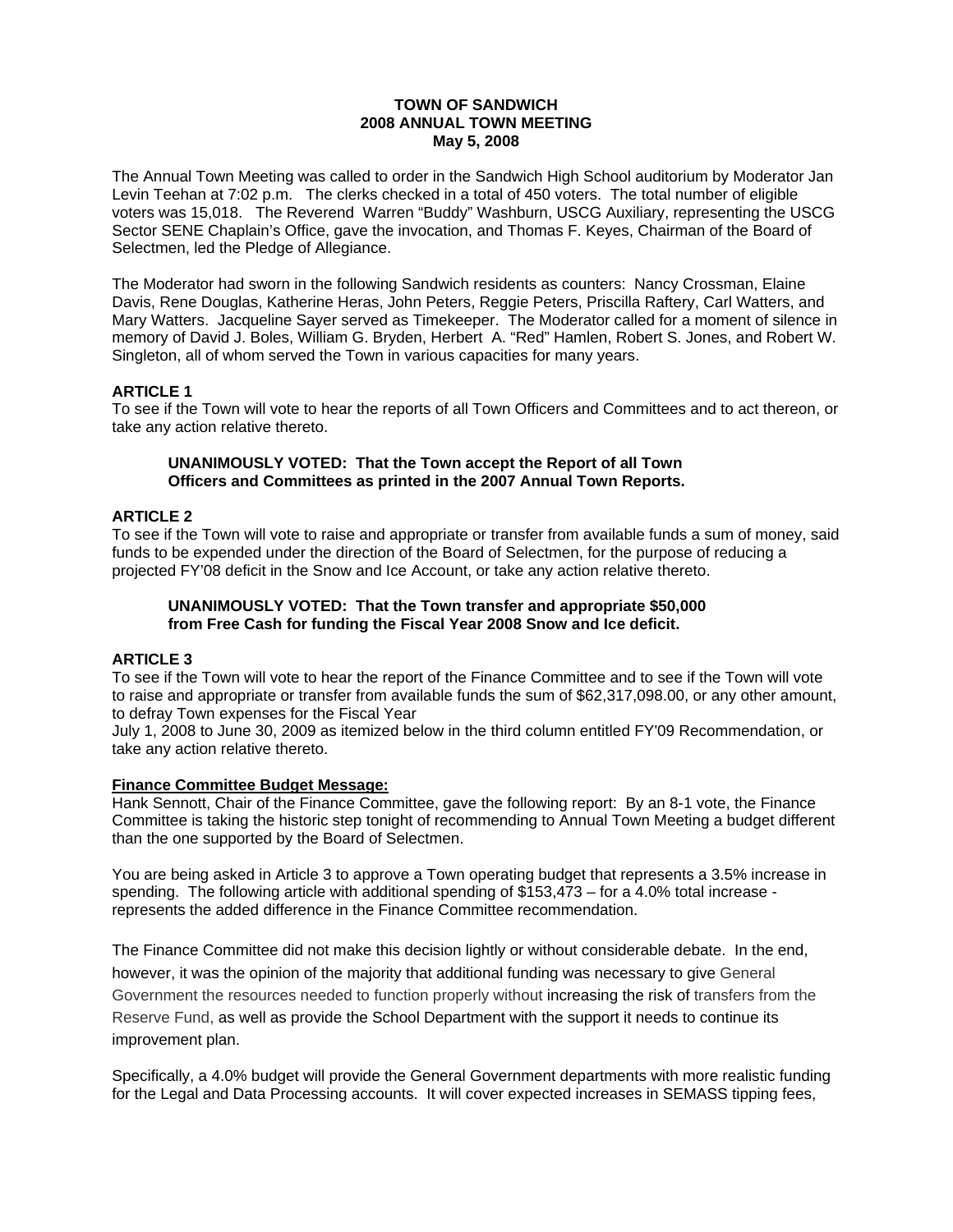help the Library maintain additional hours and services that were added through a donation effort, and more realistically fund the Fuel and Oil Account in the Police budget.

With a 4.0% increase, the School Department will be able to add a High School Biology teacher to help address the new 10th grade MCAS Science requirement, as well as retain one Speech & Language teacher and a 0.5 FTE Music Teacher for the K-8 schools. These are among the positions that would be eliminated with a 3.5% budget increase.

The 4.0% increase is in line with the Board of Selectmen's Long Range Plan. It does not immediately impact the tax rate beyond the 3.5% budget as the additional monies will come from the Stabilization Fund.

The fact that budgets are increasing under either scenario should not be taken as a sign that all is well. Employees are being laid off, budget and staffing remain at a bare minimum and the specter of a potentially insurmountable deficit looms.

For example:

- Overtime in the Police Department continues to run higher than it potentially could because of understaffing by three officers who could support patrol efforts. Hiring civilian dispatchers would put more officers on the road and reduce overtime.
- While touring Town facilities last Fall, Finance Committee members witnessed a situation where the Fire Chief was temporarily the only available firefighter in Town as all other on duty firefighters were responding to incidents.
- We continue to barely fund accounts for street repair and related items at levels below accepted national standards.
- In order for the School Department to continue its improvement plan within budget increases, positions are being eliminated. While this has occurred in other recent budgets, this is the first time staffers are being laid off instead of reductions being made through retirements or turnover.

Sandwich's opportunity to move forward is blocked by a structural deficit made up primarily of salary and benefit increases that consume the Proposition 2½ allowed increase in tax revenue. With a deficit of more than \$2 million projected for FY 2010, difficult decisions are on the horizon.

Our options are limited. Budgets are slim and staffing below that of other neighboring towns and communities of similar size across the Commonwealth. Reductions would be devastating to Town services and our quality of life. It would also discourage economic development. The answer would seem to lie in savings, new development and potential Proposition 2½ options.

Shifting Town employees away from the highest cost insurance choice is a good start on the road to making the savings necessary to address the structural deficit. The Finance Committee acknowledges and thanks our union employees for recognizing the important impact this action will have on our financial picture in future years.

We look forward to the revenue that will be generated by development at the Golden Triangle and urge that work continue to make that a reality in the not too distant future, including consideration of relevant zoning changes later this year The Finance Committee also acknowledges that a Proposition 2½ override is no doubt likely in the near term and recommends that a discussion of options begins well in advance of presenting a proposal to voters.

The time has also come to end the yearly debate over Sandwich Hollows Golf Course. An overwhelming majority of Town Meeting members voted almost ten years ago in 1999 to purchase 471 acres of private property off the Service Road more than half of which happens to include what was known at the time as Round Hill Country Club. This property is a key link in an open space corridor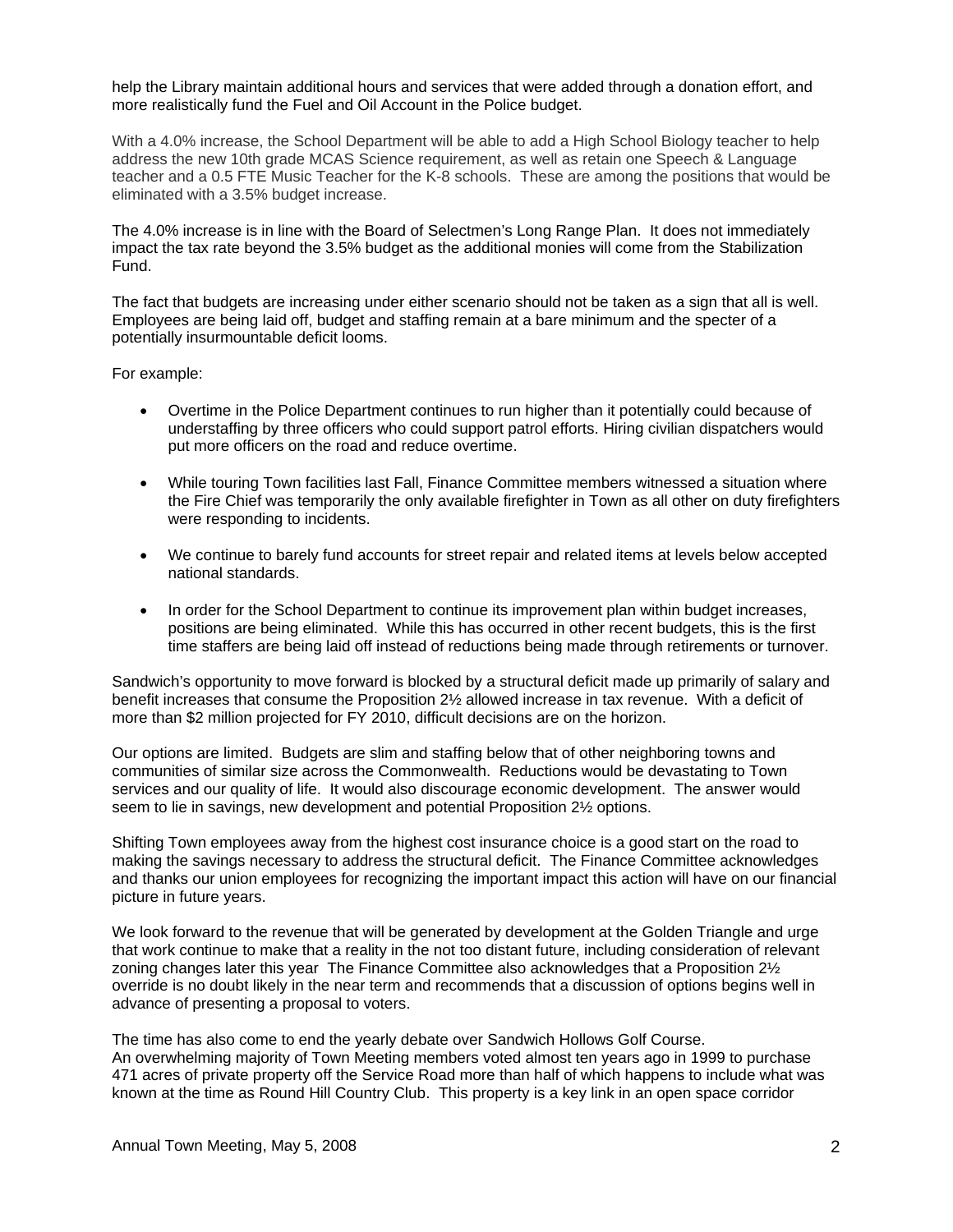between Exits 3 and 4. Part of the purchase was paid for by Land Bank Funds, the rest was assigned to the golf course. This purchase was ratified by Town Meeting four years ago. What's needed now is to support funding the compilation of a long term business plan that will allow Sandwich Hollows to continue to be self sufficient operationally and to generate funds to help pay debt service, something no other land purchase in Town history has been asked to do. To date, SHGC has contributed more than \$1.4 million towards debt service.

The job description of the Finance Committee can be summarized very simply: to be curious. With that as the standard, we believe we have met our charge. We've asked questions until we've received complete answers. We've engaged in spirited and sometimes heated debate – all done with the best interest of Sandwich and its residents in mind. The Committee will continue to tackle the difficult issues in the years ahead in the same manner as we try to find the balance between the taxpayer's ability to pay and the services we expect from our Town Government.

|     |                              | <b>FY'07</b>  | <b>FY'08</b>  | <b>FY'09</b>   |
|-----|------------------------------|---------------|---------------|----------------|
| No. | <b>Department</b>            | Appropriation | Appropriation | Recommendation |
| 114 | Moderator                    | 450           | 450           | 450            |
| 123 | Selectmen/Administrator      | 293,380       | 315,317       | 360,172        |
|     | <b>Personnel Expenses</b>    | 255,178       | 233,693       | 131,209        |
| 131 | <b>Finance Committee</b>     | 2,200         | 2,200         | 2,200          |
| 135 | Accounting                   | 142,056       | 146,918       | 168,310        |
| 141 | Assessing                    | 299,204       | 313,686       | 323,884        |
| 145 | Treasurer                    | 166,744       | 171,617       | 171,762        |
| 146 | <b>Tax Collector</b>         | 205,539       | 207,151       | 224,586        |
| 147 | <b>Tax Title</b>             | 15,000        | 15,000        | 15,000         |
| 151 | Legal                        | 200,000       | 200,000       | 215,000        |
| 152 | <b>Human Resources</b>       | 101,000       | 107,419       | 123,329        |
| 161 | <b>Town Clerk</b>            | 130,012       | 136,986       | 150,801        |
| 162 | Elections & Registrations    | 53,400        | 51,400        | 51,500         |
| 171 | <b>Natural Resources</b>     | 167,597       | 218,760       | 225,126        |
| 175 | Planning & Development       | 136,919       | 141,003       | 143,549        |
| 190 | <b>Facilities Management</b> | 376,006       | 387,281       | 394,463        |
| 195 | <b>Town Reports</b>          | 13,000        | 13,000        | 13,000         |
| 196 | <b>Bind Town Records</b>     | 1,000         | 1,000         | 1,000          |
| 197 | Data Processing              | 281,269       | 295,678       | 312,520        |
|     | <b>Total 100s</b>            | 2,839,954     | 2,958,559     | 3,027,861      |
| 210 | <b>Police Department</b>     | 2,772,018     | 2,973,135     | 3,005,303      |
| 220 | <b>Fire Department</b>       | 3,152,535     | 3,486,970     | 3,560,155      |
| 241 | Inspections                  | 196,696       | 208,807       | 222,944        |
| 244 | Weights & Measures           | 1,200         | 1,200         | 1,200          |
| 291 | <b>Emergency Management</b>  | 1,000         | 2,000         | 5,250          |
| 294 | Forest Warden                | 1,200         | 1,500         | 1,500          |
| 297 | <b>Bourne Shellfish</b>      | 4,000         | 4,000         | 4,000          |
| 299 | <b>Greenhead Fly</b>         | 1,500         | 1,500         | 1,500          |
|     | <b>Total 200s</b>            | 6,130,149     | 6,679,112     | 6,801,852      |
| 300 | <b>School Department</b>     | 27,691,505    | 28,549,981    | 29,795,614     |
| 313 | <b>UCCRVTS</b>               | 1,261,967     | 1,606,650     | 1,755,017      |
|     | Total 300s                   | 28,953,472    | 30,156,631    | 31,550,631     |
|     |                              |               |               |                |
| 410 | DPW - Engineering            | 121,297       | 125,235       | 117,795        |
| 420 | DPW - Highways               | 1,157,677     | 1,203,710     | 1,441,213      |
| 421 | Snow & Ice                   | 250,005       | 250,006       | 250,007        |
| 424 | Streetlights                 | 23,500        | 30,000        | 30,000         |

# **FY'09 BUDGET TOTALS**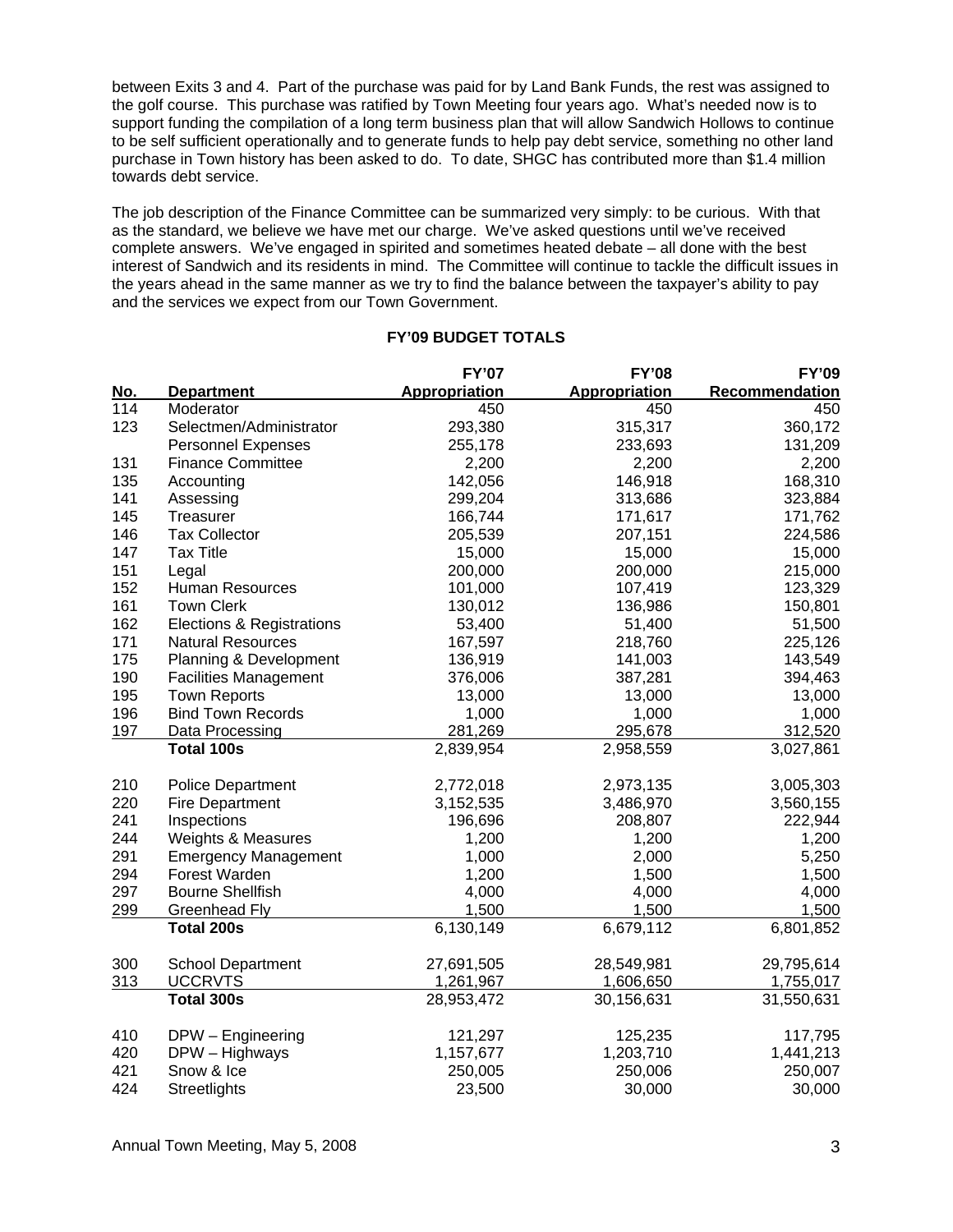| 435        | DPW - Sanitation                                          | 780,069       | 780,069       | 780,069        |
|------------|-----------------------------------------------------------|---------------|---------------|----------------|
|            | <b>Total 400s</b>                                         | 2,332,548     | 2,389,020     | 2,619,084      |
|            |                                                           | <b>FY'07</b>  | <b>FY'08</b>  | <b>FY'09</b>   |
| <u>No.</u> | <b>Department</b>                                         | Appropriation | Appropriation | Recommendation |
| 510        | <b>Health Department</b>                                  | 146,986       | 152,803       | 161,236        |
| 522        | <b>Nursing Department</b>                                 | 90,902        | 115,172       | 121,865        |
| 541        | Council on Aging                                          | 122,671       | 131,515       | 140,043        |
| 543        | <b>Veterans Services</b>                                  | 28,991        | 29,349        | 31,759         |
| 547        | <b>Disabilities Commission</b>                            | 500           | 500           | 500            |
|            | Total 500s                                                | 390,050       | 429,339       | 455,403        |
| 610        | Library                                                   | 759,826       | 800,219       | 846,725        |
| 629        | Youth Task Force                                          | 500           | 500           | 500            |
| 630        | <b>Recreation Department</b>                              | 58,239        | 61,439        | 69,258         |
| 650        | DPW - Parks                                               | 23,250        | 23,250        | 13,850         |
| 670        | Archives                                                  | 2,500         | 0             | 0              |
| 671        | Hoxie House / Grist Mill                                  | 0             | 20,000        | 20,000         |
| 693        | <b>Memorial Day</b>                                       | 1,200         | 1,200         | 1,200          |
| 694        | <b>Historic District</b>                                  | 11,000        | 11,500        | 11,500         |
|            | <b>Total 600s</b>                                         | 856,515       | 918,108       | 963,033        |
|            | <b>OPERATING SUBTOTAL:</b>                                | 41,502,688    | 43,530,769    | 45,417,864     |
|            |                                                           |               |               |                |
| 135        | Marina & SHGC Indirect Costs Transfers                    |               |               | 22,200         |
| 210        | Ambulance Fund Transfer                                   |               |               | 125,000        |
| 630        | Beach and Recreation Account Transfers (incl. Sandy Neck) |               |               | 167,191        |
| 645        | <b>Community Preservation Act Debt</b>                    |               |               | 972,725        |
| 650        | <b>Cemetery Trust Fund Transfer</b>                       |               |               | 22,000         |
|            | <b>INTER-FUND TRANSFERS SUBTOTAL:</b>                     |               |               | 1,309,116      |
| 132        | <b>Reserve Fund</b>                                       |               |               | 400,000        |
| 540        | Social Services Programs & Senior Tax Credit Program      |               |               | 30,000         |
| 710        | Short Term Debt                                           |               |               | 75,000         |
| 750        | Debt                                                      |               |               | 4,607,236      |
| 910        | Group Health Insurance                                    |               |               | 7,400,000      |
| 912        | Medicare                                                  |               |               | 414,849        |
| 940        | Property & Liability Insurance                            |               |               | 650,000        |
| 941        | <b>Unemployment Account</b>                               |               |               |                |
| 950        | <b>Retirement Assessment</b>                              |               |               | 2,013,033      |
|            | <b>OTHER ACCOUNTS SUBTOTAL:</b>                           |               |               | 15,590,118     |
|            | <b>FY'09 BUDGET TOTAL:</b>                                |               |               | 62,317,098     |

 **VOTED: That the Town hear the report of the Finance Committee and raise and appropriate \$58,386,728; transfer and appropriate \$1,671,254 from Free Cash; transfer and appropriate \$875,000 from the ambulance receipts reserved for appropriation account; transfer and appropriate \$200,000 from overlay surplus; transfer and appropriate \$972,725 from the Community Preservation Fund Fiscal Year 2009 estimated annual revenues; transfer and appropriate \$7,200 from Sandwich Marina funds; transfer and appropriate \$167,191 from the beach parking receipts reserved for appropriation account; transfer and appropriate \$22,000 from cemetery trust funds; and transfer and appropriate \$15,000 from the Sandwich Hollow Golf Club enterprise fund to defray Town expenses for the Fiscal**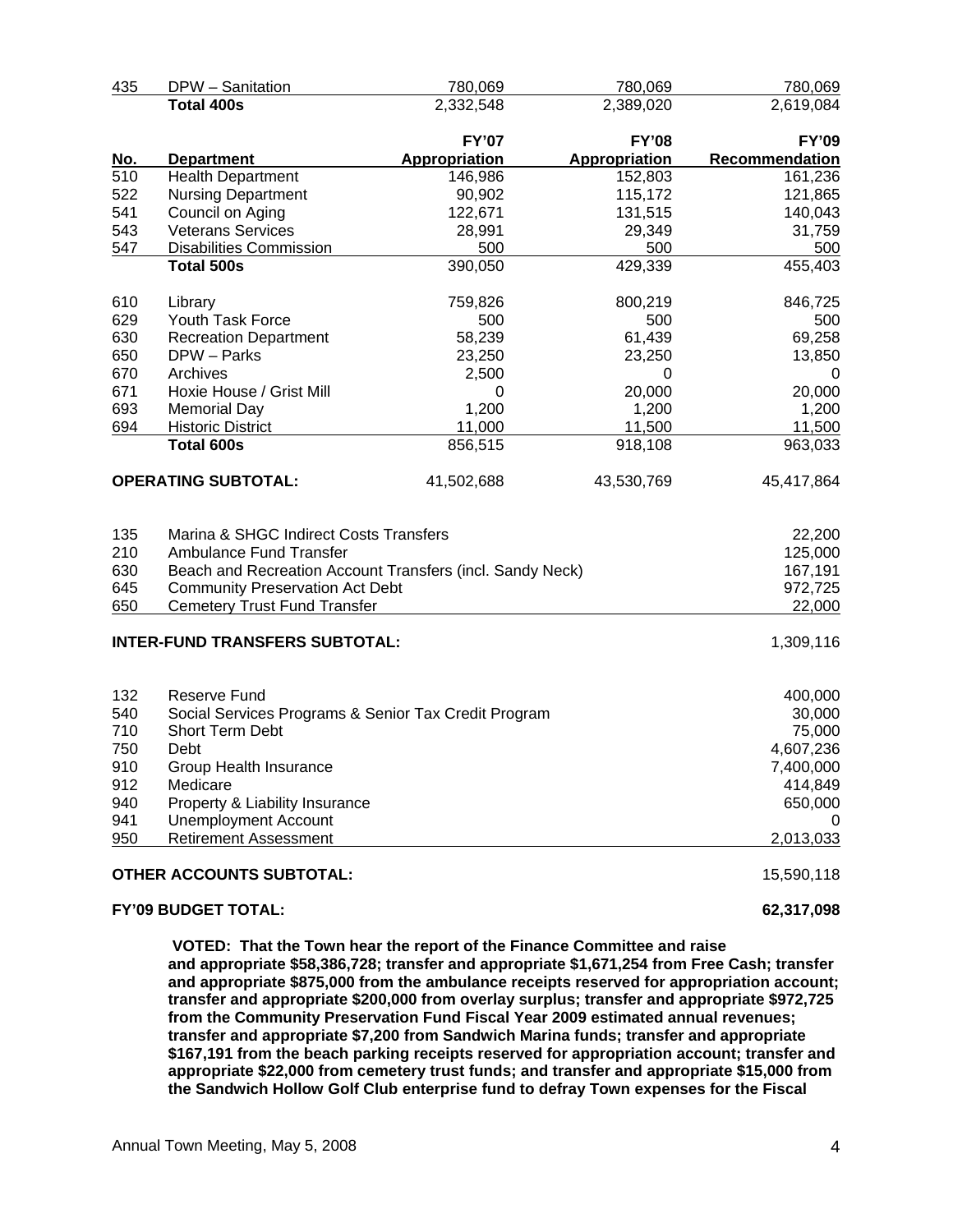**Year 2009 as itemized in the third column entitled FY'09 recommendation, as printed in the Warrant under Article 3, and set the compensation of elected officials as follows:** 

| <b>Moderator</b>                        | 450.    |
|-----------------------------------------|---------|
| <b>Chairman, Board of Selectmen</b>     | 2,000.  |
| Selectmen - 4 each                      | 1,500.  |
| <b>Chairman, Board of Assessors</b>     | 1.500.  |
| Assessors – 2 each                      | 1,000.  |
| <b>Town Clerk (including longevity)</b> | 66,045. |

**This was a voice vote and declared passed by the Moderator.** 

# **ARTICLE 4**

To see if the Town will vote to raise and appropriate or transfer from available funds an additional sum of \$153,473.00, or any other amount, to defray Town expenses for the Fiscal Year July 1, 2008 to June 30, 2009 as itemized below, or take any action relative thereto.

| Dept. | Sub.  |                                        | Additional    |
|-------|-------|----------------------------------------|---------------|
| No.   | Acct. | <b>Department Name</b>                 | FY'09 Approp. |
| 123   | 5101  | Selectmen / Administrator              | 14,371        |
| 151   | 5301  | Legal                                  | 10,000        |
| 197   | 5202  | Data Processing                        | 2,500         |
| 300   |       | <b>School Department</b>               | 111,602       |
| 420   | 5480  | DPW - Highways                         | 5,000         |
| 435   | 5610  | DPW - Sanitation                       | 7,500         |
| 610   |       | Librarv                                | 2,500         |
|       |       | Total Additional FY'09 Appropriations: | 153,473       |

It was moved that the Town transfer and appropriate \$150,000 from the Stabilization Fund and raise and appropriate \$3,473, to defray Town expenses for the Fiscal Year 2009, as itemized in the Warrant under Article 4.

Hank Sennott, Chair of the Finance Committee, offered the following amendment: Move that the Town vote to raise and appropriate an additional sum of \$153,473. to defray town expenses for the FY'09 budget as itemized in the warrant under Article 4. The amendment **passed** by a vote of 230 yes, 131 no.

## **VOTED: That the Town raise and appropriate an additional sum of \$153,473 to defray town expenses for the FY'09 budget as itemized in the warrant under Article 4. It was a counted vote, and the amended article passed by a vote of 269 yes, 137 no.**

### **ARTICLE 5**

To see if the Town will vote to hear the report of the Capital Improvement Planning Committee, and further, to see if the Town will vote to raise and appropriate or transfer from available funds a sum of \$500,000.00, or any other amount, to be expended under the direction of the Board of Selectmen, for the purpose of purchasing and repairing equipment, vehicles, and buildings, and providing related services in accordance with the following list, with any unexpended balance for each item identified below to be placed in the Building Repairs / Capital Purchases account to be expended under the direction of the Board of Selectmen:

| Fire Department - Engine Lease Payment            | 72.500.00  |
|---------------------------------------------------|------------|
| Fire Department – Ambulance Replacement           | 155.000.00 |
| Health Department – Mass. Estuaries Program       | 166,000,00 |
| School Department - HTW Triangular Window Repairs | 100.000.00 |
| <b>Building Repairs / Capital Purchases</b>       | 6.500.00   |

or take any action relative thereto.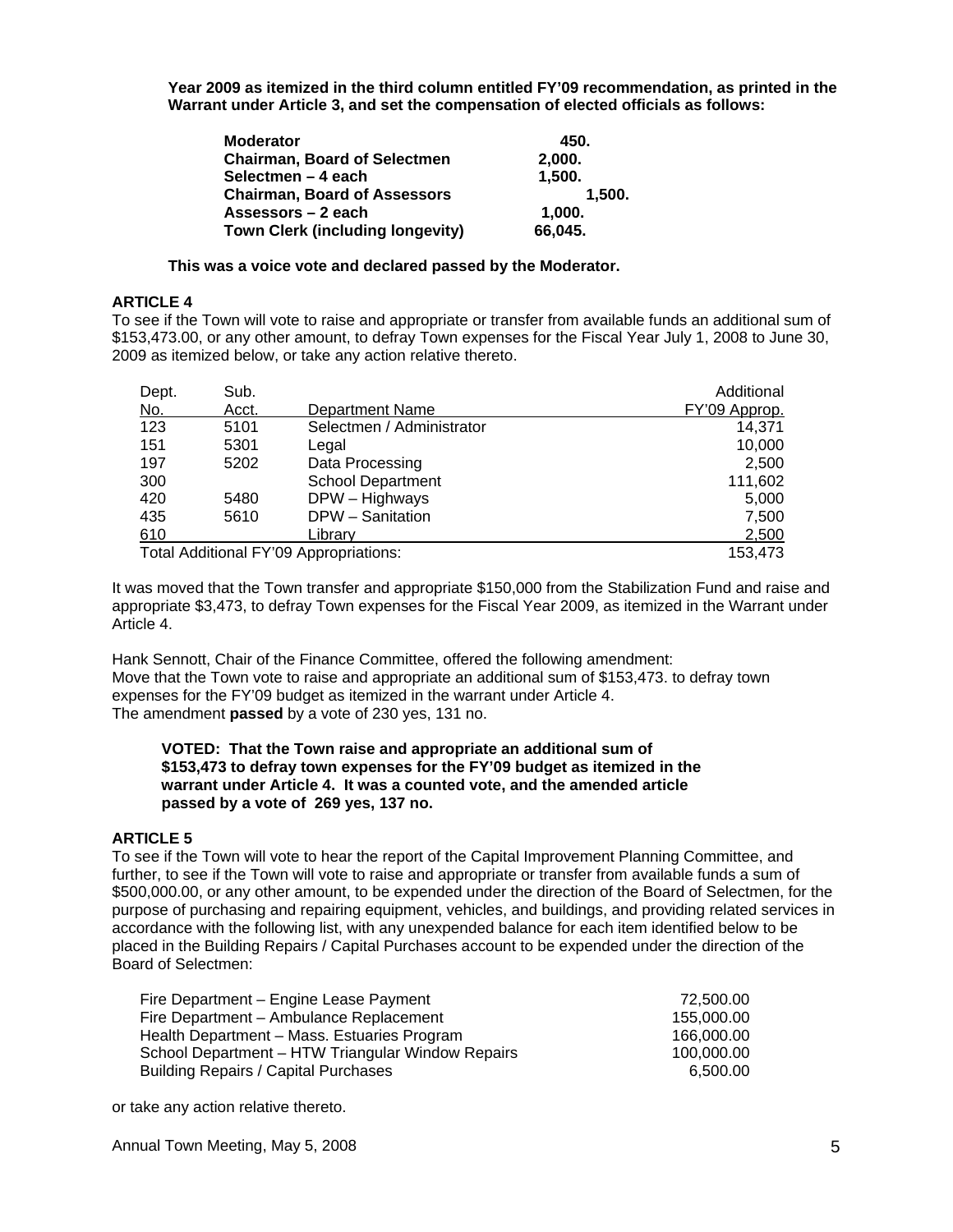It was moved that the Town hear the report of the Capital Improvement Planning Committee and transfer and appropriate \$350,000 from the Stabilization Fund, to be expended under the direction of the Board of Selectmen, for the purpose of purchasing and repairing equipment, vehicles, and buildings, and providing related services as listed in Article 5 of the warrant, with any unexpended balance for each item identified below to be placed in the Building Repairs/Capital Purchases account to be expended under the direction of the Board of Selectmen.

Hank Sennott, Chair of the Finance Committee, offered the following amendment: Move that Article 5 be amended to read: Move that the town hear the report of the Capital Improvement Planning Committee and transfer and appropriate \$500,000 from the stabilization fund, to be expended as itemized in the warrant under Article 5.

The amendment **passed** by a vote of 242 yes, 84 no.

 **VOTED: That the Town hear the report of the Capital Improvement Planning Committee and transfer and appropriate \$500,000 from the stabilization fund, to be expended as itemized in the warrant under Article 5. This was a counted vote, and the amended article FAILED by a vote of 192 yes, 125 no, having not met the requirements of a two-thirds vote.** 

Stephen C. Grundman moved reconsideration of Article 5. This was a voice vote and the motion for reconsideration was declared **passed** by the Moderator.

**VOTED: That the Town hear the report of the Capital Improvement Planning Committee and transfer and appropriate \$500,000 from the stabilization fund, to be expended as itemized in the warrant under Article 5. This was a voice vote and declared PASSED by the Moderator.** 

Christopher E. Richards, Chairman, gave the report of the Capital Improvement Planning Committee, describing the items listed in Article 5 of the warrant.

## **ARTICLE 6**

To see if the Town will vote to transfer and appropriate the sum of \$20,000.00, or any other amount, to be expended under the direction of the Board of Selectmen, from the Beach and Recreation Account for the purpose of providing beach facility improvements and maintenance, or take any action relative thereto.

## **UNANIMOUSLY VOTED: That the Town transfer and appropriate \$20,000 from the beach parking receipts reserved for appropriation account, to be expended under the direction of the Board of Selectmen, for the purpose of providing beach facility improvements and maintenance.**

## **ARTICLE 7**

To see if the Town will vote to transfer and appropriate the FY'08 income from the Hoxie House and Grist Mill for the FY'09 operation and maintenance of the Hoxie House and Grist Mill, including salaries and expenses, to be expended under the direction of the Board of Selectmen, or take any action relative thereto.

**UNANIMOUSLY VOTED: That the Town transfer and appropriate \$40,000 from the Fiscal Year 2008 income from the Hoxie House and Grist Mill for the Fiscal Year 2009 operation and maintenance of the Hoxie House and Grist Mill, including salaries and expenses, to be expended under the direction of the Board of Selectmen.** 

### **ARTICLE 8**

To see if the Town will vote in accordance with the provisions of M.G.L. c.44, §53F½ to raise and appropriate or transfer from available funds a sum of money, to be expended under the direction of the Board of Selectmen, for the purpose of establishing the FY'09 operating budget for Sandwich Hollows Golf Club, or take any action relative thereto.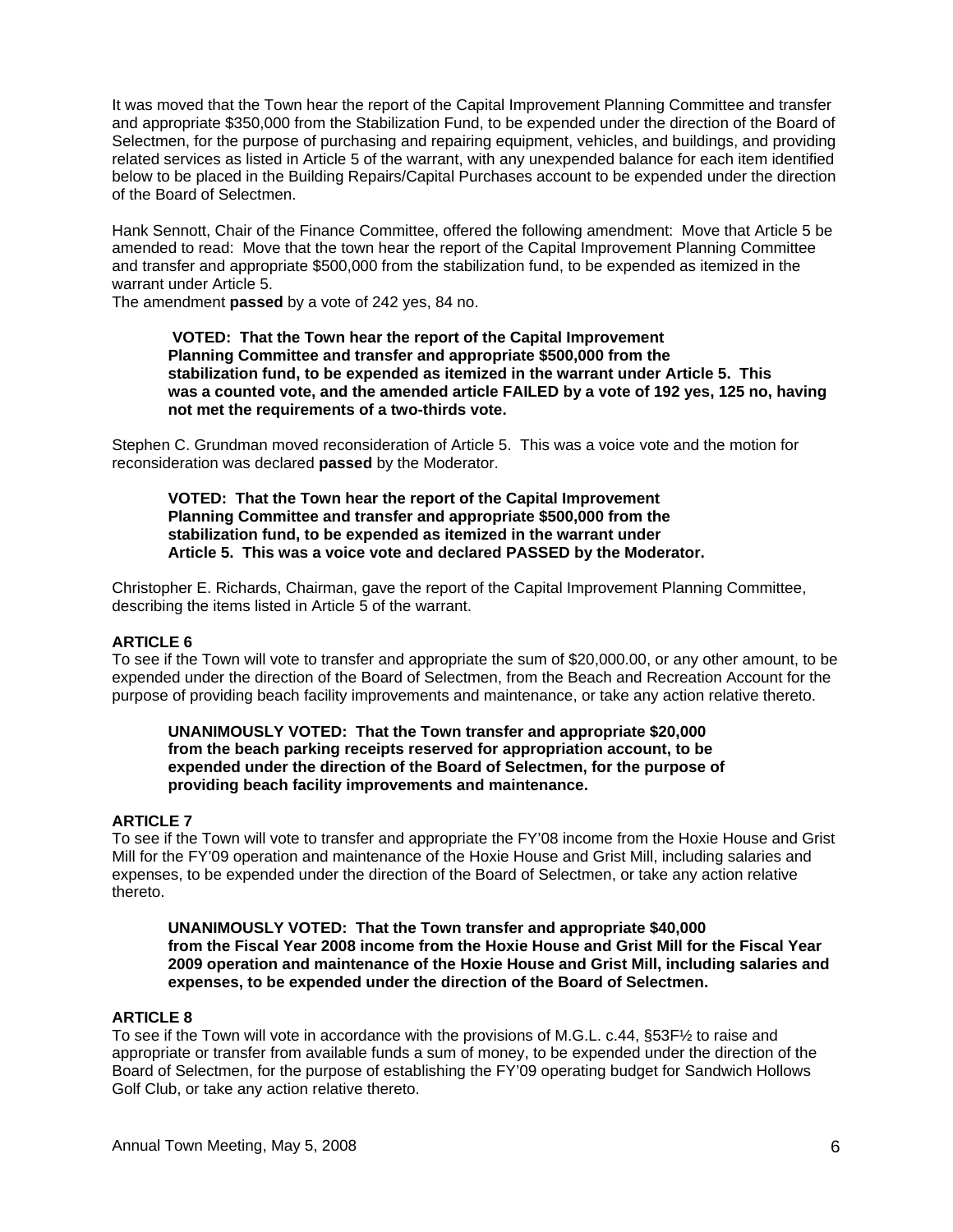**VOTED: That the Town transfer and appropriate \$1,005,508 to be expended under the direction of the Board of Selectmen for establishing the Fiscal Year 2009 Enterprise Fund operating budget for Sandwich Hollows Golf Club. This was a voice vote and declared passed by the Moderator.** 

## **ARTICLE 9**

To see if the Town will vote in accordance with the provisions of M.G.L. c.44, §53F½ to raise and appropriate or transfer from available funds a sum of \$250,000.00, or any other amount, from the Golf Enterprise Fund to be expended under the direction of the Board of Selectmen, for the purpose of completing extraordinary repairs to the Sandwich Hollows Golf Club clubhouse to meet accessibility requirements and purposes, and for the purpose of completing a business and management plan for Sandwich Hollows Golf Club operations, or take any action relative thereto.

**VOTED: That the Town transfer and appropriate \$250,000 from the Golf Enterprise Fund, to be expended under the direction of the Board of Selectmen, for the purpose of completing extraordinary repairs to the Sandwich Hollows Golf Club clubhouse to meet accessibility requirements and purposes, and for the purpose of completing a business and management plan for Sandwich Hollows Golf Club operations. This was a voice vote and declared passed by the Moderator.** 

## **ARTICLE 10**

To see if the Town will vote to raise and appropriate or transfer from available funds a sum of \$22,874.00, or any other amount, to be expended under the direction of the Board of Selectmen, for the purpose of funding the FY'09 Sandwich Promotions Fund as established under Chapter 227 of the Acts of 1997, or take any action relative thereto.

**VOTED: That the Town transfer and appropriate \$28,762.50 from the Sandwich Promotions Fund, to be expended under the direction of the Board of Selectmen, for funding the Fiscal Year 2009 Sandwich Promotions Fund as established under Chapter 227 of the Acts of 1997. This was a voice vote and declared passed by the Moderator.**

### **ARTICLE 11**

To see if the Town will vote to authorize the Board of Selectmen to petition the General Court for special legislation, substantially in the form as set forth below, to amend Section 3 of Chapter 227 of the Acts of 1997 which established the membership requirements for the Town of Sandwich Promotions Fund Visitor Services Board by deleting Section 3 in its entirety and replacing it with the following; provided, however, that the General Court may make clerical or editorial changes of form only to the bill, unless the Board of Selectmen approve amendments to the bill before enactment by the General Court, and provided further that the Board of Selectmen is hereby authorized to approve amendments which shall be within the scope of the general public objectives of this petition:

**SECTION 3.** There is hereby established in the town of Sandwich a visitor services board consisting of seven members to be appointed by the board of selectmen, one of whom shall be nominated by the Cape Cod canal region chamber of commerce, one of whom shall be nominated by the Sandwich chamber of commerce, one of whom shall be nominated by the Sandwich economic development committee, one of whom shall represent the hospitality interests within the town, and three of whom shall be members at large. If any of the organizations with nominating privileges hereunder cease to exist or operate, the board of selectmen may appoint in place of such nominee a member at large to serve on said visitor services board. The board of selectmen shall fill any vacancies on said visitor services board in a like manner.

or take any action relative thereto.

**VOTED: That the Town authorize the Board of Selectmen to petition the General Court for special legislation to amend Section 3 of Chapter 227 of the Acts of 1997 which established the membership requirements for the Town of Sandwich Promotions**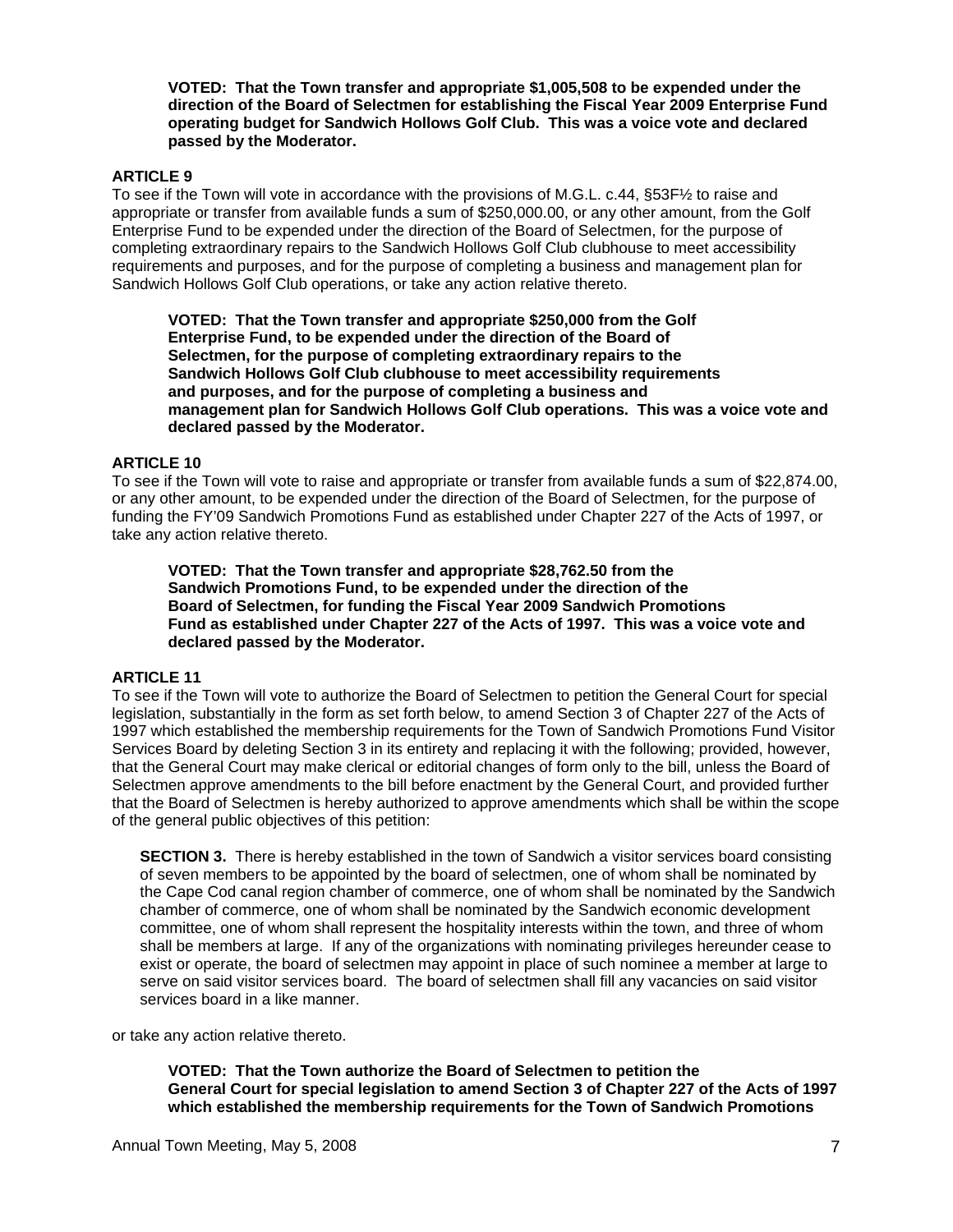**Fund Visitor Services Board by deleting Section 3 in its entirety and replacing it with the wording printed in the Warrant under Article 11, provided that the General Court may make clerical or editorial changes of form only to the bill, unless the Board of Selectmen approve amendments to the bill before enactment by the General Court, and provided further that the Board of Selectmen is hereby authorized to approve amendments which shall be within the scope of the general public objectives of this petition. This was a voice vote and declared passed by the Moderator.** 

## **ARTICLE 12**

To see if the Town will vote to appropriate the sum of money, received or to be received, from the Chapter 90 State Aid to Highways Program for highway construction and/or maintenance on any State approved road during FY'09, or take any action relative thereto.

## **UNANIMOUSLY VOTED: That the Town appropriate money received, or to be received, from the Chapter 90 State Aid to Highways Program for highway construction and/or maintenance on any State approved road during Fiscal Year 2009.**

## **ARTICLE 13**

To see if the Town will vote to reduce the rate of interest that accrues on property taxes deferred by eligible seniors under M.G.L. c.59, §5, Clause 41A, the so-called Property Tax Deferral for Seniors program, from 8.0% to 5.0%, with such reduced rate to apply to taxes assessed for any fiscal year beginning on or after July 1, 2008, or take any action relative thereto.

**VOTED: That the Town vote to reduce the rate of interest that accrues on property taxes deferred by eligible seniors under M.G.L. c.59, §5, Clause 41A, the so-called Property Tax Deferral for Seniors program, from 8.0% to 5.0%, with such reduced rate to apply to taxes assessed for any fiscal year beginning on or after July 1, 2008. This was a voice vote and declared passed by the Moderator.**

## **ARTICLE 14**

To see if the Town will vote to hear and act on the report of the Community Preservation Committee on the Fiscal Year 2009 Community Preservation budget and to appropriate from the Community Preservation Fund Fiscal Year 2009 estimated annual revenues the sum of \$75,000.00, or any other sum, to meet the administrative expenses and all other necessary and proper expenses of the Community Preservation Committee for Fiscal Year 2009; and further to reserve for future appropriation a sum of money from the Community Preservation Fund estimated annual revenues for open space, historic resources, and community housing purposes, as well as a sum of money to be placed in the 2009 Budgeted Reserve for general Community Preservation Act purposes; and further to appropriate from the Community Preservation Fund a sum or sums of money for Community Preservation projects or purposes as recommended by the Community Preservation Committee; or take any other action in relation thereto.

**UNANIMOUSLY VOTED: That the Town hear and act on the report of the Community Preservation Committee on the Fiscal Year 2009 Community Preservation budget and transfer and appropriate \$75,000 from the Community Preservation Fund Fiscal Year 2009 estimated annual revenues, to be expended under the direction of the Board of Selectmen, to meet the administrative expenses and all other necessary and proper expenses of the Community Preservation Committee for Fiscal Year 2009; and further reserve for future appropriation from the Fiscal Year 2009 Community Preservation Fund estimated annual revenues the following sums: \$202,420 for open space; \$152,290 for historic resources; \$48,410 for community housing purposes; and \$369,223 to be placed in the 2009 Budget Reserve for general Community Preservation Act purposes.** 

# **ARTICLE 15**

To see if the Town will vote to transfer from the Community Preservation Fund for historic resources purposes under the Community Preservation Act the sum of up to \$340,000.00, or any other amount, to be expended under the direction of the Board of Selectmen, for the purpose of replacing and completing repairs, renovations, improvements and related professional services to the Upper Shawme Pond Dam, or take any other action relative thereto.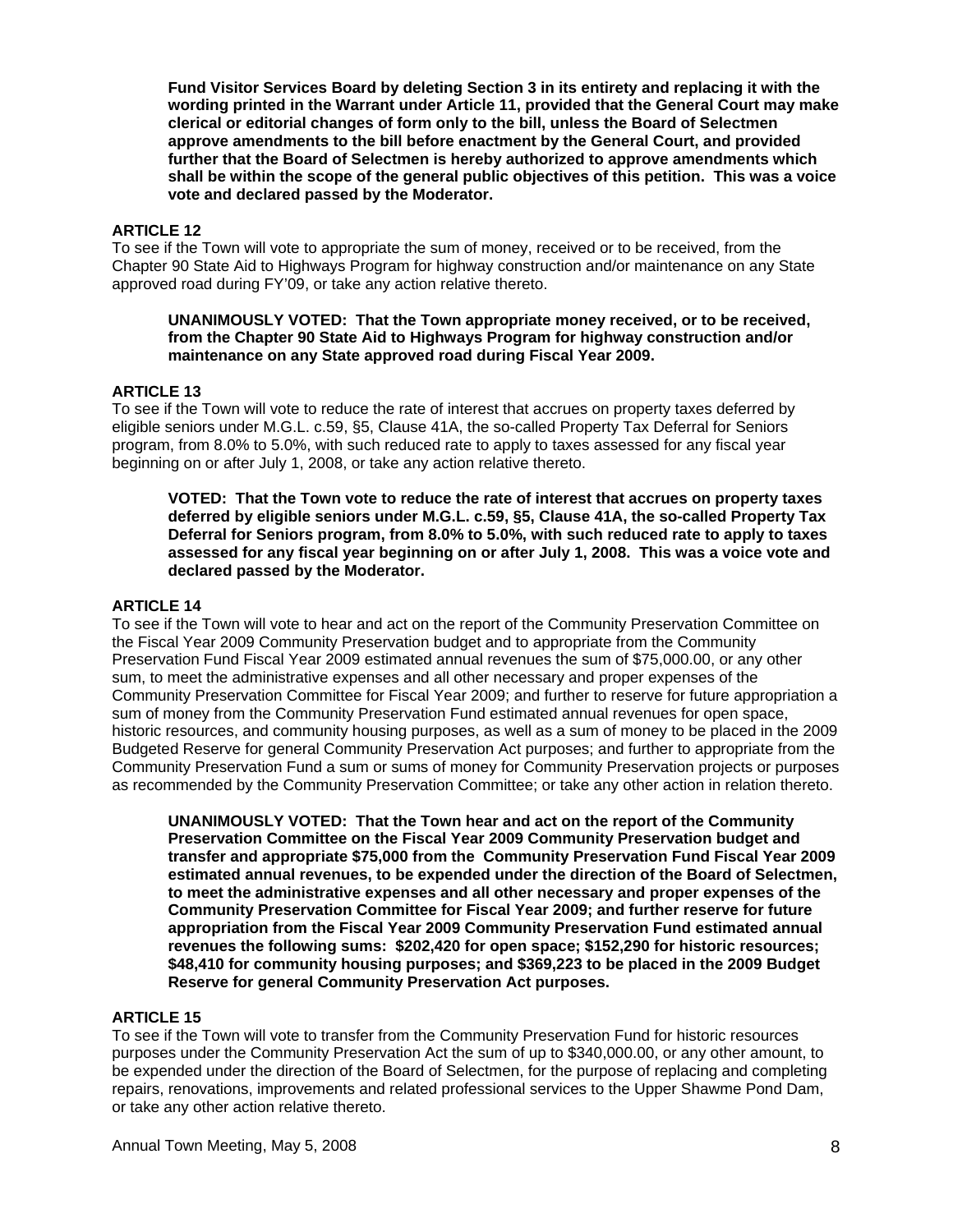**VOTED: That the Town transfer and appropriate \$340,000 by transferring and appropriating \$289,870 from the Community Preservation Fund historic resources reserve and \$50,130 from the Community Preservation Fund Fiscal Year 2009 estimated annual fund revenues for historic resource purposes under the Community Preservation Act, to be expended under the direction of the Board of Selectmen, for the purpose of replacing and completing repairs, renovations, improvements and related professional services to the Upper Shawme Pond Dam. This was a voice vote and declared passed by the Moderator.** 

## **ARTICLE 16**

To see if the Town will vote to transfer from the Community Preservation Fund for open space and recreation purposes under the Community Preservation Act the sum of \$41,497.00, or any other amount, to be expended under the direction of the Board of Selectmen, for the purpose of completing professional surveying and engineering at the Ryder and Cook Farm Conservation Properties, or take any other action relative thereto.

**UNANIMOUSLY VOTED: That the Town transfer and appropriate \$41,497 from the Community Preservation Fund general undesignated fund balance for open space and recreation purposes under the Community Preservation Act, to be expended under the direction of the Board of Selectmen, for the purpose of completing professional surveying and engineering at the Ryder and Cook Farm Conservation Properties.** 

# **ARTICLE 17**

To see if the Town will vote to transfer from the Community Preservation Fund for community housing purposes under the Community Preservation Act the sum of \$50,000.00 per affordable home, up to a maximum of \$250,000.00, or any other amount, to be expended under the direction of the Board of Selectmen, for the purpose of supporting the Sea Shell Village affordable housing project owned by Asa Meiggs, LLC; and further, to authorize the Board of Selectmen to enter into a grant agreement with said Asa Meiggs, LLC, on such terms and conditions as the Board of Selectmen deems appropriate, setting forth the conditions under which such funds may be expended; or take any other action relative thereto.

**VOTED: That the Town transfer and appropriate from the Community Preservation Fund community housing reserve the sum of \$95,991 and from the Community Preservation Fund Fiscal Year 2009 estimated annual revenues, for community housing purposes, the sum of \$154,009, to be expended by the Board of Selectmen for the purpose of supporting the Sea Shell Village affordable housing project owned by Asa Meiggs, LLC, provided that the Board of Selectmen shall not be authorized to expend more than \$50,000 for each affordable unit created for this project, with the funds appropriated from the Community Housing Reserve to be expended first, and further provided that any unexpended balance remaining after completion of the project shall be returned to the Community Preservation Fund, Community Housing Reserve; and to authorize the Board of Selectmen to enter into a grant agreement with said Asa Meiggs, LLC, on such terms and conditions under which such fund may be expended consistent with this vote; and further to authorize the Board of Selectmen to acquire an affordable housing restriction on the project consistent with the Community Preservation Program.** 

At 10:50 p.m. in accordance with the Town Bylaw, a vote to continue the meeting after 11 p.m. was taken. This was voice vote and declared carried by the Moderator.

### **ARTICLE 18**

To see if the Town will vote to authorize the Board of Selectmen to apply for membership in the Cape and Vineyard Electric Cooperative, Inc., and further, to authorize the Board of Selectmen to negotiate membership in said Cooperative on such terms as conditions as the Board of Selectmen determines to be in the best interests of the Town, or take any action relative thereto.

It was moved and seconded to indefinitely postpone Article 18.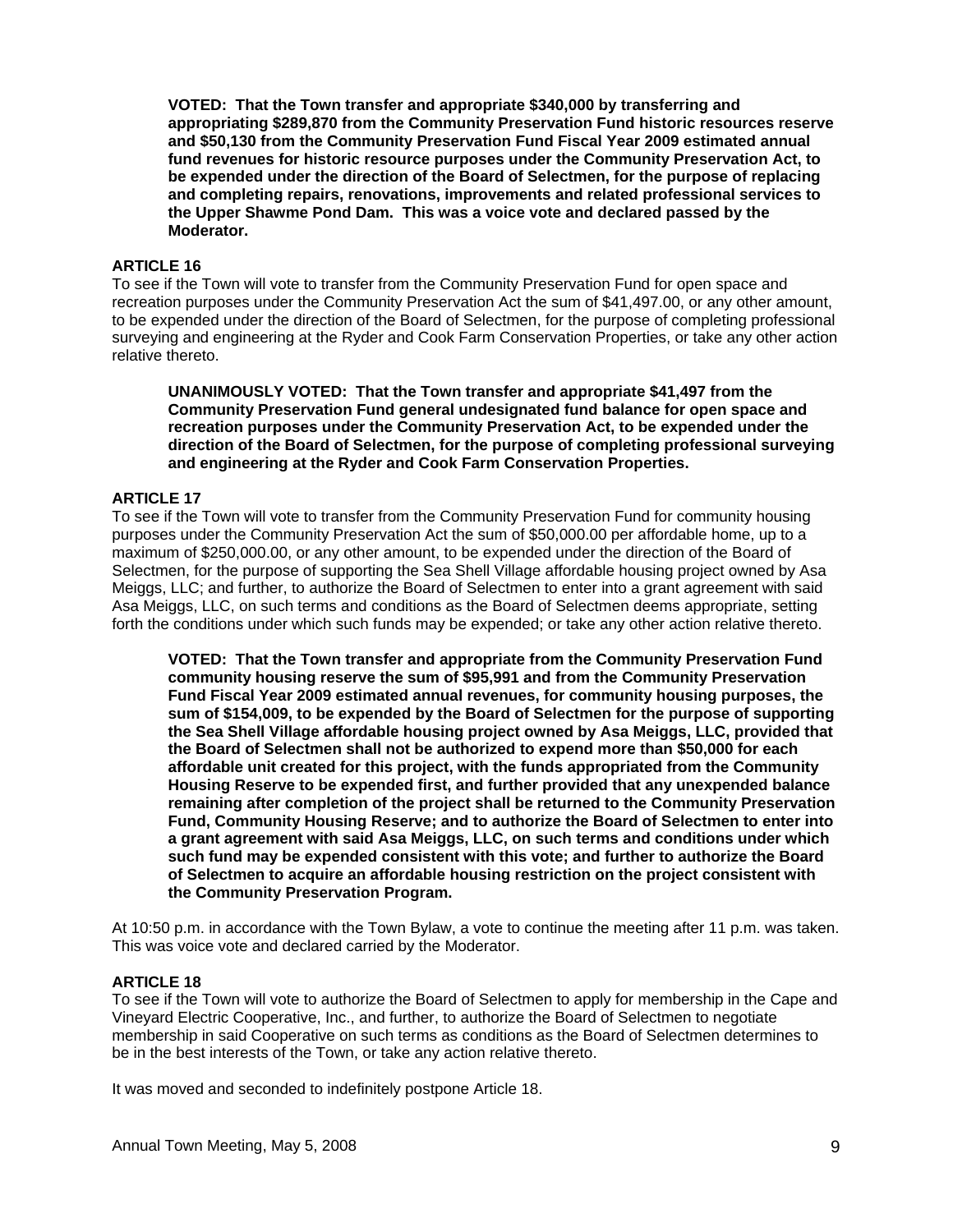# **UNANIMOUSLY VOTED: To indefinitely postpone Article 18.**

**ARTICLE 19** 

"**WHEREAS**, the United States has been at war in Iraq for over six years, and;

**WHEREAS**, the "Coalition of Forces" supporting the war has dissipated, and;

**WHEREAS**, a majority of American citizens call for an end to the war in Iraq, and;

**WHEREAS**, the Bush administration has rejected calls for an end to U.S. Military activity, and;

**WHEREAS**, under the Constitution, Congress is the ultimate check on the Executive branch which is perpetrating the continued occupation of Iraq, and;

**WHEREAS**, under the Constitution, Congress has the sole responsibility to allocate funds, and; **WHEREAS**, almost \$500 billion of taxpayer money has already been spent on the war, depriving American citizens of funds for support for returning veterans, education, health care, other vital human needs and reparations to the people of Iraq.

**NOW THEREFORE BE IT RESOLVED**, that we call upon our Congressional representatives to vote only for military funding that provides for a safe and rapid withdrawal of all US troops from Iraq, and; **FURTHER IT BE RESOLVED**, that the Town Clerk is instructed to send a copy of this resolution to Senator Edward Kennedy, Senator John Kerry, Representative William Delahunt, Senator Harry Reid, Representative Nancy Pelosi, and President George W. Bush."

Paul W. Schrader moved the above article.

*(Submitted by Petition)* 

Taylor D. White proposed the following amendment:

**WHEREAS**, the brave men and women of the United States Military have proudly served their Country in the global battle on terrorism, and;

**WHEREAS**, a majority of Americans and the Town of Sandwich send our appreciation and gratitude for their service and hope and pray for their safe return, and;

**WHEREAS**, we send our support and well wishes to all those in uniform serving at home and abroad. **NOW THEREFORE BE IT RESOLVED,** that the Town of Sandwich proclaims its support of our troops and urges Congress to express their support for these brave men and women as they complete their mission, and;

**FURTHER IT BE RESOLVED**, that the Town Clerk is instructed to send a copy of this resolution to Senator Edward Kennedy, Senator John Kerry, Representative William Delahunt, Senator Harry Reid, Representative Nancy Pelosi, President George W. Bush, and the men and women of Sandwich and Cape Cod serving in the armed forces.

Town Counsel ruled the amendment out of order.

**VOTED: To send a copy of the resolution in Article 19 to Senator Edward Kennedy, Senator John Kerry, Representative William Delahunt, Senator Harry Reid, Representative Nancy Pelosi, and President George W. Bush. This was a voice vote and Article 19 was declared FAILED by the Moderator.** 

The meeting was adjourned at 11:39 p.m.

# **ARTICLE 20**

To Elect the following Officers:

| Two Selectmen for a term of three years; |  |
|------------------------------------------|--|
|------------------------------------------|--|

|                       | P <sub>1</sub> | P2  | P3  | P <sub>4</sub> | P <sub>5</sub> | P <sub>6</sub> | P7  | $\tau$ otal |
|-----------------------|----------------|-----|-----|----------------|----------------|----------------|-----|-------------|
| Thomas Francis Keyes  | 273            | 263 | 216 | 130            | 160            | 178            | 132 | 1352        |
| Dana Patrick Barrette | 281            | 217 | 249 | 108            | 164            | 183            | 180 | 1382        |
| John G. Kennan, Jr.   | 313            | 230 | 269 | 131            | 158            | 187            | 163 | 1451        |
| Mike Merolla          | 199            | 198 | 145 | 106            | 113            | 137            | 86  | 984         |
| All Others            | 0              |     |     |                | 0              |                |     | 5           |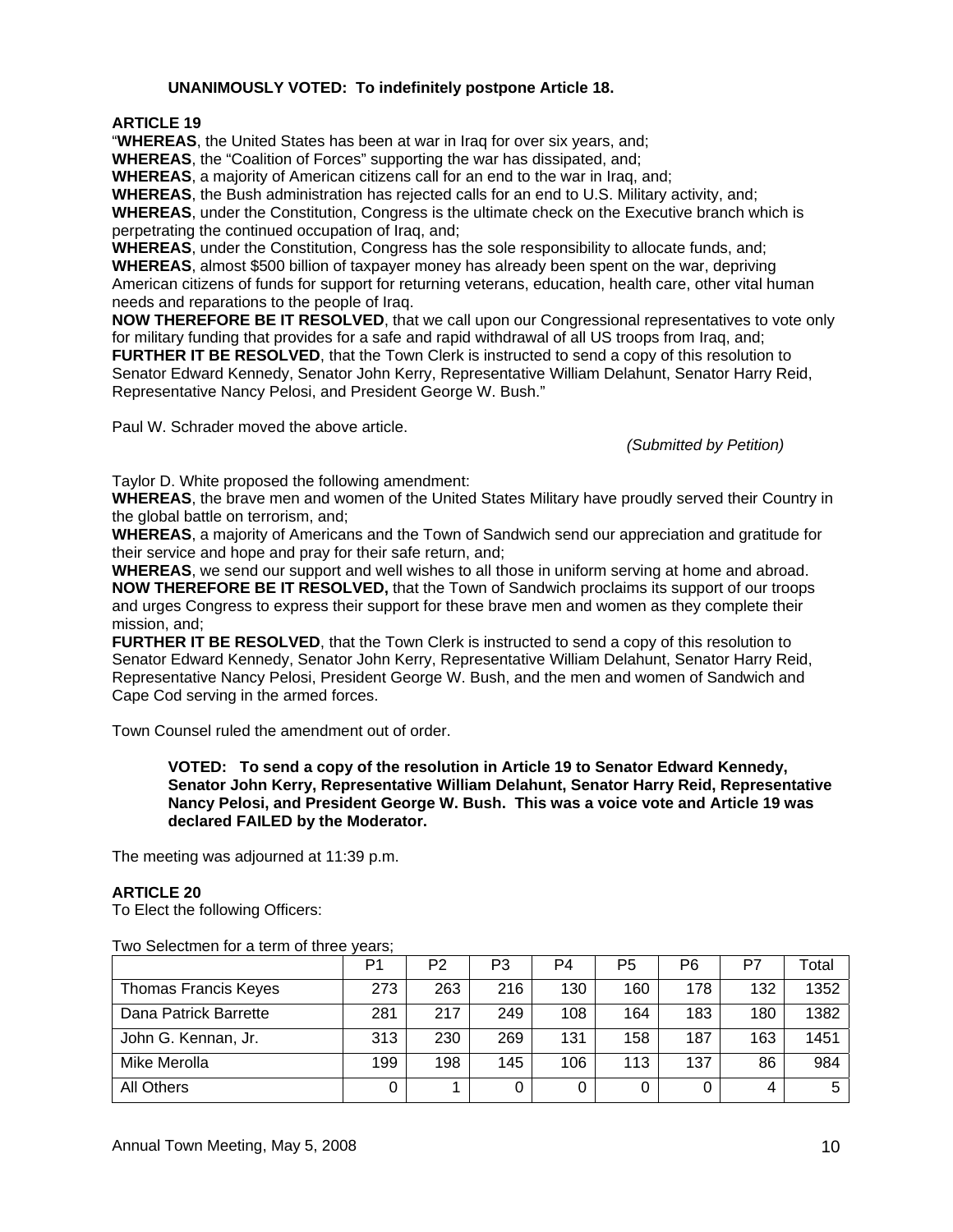| <b>Blanks</b>          | 06            | $\rightarrow$ | 70<br>ີ | 39  | r o<br>э.<br>ບບ | 43                                         | 45  | 436  |
|------------------------|---------------|---------------|---------|-----|-----------------|--------------------------------------------|-----|------|
| $\tau$ <sub>otal</sub> | ,,,,<br>111 Z | 986           | 952     | 514 | 648             | 728<br>and the contract of the contract of | 610 | 5610 |

# One Assessor for a term of three years;

|                        | P <sub>1</sub> | P <sub>2</sub> | P3  | P4  | P5  | P6  | P7  | Total |
|------------------------|----------------|----------------|-----|-----|-----|-----|-----|-------|
| Madlon Jenkins-Rudziak | 376            | 289            | 343 | 168 | 214 | 262 | 206 | 1858  |
| <b>All Others</b>      |                |                |     |     |     |     |     | っ     |
| <b>Blanks</b>          | 208            | 204            | 132 | 89  | 110 | 102 | 99  | 944   |
| Total                  | 586            | 493            | 476 | 257 | 324 | 364 | 305 | 2805  |

# One Constable for a term of three years;

|               | P <sub>1</sub> | P <sub>2</sub> | P3  | P4  | P5  | P6  | P7  | Total |
|---------------|----------------|----------------|-----|-----|-----|-----|-----|-------|
| Clyde S. Gill | 408            | 315            | 369 | 165 | 234 | 276 | 217 | 1984  |
| All Others    |                |                | ົ   |     |     |     |     | 6     |
| <b>Blanks</b> | 176            | 178            | 105 | 91  | 90  | 88  | 87  | 815   |
| Total         | 586            | 493            | 476 | 257 | 324 | 364 | 305 | 2805  |

## Two School Committee members for a term of three years;

|                     | P <sub>1</sub> | P2  | P3  | P <sub>4</sub> | P <sub>5</sub> | P6  | P7  | Total |
|---------------------|----------------|-----|-----|----------------|----------------|-----|-----|-------|
| Sharron L. Marshall | 326            | 260 | 319 | 144            | 183            | 235 | 174 | 1641  |
| Barbara A. Susko    | 355            | 289 | 336 | 168            | 225            | 253 | 237 | 1863  |
| All Others          |                | っ   | 6   |                |                | 3   |     | 15    |
| <b>Blanks</b>       | 490            | 435 | 291 | 201            | 239            | 237 | 198 | 2091  |
| Total               | 1172           | 986 | 952 | 514            | 648            | 728 | 610 | 5610  |

# One Board of Health member for a term of three years;

|                    | Þ۰  | P2  | P3  | P4  | P5  | P6  | P7  | $\tau$ otal |
|--------------------|-----|-----|-----|-----|-----|-----|-----|-------------|
| Sean Patrick Grady | 391 | 292 | 355 | 171 | 225 | 269 | 212 | 1915        |
| All Others         |     |     |     |     |     |     |     | ◠           |
| <b>Blanks</b>      | 195 | 201 | 120 | 86  | 98  | 94  | 93  | 887         |
| Total              | 586 | 493 | 476 | 257 | 324 | 364 | 305 | 2805        |

# Three Trustees of the Sandwich Public Library for a term of three years;

|                      | P <sub>1</sub> | P <sub>2</sub> | P3   | P4  | P <sub>5</sub> | P <sub>6</sub> | P7  | Total |
|----------------------|----------------|----------------|------|-----|----------------|----------------|-----|-------|
| Jeanie M. Vander Pyl | 378            | 296            | 350  | 163 | 211            | 253            | 195 | 1846  |
| Jessica Moon Germain | 328            | 254            | 317  | 148 | 189            | 225            | 186 | 1647  |
| Mark A. Wiklund      | 355            | 281            | 338  | 146 | 200            | 245            | 179 | 1744  |
| <b>All Others</b>    | 0              |                | 4    | 0   | 0              |                |     | 6     |
| <b>Blanks</b>        | 697            | 647            | 419  | 314 | 372            | 368            | 355 | 3172  |
| Total                | 1758           | 1479           | 1428 | 771 | 972            | 1092           | 915 | 8415  |

# One Trustee of the Weston Memorial Fund for a term of three years;

|                   | D.  | מם<br><u>_</u> | פם<br>ັບ | P <sub>4</sub> | P <sub>5</sub> | P6  | D7  | Total |
|-------------------|-----|----------------|----------|----------------|----------------|-----|-----|-------|
| Peter N. Conathan | 413 | 314            | 368      | 174            | 229            | 267 | 210 | 1975  |
| All Others        |     |                |          |                |                | ີ   | ັ   |       |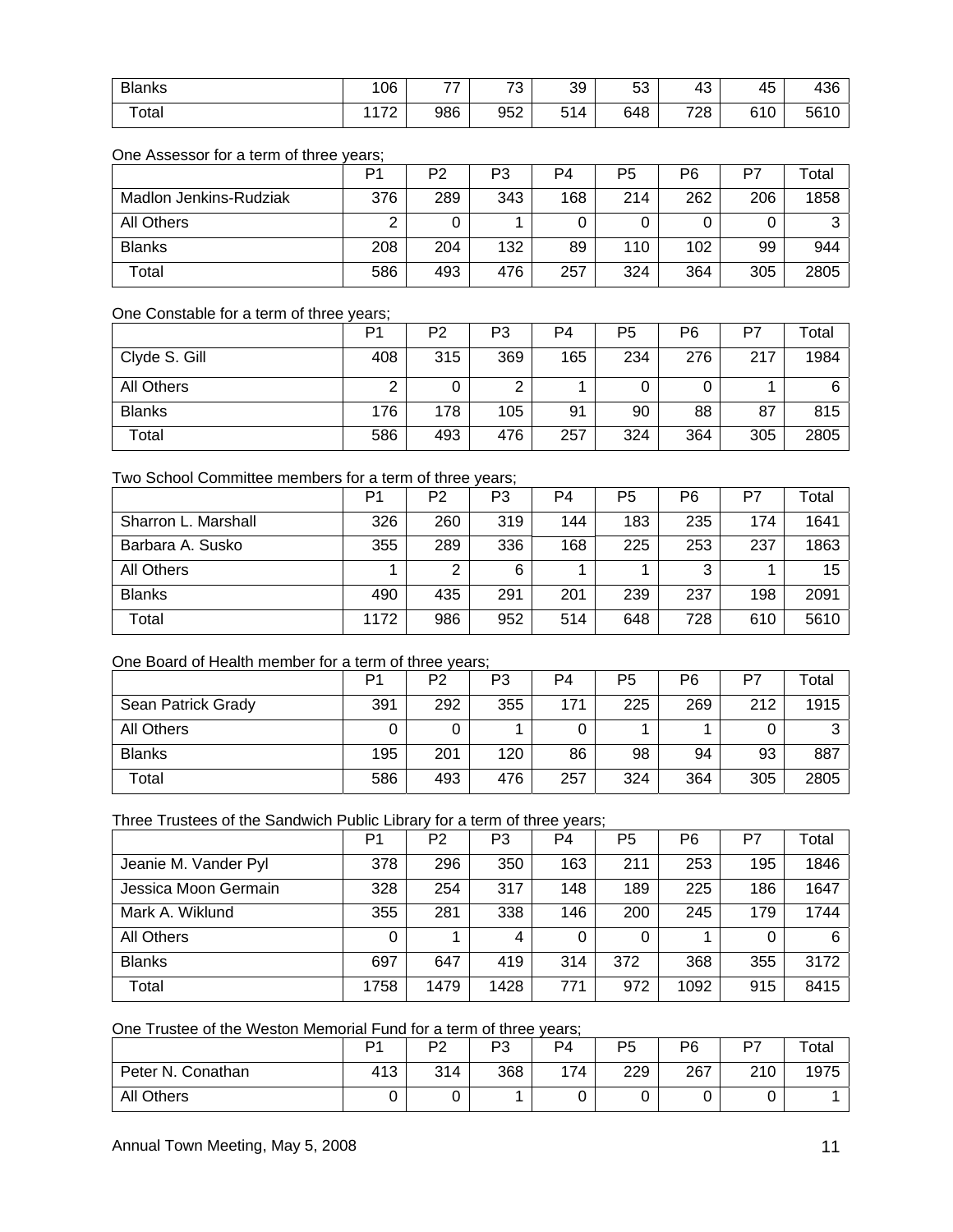| <b>Blanks</b> | <b>CTO</b><br>ັບ | 179 | 107 | 83  | 95  | 67<br>ະ. | 95  | 820<br>౦∠ర |
|---------------|------------------|-----|-----|-----|-----|----------|-----|------------|
| Total         | 586              | 493 | 476 | 257 | 324 | 364      | 305 | 2805       |

# Three Planning Board members for a term of three years;

|                       | P1   | P2   | P3   | P <sub>4</sub> | P <sub>5</sub> | P <sub>6</sub> | P7  | Total |
|-----------------------|------|------|------|----------------|----------------|----------------|-----|-------|
| Taylor D. White       | 363  | 298  | 334  | 148            | 196            | 258            | 188 | 1785  |
| Alan G. Trebat        | 325  | 255  | 292  | 139            | 192            | 219            | 181 | 1603  |
| Ralph Anthony Vitacco | 329  | 251  | 304  | 147            | 199            | 230            | 194 | 1654  |
| <b>All Others</b>     |      |      | ⌒    |                |                |                |     | 6     |
| <b>Blanks</b>         | 740  | 674  | 496  | 336            | 385            | 384            | 352 | 3367  |
| Total                 | 1758 | 1479 | 1428 | 771            | 972            | 1092           | 915 | 8415  |

One Planning Board member for an unexpired term of one year;

|                   | P٬  | P2  | P3     | P4  | P <sub>5</sub> | P6  | P7  | $\tau$ otal |
|-------------------|-----|-----|--------|-----|----------------|-----|-----|-------------|
| Amy L. Lipkind    | 379 | 289 | 351    | 175 | 227            | 268 | 207 | 1896        |
| <b>All Others</b> | 0   |     | っ<br>J | U   |                |     |     |             |
| <b>Blanks</b>     | 207 | 203 | 122    | 82  | 97             | 96  | 98  | 905         |
| Total             | 586 | 493 | 476    | 257 | 324            | 364 | 305 | 2805        |

One Sandwich Housing Authority member for a term of five years;

|                         | D٠  | P2  | P3  | P4  | P5  | P6  | P7  | Total |
|-------------------------|-----|-----|-----|-----|-----|-----|-----|-------|
| Harry Earl Lantery, Jr. | 394 | 291 | 344 | 165 | 230 | 269 | 216 | 1909  |
| <b>All Others</b>       |     |     | ⌒   |     |     |     |     | 6     |
| <b>Blanks</b>           | 191 | 200 | 130 | 91  | 94  | 95  | 89  | 890   |
| Total                   | 586 | 493 | 476 | 257 | 324 | 364 | 305 | 2805  |

and all other candidates that may appear on the official ballot, The polls for the election were opened at 7:00 a.m. and closed at 8:00 p.m. The total vote cast was 2,805, which is 18 per cent of the voters. The total number of voters at the close of registration prior to the election was 15,088. The lists of Ballot Clerk and Checkers were checked and found in order and agreed with Ballot Box totals.

The number of absentee ballots cast was: Precinct 1, 38; Precinct 2, 23; Precinct 3, 28; Precinct 4, 9; Precinct 5, 11; Precinct 6, 13; Precinct 7, 13, for a total of 135 voters.

I hereby certify that this is a true record of the Annual Town Meeting held on May 5, 2008.

Julia C. Hendy Assistant Town Clerk

I hereby certify that this is a true record of the Annual Town Election held on May 8, 2008.

Barbara J. Walling Town Clerk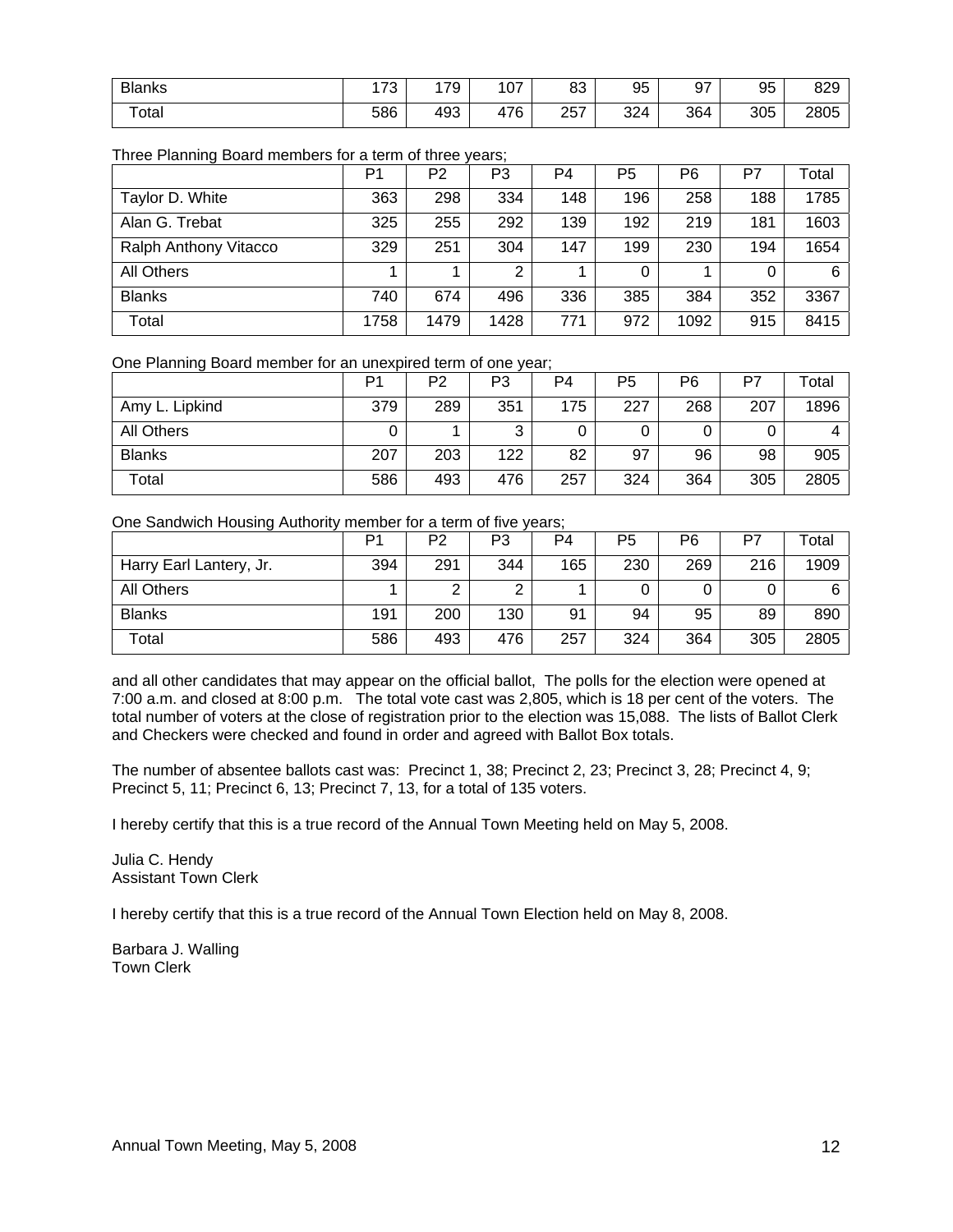## **TOWN OF SANDWICH SPECIAL TOWN MEETING October 27, 2008**

The Special Town Meeting was called to order in the Sandwich High School auditorium by Moderator Jan Levin Teehan at 7:00 p.m. The clerks checked in a total of 287 voters. The total number of eligible voters was 15,665. Linell Grundman of the Board of Selectmen, led the Pledge of Allegiance. The Moderator recognized the death of Barbara J. Walling, Town Clerk on August 31, 2008. Julia C. Hendy was elected Temporary Town Clerk for the purpose of this Special Town Meeting. Jacqueline Fields, Chairperson of the Barnstable County Human Rights Commission, gave the Invocation.

The Moderator had sworn in the following Sandwich residents as counters: Robert Coolidge, Nancy Crossman, Carolyn Crowell, Elaine Davis, Cynthia Denmat, Rene Douglas, Rebecca Hewitt, Alan MacKay, James McIntosh, Blake Raftery, Jonathan Shaw. Matthew Teehan was timekeeper.

# **ARTICLE 1**

To see if the town will vote to raise and appropriate or transfer from available funds, the sum of \$179,300.00, or any other amount, to supplement the budget of the School Deparytment for the Fiscal Year July 1, 2008 to June 30, 2009 as voted at the 2008 Annual Town Meeting, or take any other action relative thereto.

**VOTED: That the Town raise and appropriate \$179,300.00 to supplement the budget of the School Department for the Fiscal Year July 1, 2008 to June 30, 2009 as voted at the 2008 Annual Town Meeting. This was a voice vote and declared carried by the Moderator.** 

## **ARTICLE 2**

To see if the Town will vote to raise and appropriate or transfer from available funds, the sum of \$1,545.91, or any other amount, to pay an outstanding invoice from a prior fiscal year for the Cape Libraries Automated Materials Sharing system, said funds to be expended under the direction of the Board of Selectmen, or take any action relative thereto. (9/10 Vote Required)

**UNANIMOUSLY VOTED: THAT THE Town raise and appropriate \$1,545.91 to pay an outstanding invoice from a prior fiscal year for the Cape Libraries Automated Materials Sharing system, said funds to be expended under the direction of the Selectmen.** 

## **ARTICLE 3**

To see if the Town will vote to reappropriate the sum of \$22,255.62, or any other amount, and to redesignate the purpose for which these funds were originally appropriated at the May 7, 2007 Special Annual Town Meeting under Article 1, for the purpose of completing a feasibility study from the Town Neck Beach bath house facilities to the purpose of conducting an endangered species enforcement program, said funds to be expended under the direction of the Board of Selectmen, or take any action relative thereto.

**VOTED: That the Town reappropriate \$22,255.62 and redesignate the purpose for which these funds were originally appropriated at the May 7, 2007 Special Town Meeting under Article 1, from the purpose of completing a feasibility study for the Town Neck Beach bath house facilities to the purpose of conducting an endangered species enforcement program, said funds to be expended under the direction of the Board of Selectmen. This was a voice vote and declared carried by the Moderator.** 

## **ARTICLE 4**

Move that the Town transfer and appropriate \$150,000.00 from the Stabilization Fund to complete a public safety master plan, study and analysis, said funds to be expended under the direction of the Board of Selectmen. Article 4 was originally declared passed by the Moderator. Seven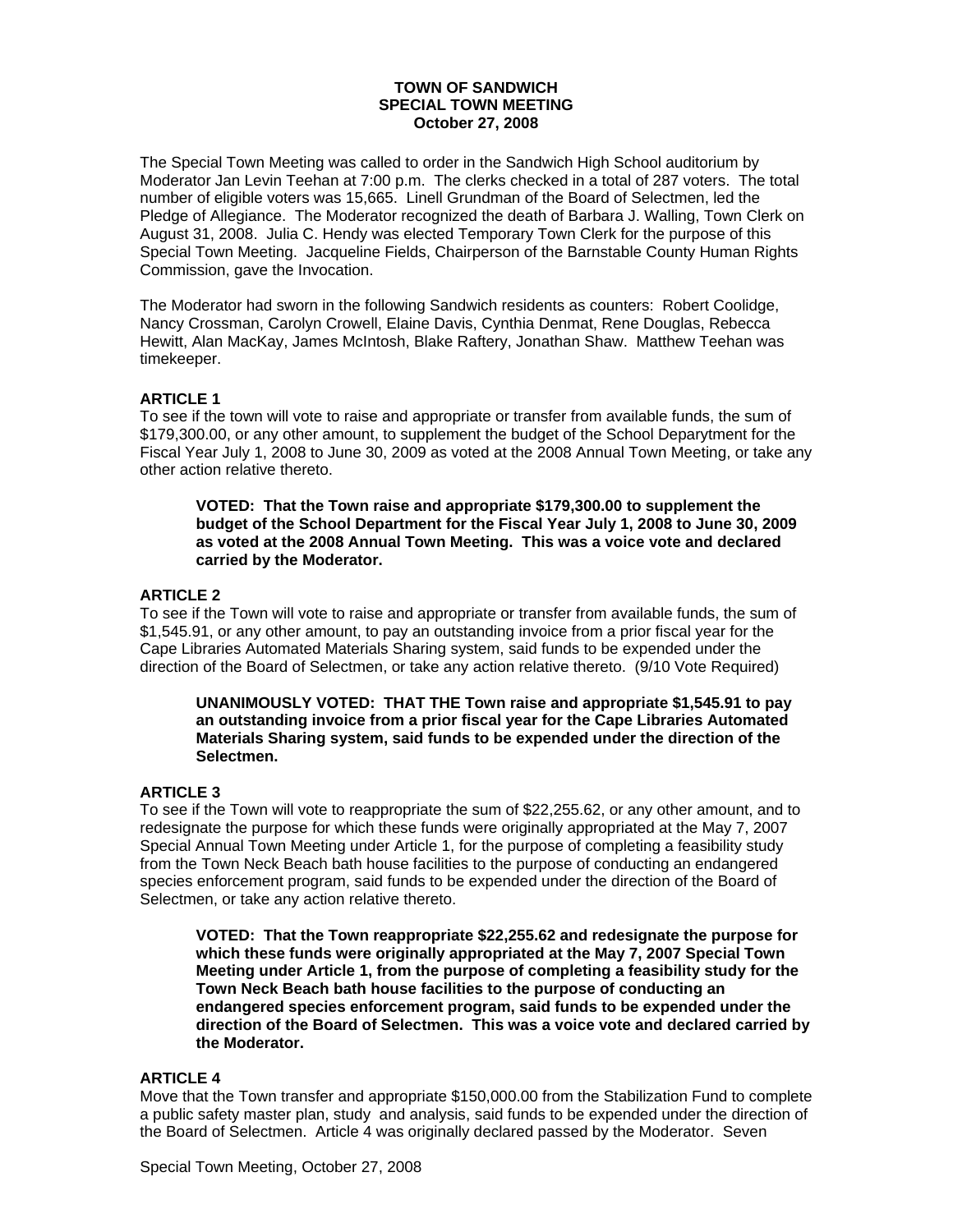voters rose to question the vote. A counted vote resulted in 123 Yes, 119 No. This article required a two-thirds vote to be passed.

## **VOTED: That the Town transfer and appropriate \$150,000.00 from the Stabilization Fund to complete a public safety master plan, study and analysis, said funds to be expended under the direction of the Board of Selectmen. This article FAILED since the counted vote of 123 Yes, 119 No did not meet the two-thirds requirement.**

## **ARTICLE 5**

To see if the Town will adopt the provisions of M.G.L. c. 40, §§42A-42F, inclusive, in order to grant the Mashpee Water District the authority to collect water rates and unpaid and delinquent water charges for Town of Sandwich residents served by the Mashpee Water District in accordance with the April 24, 2008 Intermunicipal Agreement between the Mashpee Water District and the Town of Sandwich and Chapter 71 of the Acts of 2008, An Act Authorizing the Mashpee Water District to Enter into a Certain Agreement with the Town of Sandwich, or take any action relative thereto.

**VOTED: That the Town adopt the provision of M.G.L. c.40, §§42A-42F, inclusive, in order to grant the Mashpee Water District the authority to collect water rates and unpaid and delinquent water charges for Town of Sandwich residents served by the Mashpee Water District in accordance with the April 24, 2008 Intermunicipal Agreement between the Mashpee Water District and the Town of Sandwich and Chapter 71 of the Acts of 2008, An Act Authorizing the Mashpee Water District to Enter into a Certain Agreement with the Town of Sandwich. This was a voice vote and declared passed by the Moderator.** 

## **ARTICLE 6**

To see if the Town will vote to transfer the care, custody, management and control of the parcel of land described below for the purposes for which it is currently held to the Board of Selectmen for the purposes of sale or conveyance; and further, to authorize the Board of Selectmen to convey by sale or other exchange of land a portion of the land off of Water Street, described as Assessors Map 73, Lot 150, and more specifically identified as "Parcel A" on a plan prepared for Richard Cunningham and Sarah DeWalt, entitled "Approval Not Required Plan, 8 Water Street, Sandwich, Massachusetts", dated August 28, 2008, prepared by Daniel W. Mackenzie, PLS, which plan is on file with the Town Clerk's Office upon such terms and conditions as it shall determine to be in the best interests of the Town; and further to authorize the Board of Selectmen to petition the General Court of the Commonwealth of Massachusetts for approval of such change in use, transfer and conveyance pursuant to Article 97 of the Amendments to the Constitution of the Commonwealth of Massachusetts; and further, to authorize the Board of Selectmen to acquire by gift, purchase or otherwise and to accept the deed to Parcel "B" shown on the above-referenced plan, upon such terms and conditions as it shall determine to be in the best interests of the Town, for purposes set forth in Article 97 of the Amendments to the Constitution of the Commonwealth of Massachusetts, or take any action relative thereto.

 **UNANIMOUSLY VOTED: That the Town transfer the care, custody, management and control of the parcel of land described as Assessors Map 73, Lot 150, and more specifically identified as "Parcel A" on a plan prepared for Richard Cunningham and Sarah DeWalt, entitled "Approval Not Required Plan, 8 Water Street, Sandwich, Massachusetts", dated August 28, 2008, prepared by Daniel W. Mackenzie, PLS, for the purposes for which it is currently held to the Board of Selectmen for the purposes of sale or conveyance; and further, authorize the Board of Selectmen to convey by sale or other exchange of land a portion of the land off of Water Street, described which plan is on file with the Town Clerk's Office upon such terms and conditions as it shall determine to be in the best interests of the Town; and further authorize the Board of Selectmen to petition the General Court of the Commonwealth of Massachusetts for approval of such change in use, transfer and conveyance pursuant to Article 97 of the Amendments to the Constitution of the Commonwealth of Massachusetts; and further, authorize the Board of Selectmen to acquire by gift, purchase or otherwise and to accept the deed to Parcel "B" shown on the above-referenced plan, upon such terms and**